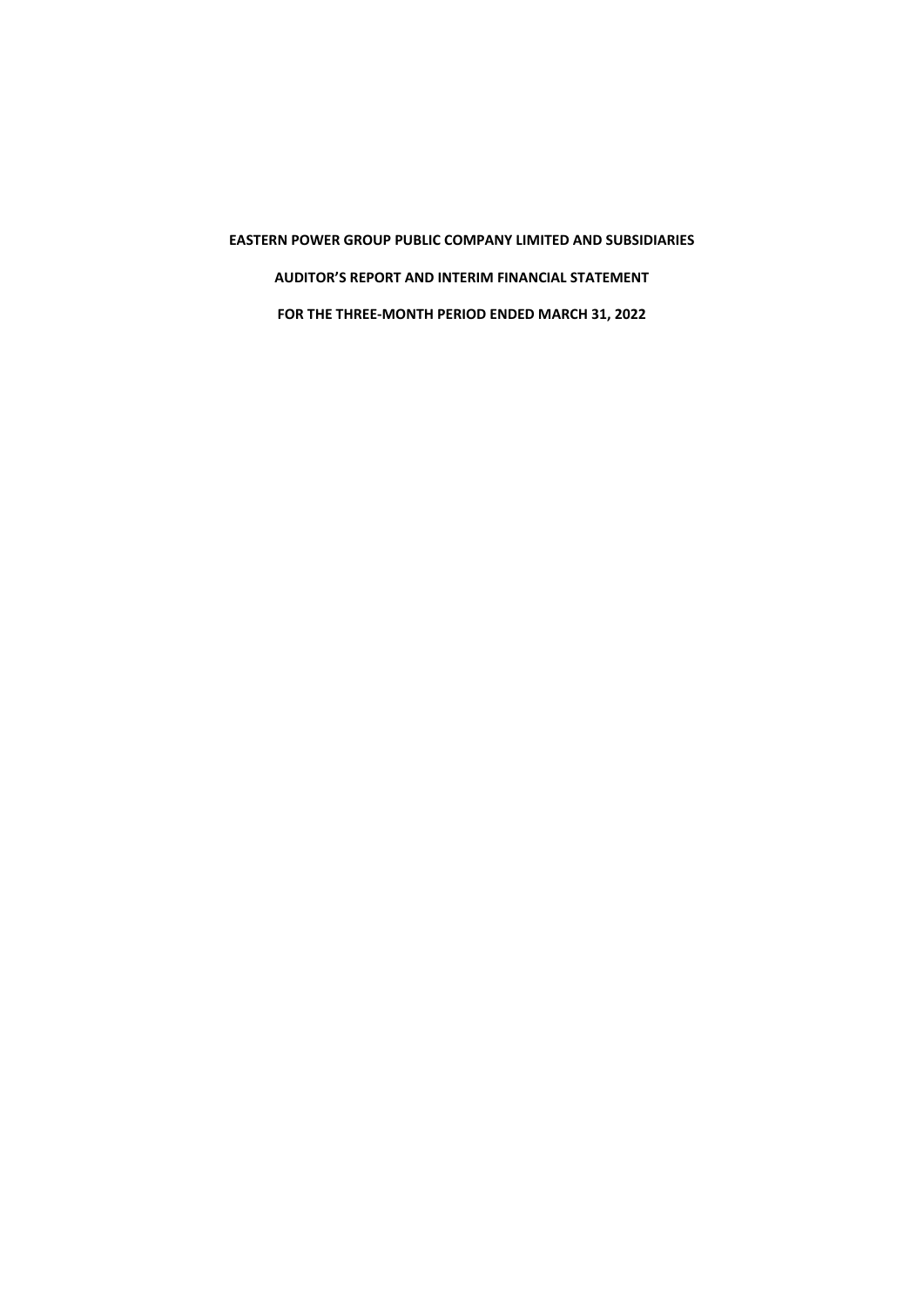

# INDEPENDENT AUDITOR'S REPORT ON REVIEW OF INTERIM FINANCIAL INFORMATION

#### **TO** THE SHAREHOLDERS OF EASTERN POWER GROUP PUBLIC COMPANY LIMITED

I have reviewed the accompanying consolidated and separate statements of financial position as at March 31, 2022, and the related consolidated and separate statements of comprehensive income, the related consolidated and separate statement of changes in shareholders' equity and cash flows for the three-month periods then ended and condensed notes to interim financial information of Eastern Power Group Public Company Limited and its subsidiaries and of Eastern Power Group Public Company Limited. Management is responsible for the preparation and presentation of this interim financial information in accordance with Thai Accounting Standard 34, "Interim Financial Reporting". My responsibility is to express a conclusion on this interim financial information based on my review.

#### Scope of review

I conducted my reviews in accordance with Thai Standard on Review Engagements 2410, "Review of Interim Financial Information Performed by the Independent Auditor of the Entity". A review of interim financial information consists of making inquiries, primarily of persons responsible for financial and accounting matters, and applying analytical and other review procedures. A review is substantially less in scope than an audit conducted in accordance with Standards on Auditing and consequently does not enable me to obtain assurance that I would become aware of all significant matters that might be identified in an audit. Accordingly, I do not express an audit opinion.

#### Conclusion

Based on my reviews, nothing has come to my attention that causes me to believe that the accompanying interim financial information is not prepared, in all material respects, in accordance with Thai Accounting Standard 34, "Interim Financial Reporting".

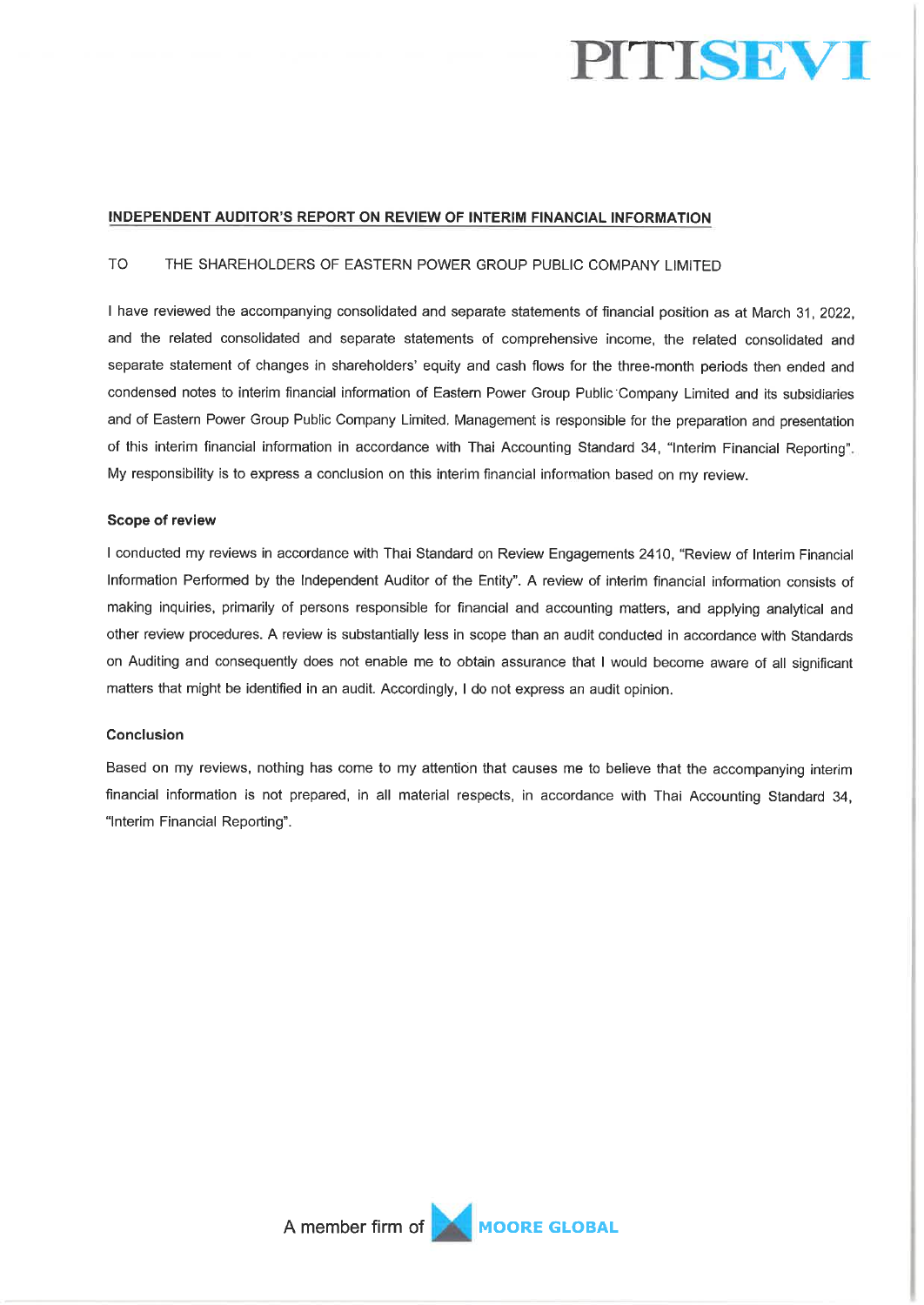

### INDEPENDENT AUDITOR'S REPORT ON REVIEW OF INTERIM FINANCIAL INFORMATION (Con't) -2-

#### **Emphasis of matter**

In reference to the auditor's report of the financial statements of Eastern Power Group Public Company Limited and its subsidiaries (the Group) for the year ended December 31, 2022, dated February 25, 2022, who expressed an unqualified opinion with an emphasis matter about the payment of commission fee to a related company and related event after reporting period, I also draw attention to Condensed Note 23 to the interim financial information that at the Company's Board of Directors' meeting No. 1/2022, held on February 25, 2022, it was approved Eternity Power Public Company Limited ("ETP") to cancel the payment to Kom Chad Luek Media Company Limited and ETP to call money back from Kom Chad Luek Media Company Limited. Subsequently, on March 5, 2022, ETP had proceeded according to the Company's Board of Director's resolution by sending a letter to call back the commission fee amounted of Baht 113 million from Kom Chad Luek Media Company Limited and cancelling the Assignment Agreement dated November 20, 2021, in order ETP to pay the commission fee amount directly to Sky Eye Tech Company Limited.

My conclusion is not modified in respect of this matter.

 $0$ 

(Chaovana Viwatpanachati) Certified Public Accountant (Thailand) No. 4712

OFFICE OF PITISEVI CO., LTD. 8/4 Floor 1st, 3rd Soi Vibhavadee Rangsit 44, Chatuchak, Bangkok

May 13, 2022

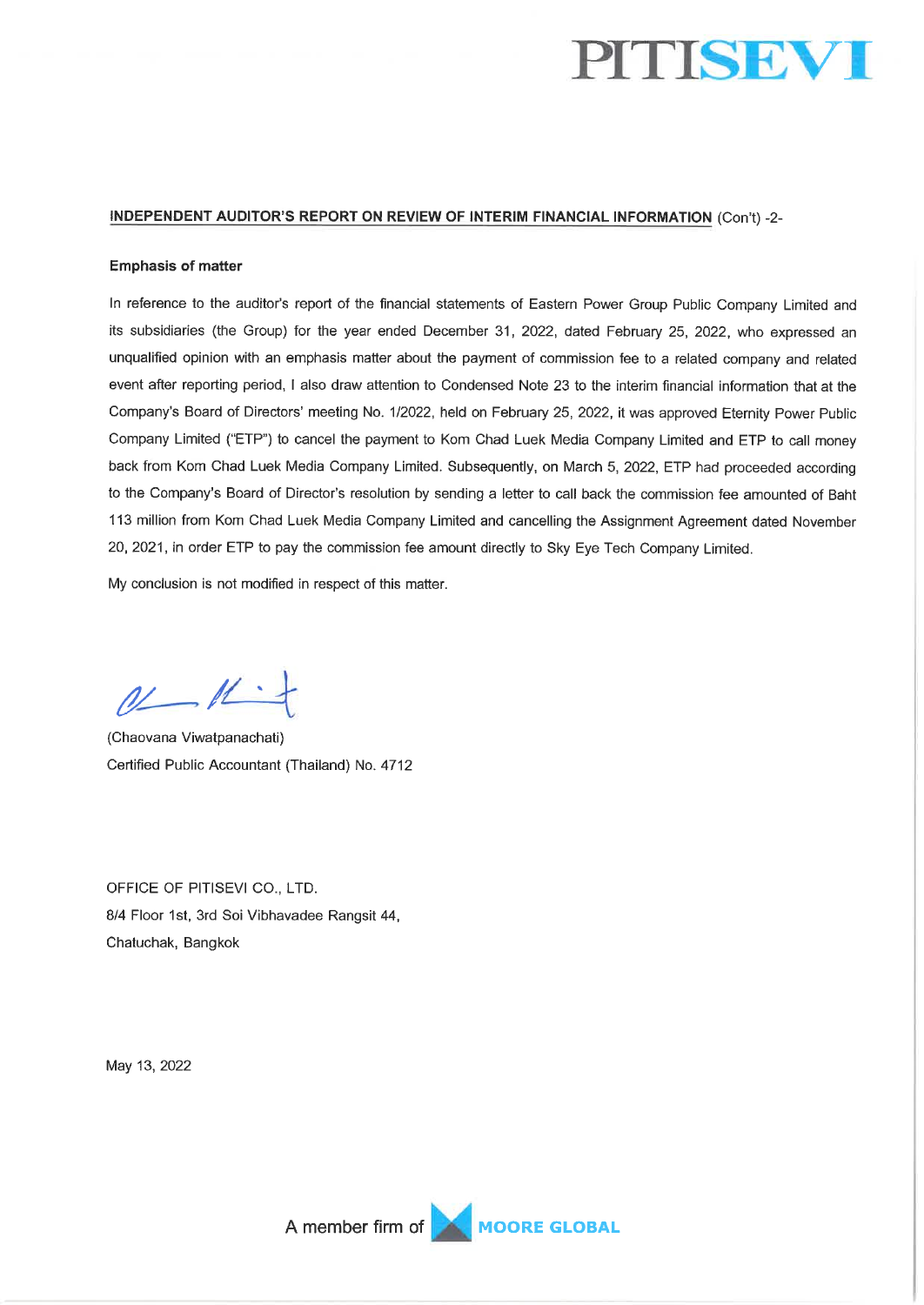#### **STATEMENT OF FINANCIAL POSITION**

**AS AT MARCH 31, 2022**

|                                                            |           | Unit: Baht         |                    |                    |                    |  |  |
|------------------------------------------------------------|-----------|--------------------|--------------------|--------------------|--------------------|--|--|
|                                                            |           |                    | Consolidated       | Separate           |                    |  |  |
|                                                            |           | As at Mar 31, 2022 | As at Dec 31, 2021 | As at Mar 31, 2022 | As at Dec 31, 2021 |  |  |
|                                                            |           | (Unaudited)        | (Audited)          | (Unaudited)        | (Audited)          |  |  |
|                                                            | Note      | (Reviewed)         |                    | (Reviewed)         |                    |  |  |
| <b>ASSETS</b>                                              |           |                    |                    |                    |                    |  |  |
| <b>CURRENT ASSETS</b>                                      |           |                    |                    |                    |                    |  |  |
| Cash and cash equivalents                                  | 6         | 33,708,760.43      | 56,975,940.23      | 1,749,087.16       | 5,305,025.69       |  |  |
| Trade accounts and other current receivable - net          | 5.2, 7    | 196,000,089.37     | 109,477,798.40     | 21,137,329.51      | 8,625,919.00       |  |  |
| Receivable from disposal of investment                     |           | 150,000,000.00     | 150,000,000.00     |                    |                    |  |  |
| Asset receivable                                           | 5.2       |                    |                    |                    | 245,062,729.87     |  |  |
| Advance payment for the construction of wind power project |           | 446, 101, 572.93   | 397, 375, 829.67   |                    |                    |  |  |
| Contract assets                                            |           | 20,652,228.96      | 16,581,313.77      |                    |                    |  |  |
| Current portion of                                         |           |                    |                    |                    |                    |  |  |
| Long-term loans to employees                               |           | 2,972,641.35       | 3,009,901.19       | 196,543.42         | 220,128.71         |  |  |
| Short-term loans to subsidiaries                           | 5.2       |                    |                    | 1,316,000,684.39   | 147,499,780.12     |  |  |
| Inventories - net                                          | 8         | 182,637,191.43     | 167,702,590.35     |                    |                    |  |  |
| Other current financial assets                             | 9, 21     | 1,726,698,739.37   | 3,364,696,518.16   | 1,702,189,708.06   | 3,359,195,562.98   |  |  |
| Current non-cash financial assets pledged as collateral    |           |                    | 56,488,503.30      |                    |                    |  |  |
| Other current assets                                       | 10        | 634,061,053.72     | 577,820,464.97     | 60,402.80          | 70,469.71          |  |  |
| <b>Total current assets</b>                                |           | 3,392,832,277.56   | 4,900,128,860.04   | 3,041,333,755.34   | 3,765,979,616.08   |  |  |
| <b>NON-CURRENT ASSETS</b>                                  |           |                    |                    |                    |                    |  |  |
| Other non-current financial asset                          | 21        | 348,220.00         | 357,065.00         | 348,220.00         | 357,065.00         |  |  |
| Investments in subsidiaries                                |           |                    |                    | 2,098,809,150.71   | 2,098,809,150.71   |  |  |
| Long-term loans to employees - net                         |           | 2,937,681.56       | 3,065,733.35       | 470,172.78         | 518,101.76         |  |  |
| Property, plant and equipment - net                        | 11        | 6,808,172,260.63   | 6,253,342,448.76   | 2,622.13           | 2,622.13           |  |  |
| Right-of-use assets - net                                  | 5.2, 12.1 | 22,226,959.00      | 22,536,085.00      | 2,360,542.00       |                    |  |  |
| Intangible assets - net                                    |           | 796,509.87         | 807,582.87         |                    |                    |  |  |
| Investment in wind power plant project                     |           | 326,092,209.16     | 326,092,209.16     |                    |                    |  |  |
| Deferred tax assets                                        | 13.1      |                    |                    | 3,433,392.25       | 3,813,456.91       |  |  |
| Other non-current assets - net                             |           | 19,474,618.70      | 23,607,060.78      | 107,936.83         | 5,297,366.72       |  |  |
| <b>Total non-current assets</b>                            |           | 7,180,048,458.92   | 6,629,808,184.92   | 2,105,532,036.70   | 2,108,797,763.23   |  |  |
| <b>TOTAL ASSETS</b>                                        |           | 10,572,880,736.48  | 11,529,937,044.96  | 5,146,865,792.04   | 5,874,777,379.31   |  |  |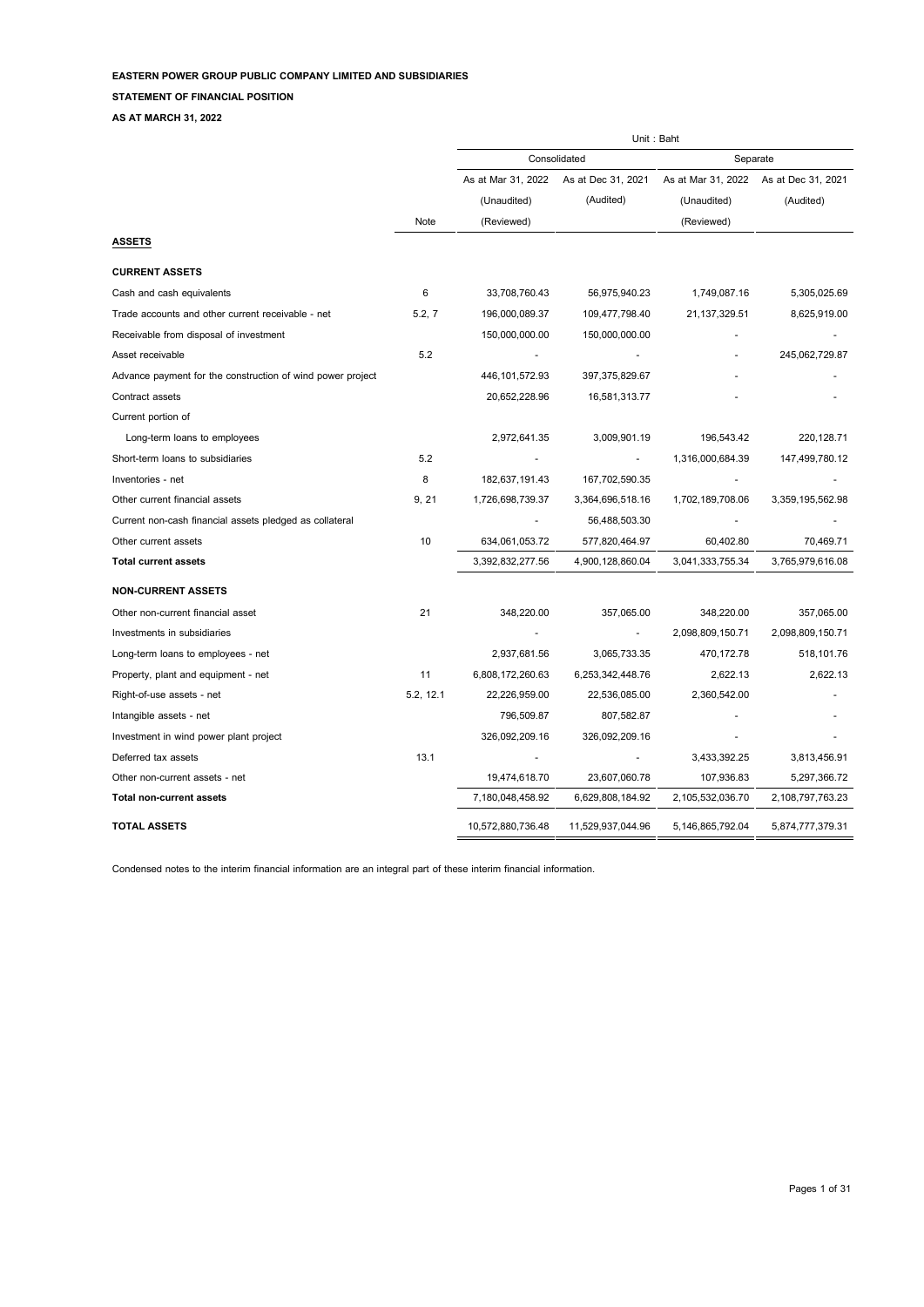**STATEMENT OF FINANCIAL POSITION (Con't)**

**AS AT MARCH 31, 2022**

|                                                             |           | Unit: Baht         |                    |                    |                    |  |
|-------------------------------------------------------------|-----------|--------------------|--------------------|--------------------|--------------------|--|
|                                                             |           |                    | Consolidated       | Separate           |                    |  |
|                                                             |           | As at Mar 31, 2022 | As at Dec 31, 2021 | As at Mar 31, 2022 | As at Dec 31, 2021 |  |
|                                                             |           | (Unaudited)        | (Audited)          | (Unaudited)        | (Audited)          |  |
|                                                             | Note      | (Reviewed)         |                    | (Reviewed)         |                    |  |
| <b>LIABILITIES AND SHAREHOLDERS' EQUITY</b>                 |           |                    |                    |                    |                    |  |
| <b>CURRENT LIABILITIES</b>                                  |           |                    |                    |                    |                    |  |
| Over draft and short-term loans from financial institutions | 14        | 123,091,254.88     | 819,584,380.12     |                    |                    |  |
| Trade accounts and other current payable                    | 5.2, 15   | 598,892,056.74     | 738,398,230.73     | 7,739,253.88       | 8,658,788.97       |  |
| <b>Current contract liabilities</b>                         |           | 2,741,681.48       | 2,406,554.88       |                    |                    |  |
| Current portion of                                          |           |                    |                    |                    |                    |  |
| Long-term loans from financial institutions                 | 16        | 124,624,460.07     | 128, 165, 265. 99  | 70,680,000.00      | 70,680,000.00      |  |
| Lease liabilities                                           | 5.2, 12.2 | 1,505,673.20       | 1,336,713.75       | 444,701.00         |                    |  |
| Debentures                                                  | 17        | 1,597,232,520.09   | 1,594,317,589.07   | 746,545,107.64     | 744,703,419.22     |  |
| Short-term loan from subsidiary                             | 5.2       |                    |                    |                    | 676,443,020.12     |  |
| Accrued corporate income tax                                |           | 284,296,187.49     | 282,927,252.11     | 21,159,633.40      | 21,159,633.40      |  |
| Provisions of current liabilities for employee benefit      | 18        | 3,111,942.93       | 2,103,636.63       | 2,369,263.29       | 1,453,438.78       |  |
| Other current liabilities                                   |           | 22,034,213.98      | 39,200,718.98      | 7,879,337.88       | 8,290,884.57       |  |
| <b>Total current liabilities</b>                            |           | 2,757,529,990.86   | 3,608,440,342.26   | 856,817,297.09     | 1,531,389,185.06   |  |
| <b>NON-CURRENT LIABILITIES</b>                              |           |                    |                    |                    |                    |  |
| Long-term loans from financial institutions - net           | 16        | 266,321,658.52     | 297,859,494.56     | 184,787,480.71     | 202,457,480.71     |  |
| Lease liabilities - net                                     | 5.2, 12.2 | 22,989,010.37      | 23,384,953.48      | 2,006,307.00       |                    |  |
| Non-current contract liabilities                            |           | 5,303,280.39       | 5,915,032.18       |                    |                    |  |
| Debentures - net                                            | 17        | 2,236,365,377.22   | 2,233,784,545.34   | 2,236,365,377.22   | 2,233,784,545.34   |  |
| Deferred tax liabilities                                    | 13.1      | 23,719,262.02      | 23,023,811.87      |                    |                    |  |
| Provisions of non-current liabilities for employee benefit  | 18        | 47,936,719.04      | 48,560,901.70      | 4,302,851.25       | 5,087,543.24       |  |
| Derivative liabilities                                      | 21        | 10,445,540.65      | 12,498,307.45      | 10,445,540.65      | 12,498,307.45      |  |
| Other non-current liabilities                               |           | 6,075,144.00       | 6,064,166.00       |                    | 30,000.00          |  |
| <b>Total non-current liabilities</b>                        |           | 2,619,155,992.21   | 2,651,091,212.58   | 2,437,907,556.83   | 2,453,857,876.74   |  |
| <b>TOTAL LIABILITIES</b>                                    |           | 5,376,685,983.07   | 6,259,531,554.84   | 3,294,724,853.92   | 3,985,247,061.80   |  |
| <b>SHAREHOLDERS' EQUITY</b>                                 |           |                    |                    |                    |                    |  |
| Share capital                                               |           |                    |                    |                    |                    |  |
| Authorized share capital                                    |           |                    |                    |                    |                    |  |
| 1,492,011,297 common shares of Baht 1 each                  |           | 1,492,011,297.00   | 1,492,011,297.00   | 1,492,011,297.00   | 1,492,011,297.00   |  |
| Issued and paid-up share capital                            |           |                    |                    |                    |                    |  |
| 932,507,097 common shares of Baht 1 each                    |           | 932,507,097.00     | 932,507,097.00     | 932,507,097.00     | 932,507,097.00     |  |
| Share premium - common shares                               |           | 603,196,451.67     | 603,196,451.67     | 603,196,451.67     | 603,196,451.67     |  |
| Share premium - treasury stock                              |           | 6,017,138.90       | 6,017,138.90       | 6,017,138.90       | 6,017,138.90       |  |
| Retained earnings                                           |           |                    |                    |                    |                    |  |
| Appropriated - Legal reserve                                |           | 93,250,709.70      | 93,250,709.70      | 93,250,709.70      | 93,250,709.70      |  |
| Unappropriated                                              |           | 2,537,141,684.26   | 2,619,905,019.21   | 212,012,011.56     | 249,401,390.95     |  |
| Other components of shareholders' equity                    |           | 66,985,854.86      | 45,697,963.86      | 5, 157, 529. 29    | 5, 157, 529. 29    |  |
| Total equity of the parent company                          |           | 4,239,098,936.39   | 4,300,574,380.34   | 1,852,140,938.12   | 1,889,530,317.51   |  |
| Non-controlling interests                                   |           | 957,095,817.02     | 969,831,109.78     |                    |                    |  |
| TOTAL SHAREHOLDERS' EQUITY                                  |           | 5,196,194,753.41   | 5,270,405,490.12   | 1,852,140,938.12   | 1,889,530,317.51   |  |
| TOTAL LIABILITIES AND SHAREHOLDERS' EQUITY                  |           | 10,572,880,736.48  | 11,529,937,044.96  | 5,146,865,792.04   | 5,874,777,379.31   |  |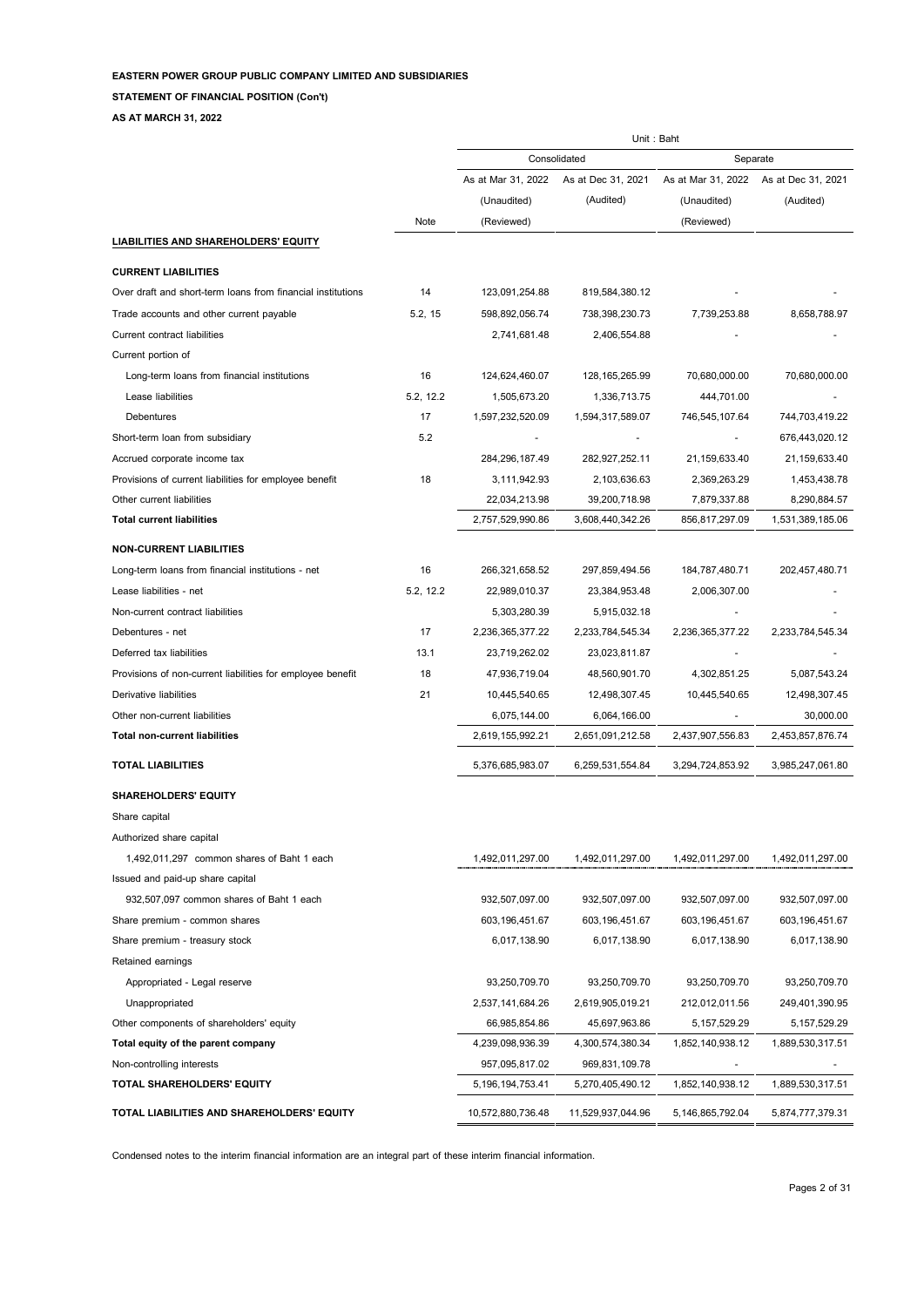**STATEMENT OF COMPREHENSIVE INCOME**

**FOR THE THREE-MONTH PERIOD ENDED MARCH 31, 2022**

|                                                                                                                  |         |                                    | Unit: Baht                     |                          |                          |
|------------------------------------------------------------------------------------------------------------------|---------|------------------------------------|--------------------------------|--------------------------|--------------------------|
|                                                                                                                  |         | Consolidated                       |                                | Separate                 |                          |
|                                                                                                                  |         | 2022                               | 2021                           | 2022                     | 2021                     |
|                                                                                                                  | Note    |                                    | (Reclassify)                   |                          | (Reclassify)             |
| <b>REVENUES</b>                                                                                                  |         |                                    |                                |                          |                          |
| Revenues from sales and services                                                                                 | 5.1     | 222,185,044.56                     | 208,438,133.30                 | 1,650,000.00             | 9,347,023.61             |
| Other income                                                                                                     |         |                                    |                                |                          |                          |
| Interest income                                                                                                  | 5.1     | 85,637.61                          | 2,077,125.31                   | 11,396,873.66            | 14,592,731.01            |
| Gain from exchange rate                                                                                          | 26      |                                    | 64,182,764.60                  |                          | 21,089.16                |
| Other                                                                                                            | 5.1, 26 | 7,293,047.92                       | 7,727,584.00                   | 3,828,425.82             | 4,944,551.06             |
| <b>Total revenues</b>                                                                                            |         | 229,563,730.09                     | 282,425,607.21                 | 16,875,299.48            | 28,905,394.84            |
| <b>EXPENSES</b>                                                                                                  |         |                                    |                                |                          |                          |
| Cost of sales and services                                                                                       | 5.1, 26 | 199,602,561.87                     | 180,361,362.58                 | 3,780,901.91             | 6,210,538.99             |
| Distribution costs                                                                                               |         | 8,849,194.61                       | 8,571,128.44                   |                          |                          |
| Administrative expenses                                                                                          | 5.1, 26 | 14,973,814.08                      | 26,280,378.22                  | 2,708,062.34             | 3,303,792.22             |
| Loss from exchange rate                                                                                          |         | 32.000.050.65                      |                                |                          |                          |
| Loss from disposal of assets                                                                                     |         |                                    | 43,178,960.58                  |                          |                          |
| Allowance for impairment loss from disposal of group of assets                                                   |         |                                    |                                |                          |                          |
| held for sale and discontinued operations                                                                        |         |                                    | 29,699,139.94                  |                          |                          |
| <b>Total expenses</b>                                                                                            |         | 255,425,621.21                     | 288,090,969.76                 | 6,488,964.25             | 9,514,331.21             |
| <b>OPERATING PROFIT (LOSS)</b>                                                                                   |         | (25,861,891.12)                    | (5,665,362.55)                 | 10,386,335.23            | 19,391,063.63            |
| Finance cost                                                                                                     | 5.1     | (65, 484, 081.58)                  | (44, 058, 743.77)              | (47, 395, 649.96)        | (13, 291, 857.22)        |
| Share of profit on investment of associated companies                                                            |         |                                    |                                |                          |                          |
| using the equity method                                                                                          |         | $\overline{a}$                     | 73,346,832.18                  |                          |                          |
| PROFIT (LOSS) BEFORE INCOME TAX                                                                                  |         | (91, 345, 972.70)                  | 23,622,725.86                  | (37,009,314.73)          | 6,099,206.41             |
| Income tax expenses                                                                                              | 13.3    | (4, 152, 655.01)                   | (17,893,546.43)                | (380,064.66)             | (1,246,328.47)           |
| NET PROFIT (LOSS) FOR THE PERIOD                                                                                 |         | (95, 498, 627.71)                  | 5,729,179.43                   | (37, 389, 379.39)        | 4,852,877.94             |
|                                                                                                                  |         |                                    |                                |                          |                          |
| <b>OTHER COMPREHENSIVE INCOME (LOSS)</b>                                                                         |         |                                    |                                |                          |                          |
| Other comprehensive income (loss) to be reclassified to profit or loss                                           |         |                                    |                                |                          |                          |
| in subsequent periods:                                                                                           |         |                                    |                                |                          |                          |
| Currency conversion differences of foreign operation                                                             |         | 21,287,891.00                      | (24, 779, 724.15)              |                          |                          |
| Share of other comprehensive income of associated companies                                                      |         |                                    |                                |                          |                          |
| using the equity method                                                                                          |         | $\overline{\phantom{a}}$           | 51,716,090.49                  | $\overline{\phantom{a}}$ | $\overline{\phantom{a}}$ |
| TOTAL OTHER COMPREHENSIVE INCOME FOR THE PERIOD - NET OF TAX<br>TOTAL COMPREHENSIVE INCOME (LOSS) FOR THE PERIOD |         | 21,287,891.00<br>(74, 210, 736.71) | 26,936,366.34<br>32,665,545.77 | (37, 389, 379.39)        | 4,852,877.94             |
|                                                                                                                  |         |                                    |                                |                          |                          |
| NET PROFIT (LOSS) ATTRIBUTABLE TO:                                                                               |         |                                    |                                |                          |                          |
| Owners of the parent company                                                                                     |         | (82, 763, 334.95)                  | 4,907,022.84                   |                          |                          |
| Non-controlling interests                                                                                        |         | (12,735,292.76)                    | 822,156.59                     |                          |                          |
| NET PROFIT (LOSS) FOR THE PERIOD                                                                                 |         | (95, 498, 627.71)                  | 5,729,179.43                   |                          |                          |
| <b>COMPREHENSIVE INCOME (LOSS) ATTRIBUTABLE TO:</b>                                                              |         |                                    |                                |                          |                          |
| Owners of the parent company                                                                                     |         | (61, 475, 443.95)                  | 17, 165, 125.54                |                          |                          |
| Non-controlling interests                                                                                        |         | (12,735,292.76)                    | 15,500,420.23                  |                          |                          |
| <b>COMPREHENSIVE INCOME (LOSS) FOR THE PERIOD</b>                                                                |         | (74, 210, 736.71)                  | 32,665,545.77                  |                          |                          |
| <b>BASIC EARNING (LOSS) PER SHARE (BAHT: SHARE)</b>                                                              |         |                                    |                                |                          |                          |
| Equity holders of the parent company                                                                             | 19      | (0.09)                             | 0.01                           | (0.04)                   | 0.01                     |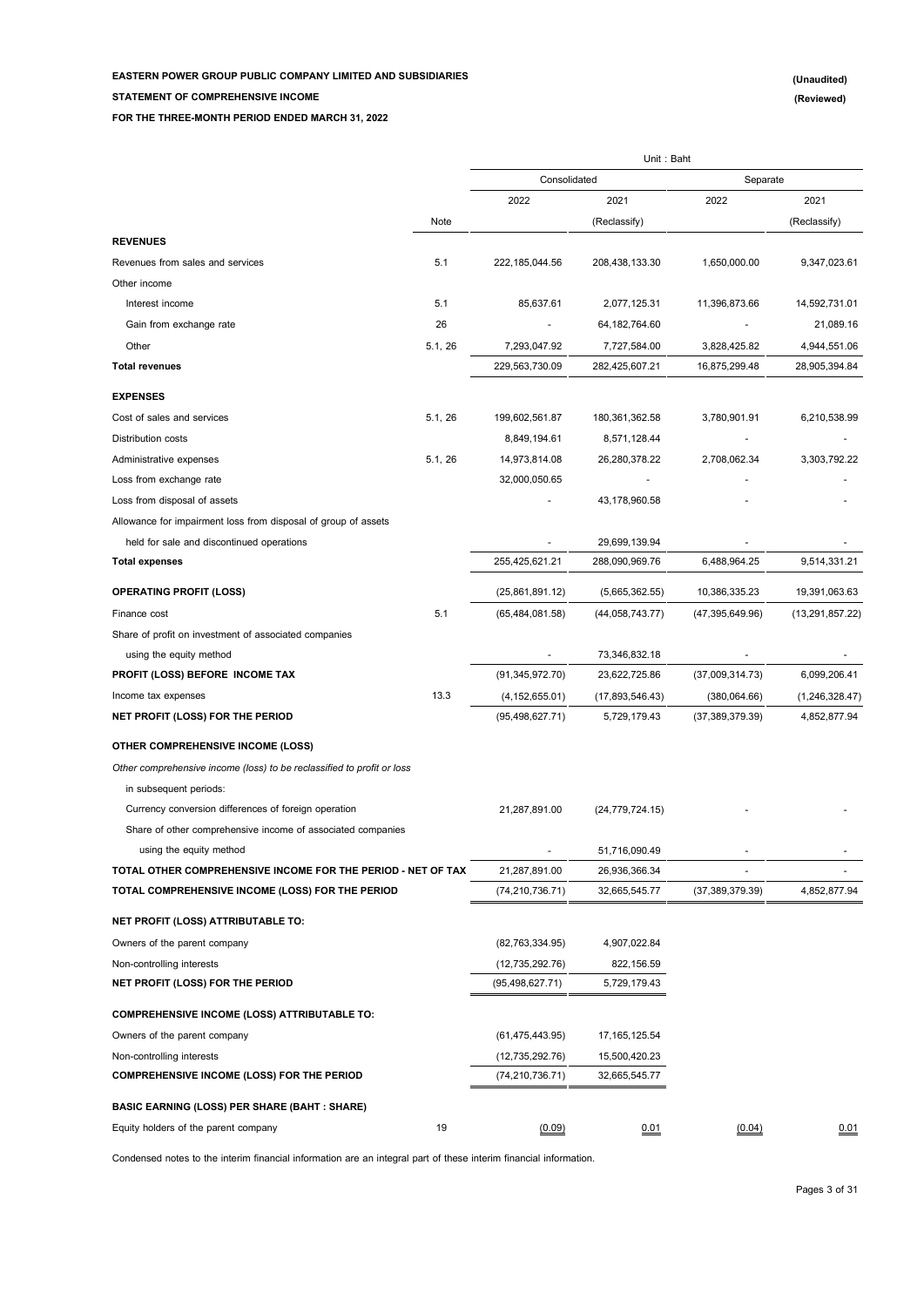**STATEMENT OF CHANGES IN SHAREHOLDERS' EQUITY**

#### **FOR THE THREE-MONTH PERIOD ENDED MARCH 31, 2022**

|                                                                           | Unit: Baht               |                 |                          |                          |                          |                             |                                   |                                          |                          |                                |                                 |                    |                   |                    |
|---------------------------------------------------------------------------|--------------------------|-----------------|--------------------------|--------------------------|--------------------------|-----------------------------|-----------------------------------|------------------------------------------|--------------------------|--------------------------------|---------------------------------|--------------------|-------------------|--------------------|
|                                                                           |                          |                 |                          |                          |                          |                             |                                   | Consolidated                             |                          |                                |                                 |                    |                   |                    |
|                                                                           |                          |                 |                          |                          |                          | Owner of the parent company |                                   |                                          |                          |                                |                                 |                    |                   |                    |
|                                                                           |                          |                 |                          |                          | Retained earnings        |                             |                                   | Other components of shareholders' equity |                          |                                |                                 |                    |                   |                    |
|                                                                           |                          |                 |                          |                          |                          | Currency                    | Gain (Loss)                       | Surplus                                  | Defined                  |                                | Total other                     | Total equity       |                   |                    |
|                                                                           | Issued and               |                 |                          |                          |                          | conversion                  | from change in                    | from the edge                            | benefit plan             |                                | companents of                   | attributable to    |                   | Total              |
|                                                                           | paid-up                  | Share premium   | Share premium            | Appropriated             |                          | differences                 | equity interest                   | share value                              |                          | remeasurement Gain (Loss) from | shareholders'                   | shareholders'      | Non-controlling   | shareholders'      |
|                                                                           | share capital            | - common shares | - treasury shares        | Legal reserve            | Unappropriated           | foreign operation           | in subsidiaries                   | of subsidiaries                          | gain                     | cash flow hedge                | equity                          | equity             | interests         | equity             |
| Beginning balance as at January 1, 2021                                   | 932.507.097.00           | 603.196.451.67  | 6.017.138.90             | 93,250,709.70            | 2,003,801,591.43         | 13,791,358.86               | 18,087,483.72                     | 481,305,188.72                           | 9,771,242.72             | (224, 511, 149.28)             | 298.444.124.74                  | 3,937,217,113.44   | 924,356,545.03    | 4,861,573,658.47   |
| Transactions with owners, recorded directly in shareholders' equity       |                          |                 |                          |                          |                          |                             |                                   |                                          |                          |                                |                                 |                    |                   |                    |
| Changes in ownership interests in subsidiaries:                           |                          |                 |                          |                          |                          |                             |                                   |                                          |                          |                                |                                 |                    |                   |                    |
| Non-controlling interests in subsidiaries increased (decreased)           |                          |                 |                          |                          |                          |                             |                                   |                                          |                          |                                |                                 |                    |                   |                    |
| Investments of subsidiaries                                               |                          |                 |                          |                          |                          |                             |                                   | (235, 818, 610.39)                       | $\sim$                   |                                | (4,827,337.38) (240,645,947.77) | (240, 645, 947.77) | 97,663,762.82     | (142, 982, 184.95) |
| Total transactions with owners, recorded directly in shareholders' equity | $\sim$                   | $\sim$          | $\overline{\phantom{a}}$ | $\sim$                   | $\overline{\phantom{a}}$ | $\overline{\phantom{a}}$    | $\sim$                            | (235, 818, 610.39)                       | $\sim$                   | (4,827,337.38)                 | (240, 645, 947.77)              | (240, 645, 947.77) | 97,663,762.82     | (142, 982, 184.95) |
| Net profit for the period                                                 |                          |                 |                          |                          | 4,907,022.84             |                             |                                   |                                          |                          |                                |                                 | 4,907,022.84       | 822,156.59        | 5,729,179.43       |
| Other comprehensive income (loss) for the period                          |                          |                 |                          |                          |                          | (24, 779, 724.15)           | $\sim$                            | $\overline{\phantom{a}}$                 |                          | 37,037,826.85                  | 12,258,102.70                   | 12,258,102.70      | 14,678,263.64     | 26,936,366.34      |
| Total comprehensive income (loss) for the period                          |                          |                 |                          | $\sim$                   | 4,907,022.84             | (24, 779, 724.15)           | $\sim$                            |                                          |                          | 37,037,826.85                  | 12,258,102.70                   | 17, 165, 125.54    | 15,500,420.23     | 32,665,545.77      |
| Ending balance as at March 31, 2021                                       | 932,507,097.00           | 603,196,451.67  | 6,017,138.90             | 93,250,709.70            | 2,008,708,614.27         | (10,988,365.29)             | 18,087,483.72                     | 245,486,578.33                           | 9,771,242.72             | (192, 300, 659.81)             | 70,056,279.67                   | 3,713,736,291.21   | 1,037,520,728.08  | 4,751,257,019.29   |
| Beginning balance as at January 1, 2022                                   | 932.507.097.00           | 603.196.451.67  | 6.017.138.90             | 93.250.709.70            | 2.619.905.019.21         |                             | (100,318,491.20) (313,754,787.66) | 450,000,000.00                           | 9.771.242.72             | $\overline{\phantom{a}}$       | 45.697.963.86                   | 4.300.574.380.34   | 969,831,109.78    | 5,270,405,490.12   |
| Net loss for the period                                                   | $\overline{\phantom{a}}$ |                 |                          | $\overline{\phantom{a}}$ | (82, 763, 334.95)        |                             | $\overline{\phantom{a}}$          |                                          | $\overline{\phantom{a}}$ | $\overline{\phantom{a}}$       | $\overline{\phantom{a}}$        | (82.763.334.95)    | (12, 735, 292.76) | (95, 498, 627.71)  |
| Other comprehensive income for the period                                 |                          |                 |                          |                          |                          | 21,287,891.00               | $\overline{\phantom{a}}$          | $\overline{\phantom{a}}$                 | $\overline{\phantom{a}}$ | $\overline{\phantom{a}}$       | 21,287,891.00                   | 21,287,891.00      |                   | 21,287,891.00      |
| Total comprehensive income (loss) for the period                          |                          |                 |                          | $\sim$                   | (82,763,334.95)          | 21,287,891.00               | $\sim$                            |                                          |                          | $\overline{\phantom{a}}$       | 21,287,891.00                   | (61, 475, 443.95)  | (12, 735, 292.76) | (74, 210, 736.71)  |
| Ending balance as at March 31, 2022                                       | 932,507,097.00           | 603,196,451.67  | 6.017.138.90             | 93.250.709.70            | 2.537.141.684.26         |                             | (79,030,600.20) (313,754,787.66)  | 450,000,000.00                           | 9.771.242.72             | $\sim$                         | 66.985.854.86                   | 4,239,098,936.39   | 957.095.817.02    | 5.196.194.753.41   |

Condensed notes to the interim financial information are an integral part of these interim financial information.

**(Unaudited) (Reviewed)**

Pages 4 of 31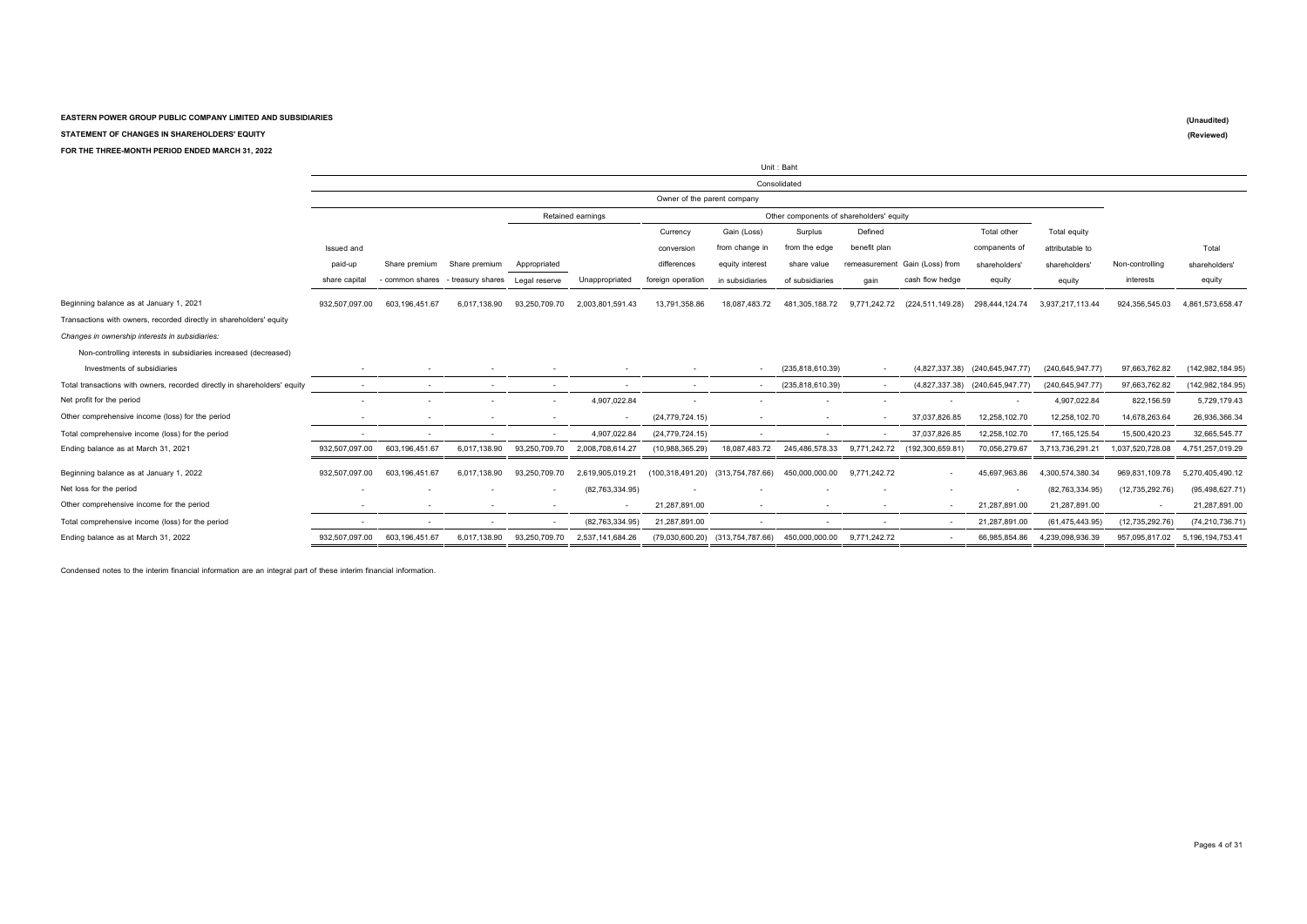### **STATEMENT OF CHANGES IN SHAREHOLDERS' EQUITY (Con't)**

### **FOR THE THREE-MONTH PERIOD ENDED MARCH 31, 2022**

|                                                  |                          |                 |                   | Unit: Baht    |                   |                      |                     |
|--------------------------------------------------|--------------------------|-----------------|-------------------|---------------|-------------------|----------------------|---------------------|
|                                                  |                          |                 |                   | Separate      |                   |                      |                     |
|                                                  |                          |                 |                   |               |                   | Other components of  |                     |
|                                                  | <b>Issued and</b>        |                 |                   |               | Retained earnings | shareholders' equity |                     |
|                                                  | paid-up                  | Share premium   | Share premium     | Appropriated  |                   | Defined benefit plan | Total               |
|                                                  | share capital            | - common shares | - treasury shares | Legal reserve | Unappropriated    | remeasurement gains  | shareholders equity |
| Beginning balance as at January 1, 2021          | 932,507,097.00           | 603,196,451.67  | 6,017,138.90      | 93,250,709.70 | 311,996,054.69    | 5, 157, 529. 29      | 1,952,124,981.25    |
| Net profit for the period                        | $\overline{\phantom{a}}$ |                 |                   |               | 4,852,877.94      |                      | 4,852,877.94        |
| Other comprehensive income (loss) for the period |                          |                 |                   |               |                   |                      |                     |
| Total comprehensive income for the period        |                          |                 |                   |               | 4,852,877.94      |                      | 4,852,877.94        |
| Ending balance as at March 31, 2021              | 932,507,097.00           | 603,196,451.67  | 6,017,138.90      | 93,250,709.70 | 316,848,932.63    | 5, 157, 529. 29      | 1,956,977,859.19    |
| Beginning balance as at January 1, 2022          | 932,507,097.00           | 603,196,451.67  | 6,017,138.90      | 93,250,709.70 | 249,401,390.95    | 5, 157, 529. 29      | 1,889,530,317.51    |
| Net loss for the period                          |                          |                 |                   |               | (37, 389, 379.39) |                      | (37, 389, 379.39)   |
| Other comprehensive income (loss) for the period |                          |                 |                   |               |                   |                      |                     |
| Total comprehensive loss for the period          | $\blacksquare$           |                 |                   |               | (37, 389, 379.39) |                      | (37, 389, 379.39)   |
| Ending balance as at March 31, 2022              | 932,507,097.00           | 603,196,451.67  | 6,017,138.90      | 93,250,709.70 | 212,012,011.56    | 5, 157, 529. 29      | 1,852,140,938.12    |
|                                                  |                          |                 |                   |               |                   |                      |                     |

Condensed notes to the interim financial information are an integral part of these interim financial information.

**(Unaudited) (Reviewed)**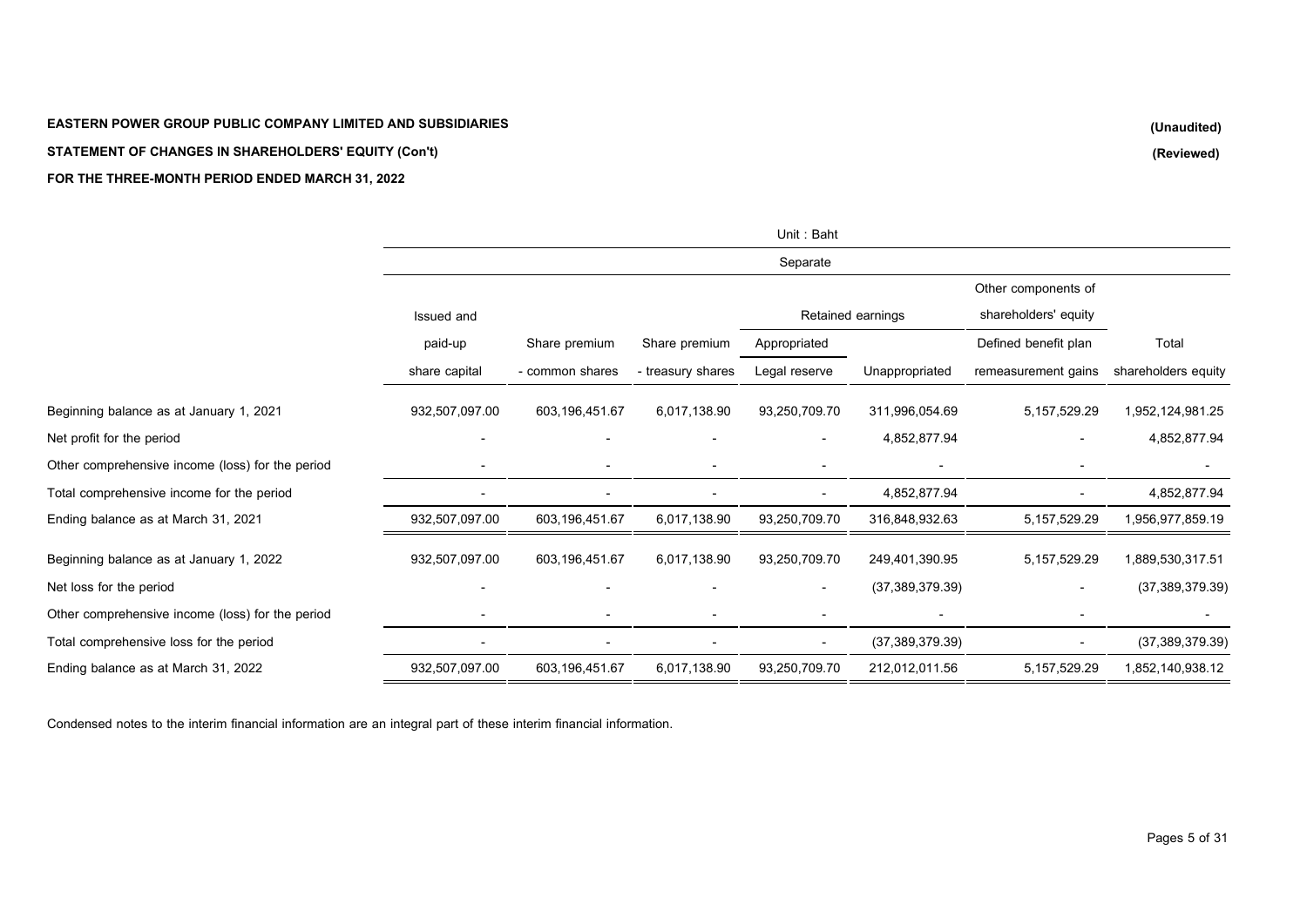**FOR THE THREE-MONTH PERIOD ENDED MARCH 31, 2022**

**STATEMENTS OF CASH FLOWS**

|                                                                                             |                |                    | Unit: Baht         |                          |                   |
|---------------------------------------------------------------------------------------------|----------------|--------------------|--------------------|--------------------------|-------------------|
|                                                                                             |                | Consolidated       |                    | Separate                 |                   |
|                                                                                             | Note           | 2022               | 2021               | 2022                     | 2021              |
| <b>CASH FLOWS FROM OPERATING ACTIVITIES</b>                                                 |                |                    |                    |                          |                   |
| Profit (Loss) before income tax                                                             |                | (91, 345, 972.70)  | 23,622,725.86      | (37,009,314.73)          | 6,099,206.41      |
| Reconciliation of net profit (loss) to net cash provided by (used in) operating activities: |                |                    |                    |                          |                   |
| Allowance for expected credit losses                                                        |                |                    | 1,054,418.69       |                          |                   |
| Reversal of allowance for expected credit losses                                            | $\overline{7}$ | (8,373,780.95)     | (1,274,981.65)     | (1,423,906.01)           | (1,274,981.65)    |
| Reversal of allowance for diminution in value of inventories                                |                |                    | (1, 124, 444.52)   |                          |                   |
| Loss (Gain) on disposal of other current financial assets                                   |                | (606, 423.18)      | (36,035.92)        | (601, 627.41)            | 12,686.97         |
| Unrealized loss (gain) on other current financial assets measured at fair value             |                | (96, 462.24)       | 36,973.90          | (92, 517.67)             |                   |
| Non-refundable withholding tax                                                              |                | 401,009.62         | 444,817.30         | 401,009.62               | 444,817.30        |
| Unrealized loss (gain) on other non-current financial assets measured at fair value         |                | 8,845.00           | (38,760.00)        | 8,845.00                 | (38,760.00)       |
| Share of profit on investment of associated using the equity method                         |                |                    | (73, 346, 832.18)  |                          |                   |
| Depreciation and amortization                                                               | 11, 12.1       | 21,899,478.47      | 24,698,107.69      | 102,633.00               | 541,720.68        |
| Allowance for impairment loss from disposal of group of assets                              |                |                    |                    |                          |                   |
| held for sale and discontinued operations                                                   |                |                    | 29,699,139.94      |                          |                   |
| Reversal of provision for impairment of plant and equipment                                 |                |                    | (37, 489.41)       |                          | (37, 489.41)      |
| Loss (Gain) from disposal of fixed assets and intangible assets                             | 11             | (126, 365.50)      | 43,178,960.58      |                          | (12, 137.13)      |
| Written-off assets to expenses                                                              | 11             | 111,957.53         |                    |                          |                   |
| Unrealized loss (gain) from exchange rate                                                   |                | 21,586.10          | (879, 876.34)      |                          |                   |
| Amortization of debenture expenses                                                          | 17             | 5,495,762.90       | 1,073,242.60       | 4,422,520.30             |                   |
| Provision for employee benefits                                                             | 18             | 1,088,456.64       | 1,210,532.70       | 131, 132.52              | 140,370.35        |
| Gain on financial instruments at fair value                                                 |                | (2,052,766.80)     | (3,018,018.08)     | (2,052,766.80)           | (2,715,503.19)    |
| Interest income                                                                             |                | (85, 637.61)       | (2,077,125.31)     | (11,396,873.66)          | (14, 592, 731.01) |
| Interest expenses                                                                           |                | 59,978,203.33      | 42,965,189.10      | 42,936,181.16            | 13, 173, 752. 20  |
| Profit (loss) provided by operating activities before                                       |                |                    |                    |                          |                   |
| changes in operating assets and liabilities                                                 |                | (13,682,109.39)    | 86,150,544.95      | (4,574,684.68)           | 1,740,951.52      |
| Decrease (Increase) in operating assets:                                                    |                |                    |                    |                          |                   |
| Trade accounts and other current receivable                                                 |                | (78, 196, 644.45)  | (149, 695, 249.16) | 299,401.27               | (30, 805, 237.86) |
| Contract assets                                                                             |                | (4,070,915.19)     | 4,308,525.71       |                          |                   |
| Inventories                                                                                 |                | (14,934,601.08)    | (18, 126, 267.08)  |                          |                   |
| Other current assets                                                                        |                | (56, 240, 588.75)  | (37,645,487.09)    | 10,066.91                | (53,801.18)       |
| Other non-current assets                                                                    |                | (124, 713.74)      | (223, 521.09)      |                          |                   |
| Increase (Decrease) in operating liabilities:                                               |                |                    |                    |                          |                   |
| Trade accounts and other current payable                                                    |                | (134, 740, 536.68) | (15, 269, 556.57)  | (811, 051.88)            | (7,041,135.40)    |
| Contract liabilities                                                                        |                | (276, 625.19)      | 4,183,075.02       |                          |                   |
| Other current liabilities                                                                   |                | (17, 166, 505.00)  | 8,368,249.69       | (411, 546.69)            | (1, 259, 548.76)  |
| Other non-current liabilities                                                               |                | 10,978.00          | 40,434.00          | (30,000.00)              | 30,000.00         |
| Employee benefits paid during the period                                                    | 18             | (704, 333.00)      | (5,066,000.67)     | $\overline{\phantom{a}}$ | (3,589,333.67)    |
| Cash used in operating activities                                                           |                | (320, 126, 594.47) | (122, 975, 252.29) | (5,517,815.07)           | (40, 978, 105.35) |
| Income tax paid                                                                             |                | (3, 161, 541.53)   | (5,354,275.69)     | (57, 380.76)             | (1,313,387.63)    |
| Income tax refund                                                                           |                | 4,929,418.25       | 6,919,571.51       | 4,845,801.03             | 4,897,028.33      |
| Net cash used in operating activities                                                       |                | (318, 358, 717.75) | (121, 409, 956.47) | (729, 394.80)            | (37, 394, 464.65) |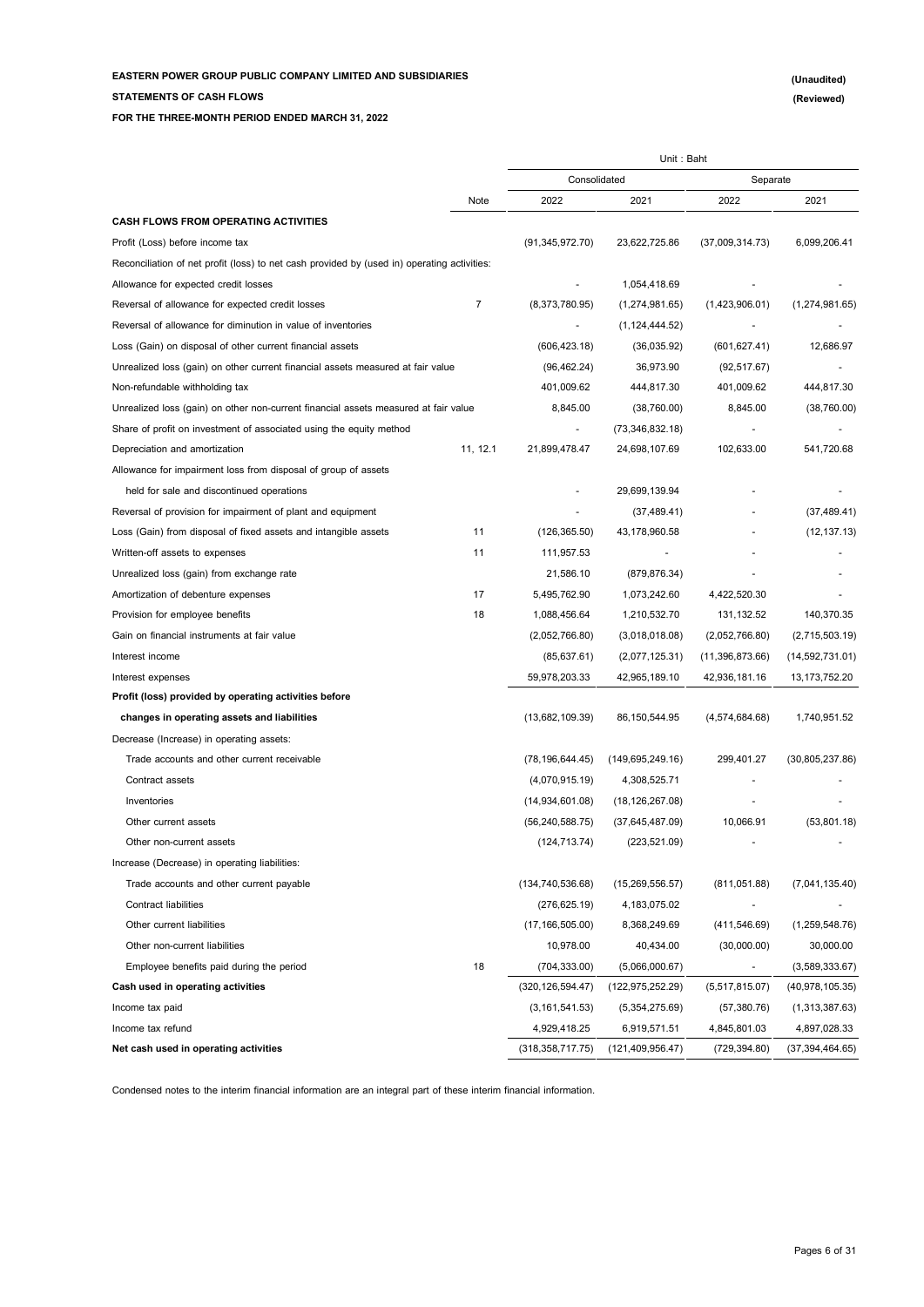**STATEMENT OF CASH FLOWS (Con't)**

**FOR THE THREE-MONTH PERIOD ENDED MARCH 31, 2022**

|                                                                                     |      | Unit: Baht         |                    |                    |                    |
|-------------------------------------------------------------------------------------|------|--------------------|--------------------|--------------------|--------------------|
|                                                                                     |      | Consolidated       |                    | Separate           |                    |
|                                                                                     | Note | 2022               | 2021               | 2022               | 2021               |
| <b>CASH FLOWS FROM INVESTING ACTIVITIES</b>                                         |      |                    |                    |                    |                    |
| Deposit at banks held as collateral (increase) decrease                             |      | 56,488,503.30      | (38, 216.15)       |                    |                    |
| Cash paid for advance payment for the construction of wind power project            |      | (48,725,743.26)    | ##############     |                    |                    |
| Cash paid for short-term loan to related companies                                  | 5.2  |                    |                    | (943, 438, 174.40) | (147,900,000.00)   |
| Cash received from short-term loan to related companies                             | 5.2  |                    | 583,770,922.73     | 20,000,000.00      | 409,300,000.00     |
| Cash paid for loans to employees                                                    |      | (1, 152, 000.00)   | (681,000.00)       |                    |                    |
| Cash received from loans to employees                                               |      | 1,317,311.63       | 1,789,107.37       | 71,514.27          | 341,723.37         |
| Cash paid for other current financial assets                                        |      | (113,800,000.00)   | (26,500,000.00)    | (67,800,000.00)    | (13,000,000.00)    |
| Cash received from disposal other current financial assets                          |      | 1,752,500,664.21   | 89,194,447.66      | #############      | 51,300,779.35      |
| Cash paid for advance payment for shares                                            |      |                    | (152, 143, 640.00) |                    |                    |
| Cash paid for investment in indirect subsidiaries                                   |      |                    | (198, 199, 965.00) |                    |                    |
| Cash paid for acquisition of fixed assets                                           | 11   | (575, 163, 033.39) | (42,672,795.77)    |                    | (89, 170.00)       |
| Cash received from disposal of assets                                               | 11   | 126,378.50         | 75,914,424.48      |                    | 12,141.13          |
| Cash received from disposal of intangible assets                                    |      |                    | 80,504,542.18      |                    |                    |
| Cash paid for contract liabilities                                                  | 12.2 | (226, 983.66)      | (179, 206.52)      | (12, 167.00)       |                    |
| Interest received                                                                   |      | 133,772.04         | 2,073,933.59       | 9,967.89           | 52,465,197.27      |
| Net cash provided by (used in) investing activities                                 |      | 1,071,498,869.37   | (887, 158, 148.99) | 734, 331, 140. 76  | 352,430,671.12     |
| <b>CASH FLOWS FROM FINANCING ACTIVITIES</b>                                         |      |                    |                    |                    |                    |
| Bank overdraft and short-term loans from financial institutions increase (decrease) |      | (696, 514, 711.34) | 489,890,630.19     |                    | 14,260,924.02      |
| Cash received from discounted bill of exchange                                      |      |                    | 250,000,000.00     |                    | 200,000,000.00     |
| Cash received from short-term loans from related parties                            | 5.2  |                    | 56,000,000.00      | 56,700,000.00      |                    |
| Cash paid for short-term loans from related parties                                 | 5.2  |                    | (14,000,000.00)    | (733, 143, 020.12) |                    |
| Cash received from long-term loans from financial institutions                      |      |                    | 11,900,000.00      |                    |                    |
| Cash paid for long-term loans from financial institutions                           | 16   | (35,078,641.96)    | (28, 749, 520.22)  | (17,670,000.00)    | (17,670,000.00)    |
| Cash paid for debenture                                                             |      |                    | (500,000,000.00)   |                    | (500,000,000.00)   |
| Interest paid                                                                       |      | (66, 101, 869.12)  | (45, 146, 215.43)  | (43,044,664.37)    | (15, 245, 482.98)  |
| Net cash provided by (used in) financing activities                                 |      | (797,695,222.42)   | 219,894,894.54     | (737, 157, 684.49) | (318, 654, 558.96) |
| <b>Currency conversion differences</b>                                              |      | 21,287,891.00      | (24, 779, 724.15)  |                    |                    |
| Non-controlling interests in subsidiaries                                           |      |                    | 97,663,762.82      |                    |                    |
| Cash and cash equivalents increase (decrease)                                       |      | (23, 267, 179.80)  | (715, 789, 172.25) | (3, 555, 938.53)   | (3,618,352.49)     |
| Cash and cash equivalents as at beginning balance                                   | 6    | 56,975,940.23      | 949,675,687.68     | 5,305,025.69       | 4,063,037.15       |
| Cash and cash equivalents as at ending balance                                      | 6    | 33,708,760.43      | 233,886,515.43     | 1,749,087.16       | 444,684.66         |
| Supplemental disclosures of cash flows information                                  |      |                    |                    |                    |                    |
| 1. Non-cash transaction                                                             |      |                    |                    |                    |                    |
| Purchase of fixed assets on credit                                                  | 11   | 1,358,028.48       | 1,629,878.13       |                    |                    |
| Transfer asset receivable to short-term loan to a related company                   | 5.2  |                    |                    | 245,062,729.87     | 212,738,758.58     |
| Transfer property, plant and equipment to                                           |      |                    |                    |                    |                    |
| advance payment for the construction of wind power project                          |      |                    | 209,656,656.39     |                    |                    |
| 2. Unutilized credit facilities for future working capital                          |      | 1,352,132,490.43   | 647,571,811.92     | 56,038,079.29      | 215,524,649.36     |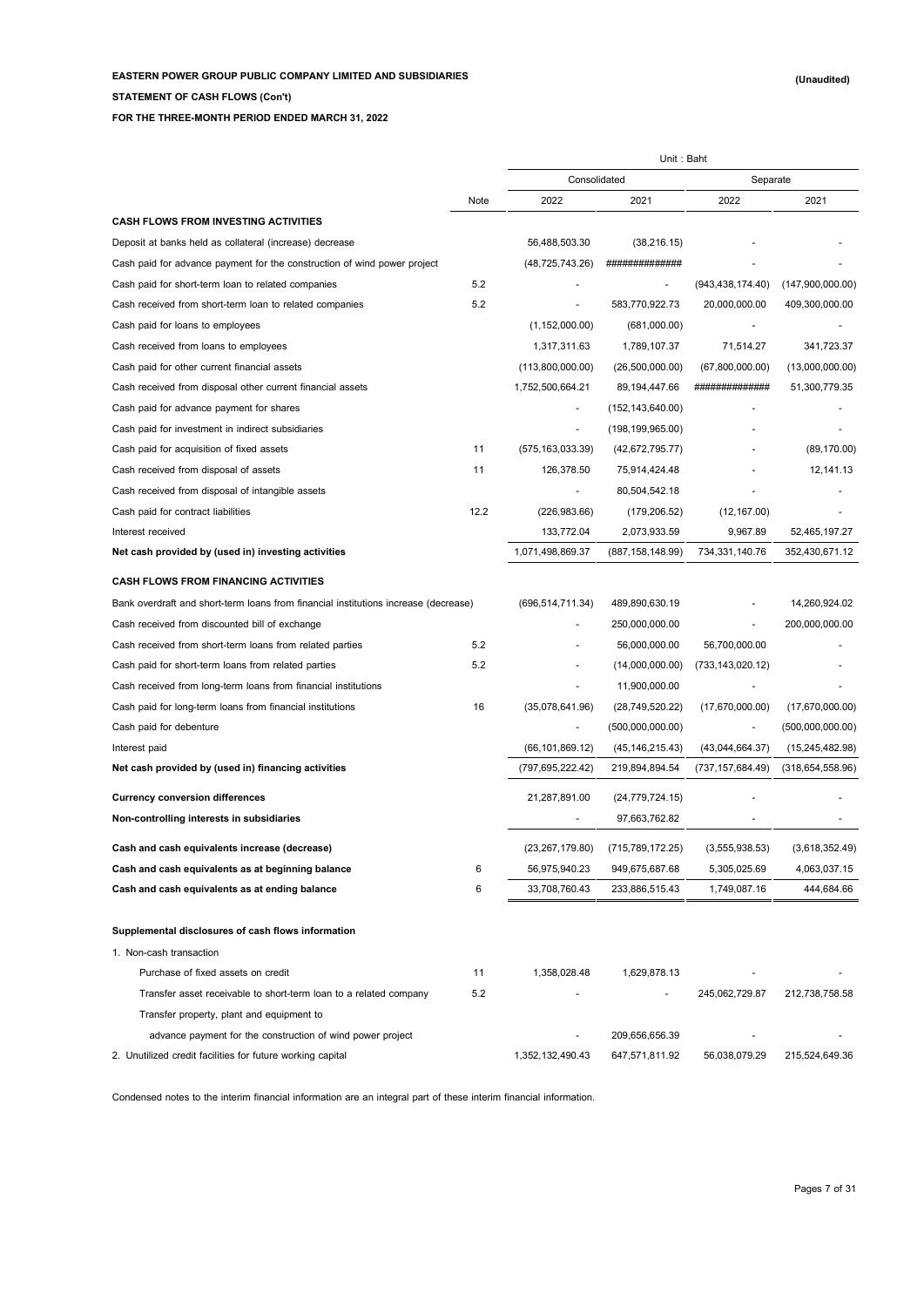# **EASTERN POWER GROUP PUBLIC COMPANY LIMITED AND SUBSIDIARIES CONDENSED NOTES TO THE INTERIM FINANCIAL INFORMATION**

### **FOR THE THREE-MONTH PERIOD ENDED MARCH 31, 2022(UNAUDITED BUT REVIEWED)**

### **1. GENERAL INFORMATION**

1.1 The Company's was established as juristic person in accordance with the Public Company Act on August 13, 1993 and the Company was listed on the Stock Exchange of Thailand on April 26, 1993. The Head Office is located at 51/29, 51/61, Soi Vibhavadee Rangsit 66 (Siamsamakee), Vibhavadi Rangsit Road, Talad Bangkhen, Laksi, Bangkok, Thailand.

The Company is engaged in investment in other companies.

The subsidiaries in corporate in the Condensed Note 2.2 to the interim financial information.

For reporting purposes, the Company and its subsidiaries are referred to as "the Group".

1.2 Coronavirus disease 2019 pandemic

The Coronavirus disease 2019 pandemic, in Thailand and other countries, is continuing to evolve, resulting in an economic slowdown and adversely impacting most businesses and industries. This situation may bring uncertainties and have an impact on the environment in which the Group operates. The Group management have continuously monitored ongoing the its operation continuously and regularly assess the financial impact in respect of valuation of assets, provisions and contingent liabilities and has used estimates and judgement in respect of various issues as the situation has evolved.

### **2. BASIS OF PREPARATION**

2.1 Basis of preparation of interim financial statements

The statutory interim financial statements are prepared in the Thai language. This English translation of the financial statements has been prepared for the convenience of readers not conversant with the Thai language.

The interim financial statements are presented on a condensed basis in accordance with Thai Accounting standard No. 34, "Interim Financial Reporting" including related interpretations and guidelines promulgated by the Federation of Accounting Professions ("TFAP") and the Regulation of The Stock Exchange of Thailand (SET) dated October 2, 2017, regarding the preparation and submission of financial statements and reports for the financial position and results of operations of the listed companies B.E. 2560 (2017) and the financial reporting requirements of the Securities and Exchange Commission under the Securities and Exchange Act B.E. 2535 (1992). However, the Group have presented the statements of financial position, income statement, comprehensive income, changes in shareholders' equity, and cash flows in the same format as that used for the annual financial statements. The condensed notes to the interim financial information are prepared in a condensed format.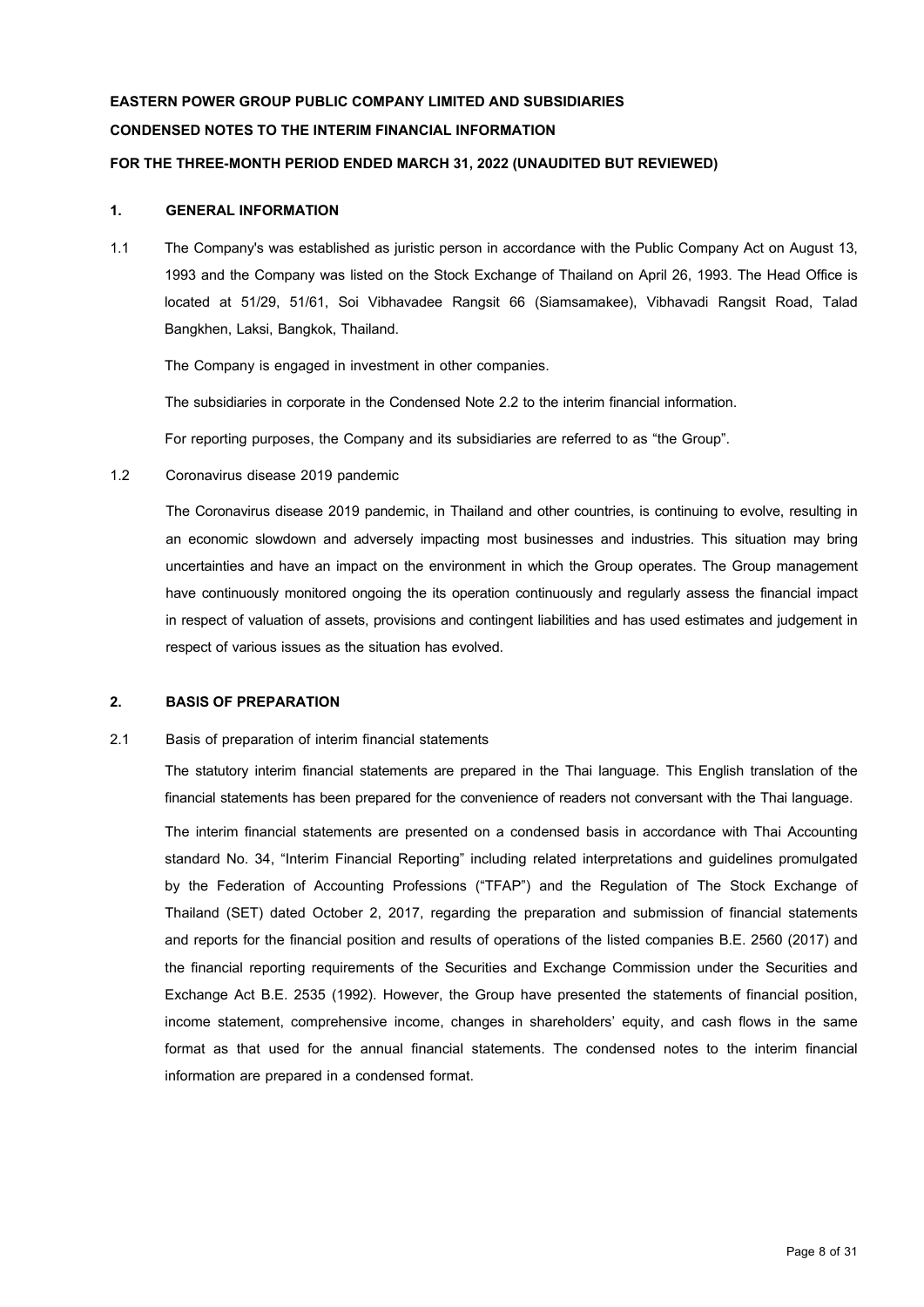### **2. BASIS OF PREPARATION (Con't)**

### 2.1 Basis of preparation of interim financial statements (Con't)

The interim financial statements have been prepared in order to provide additional information of financial statements for the year ended December 31, 2021. The interim financial statements do not include all of the financial information required for full annual financial statements but focus on new activities, events and new situation and will not present information repeatedly from those has already been disclosed. Therefore, these interim financial statements shall be read collectively with the financial statements for the year ended December 31, 2021.

The interim financial statements are presented in Thai Baht, which is the Group functional currency unless otherwise stated.

# 2.2 Basis of preparation of consolidated interim financial statements

The consolidated interim financial statements include the financial statements of Eastern Power Group Public Company Limited and its subsidiaries, and are prepared on the same basis as the consolidated financial statements for the year ended December 31, 2021, as follows:

|                                                      | Operation                               |           | Percentage of holdings (%) |              |  |
|------------------------------------------------------|-----------------------------------------|-----------|----------------------------|--------------|--|
| Company name                                         | Type of business                        | Location  | Mar 31, 2022               | Dec 31, 2021 |  |
| Subsidiaries held by the Company:                    |                                         |           |                            |              |  |
| Eastern Printing and Packaging Co., Ltd.             | Printing and packaging business         | Thai      | 99.99                      | 99.99        |  |
| Eternity Power Plc.                                  | Holding company and investment in       | Thai      | 81.40                      | 81.40        |  |
|                                                      | solar power energy business             |           |                            |              |  |
| Indirect subsidiaries held by subsidiary:            |                                         |           |                            |              |  |
| Epco Green Power Plus Co., Ltd.                      | Solar power energy and installation     | Thai      | 99.99                      | 99.99        |  |
|                                                      | service contract in solar power project |           |                            |              |  |
| Epco Engineering Co., Ltd.                           | Maintenance and installation service    | Thai      | 99.99                      | 99.99        |  |
|                                                      | contract in solar power project         |           |                            |              |  |
| Epco Energy Co., Ltd.                                | Investment in development in energy     | Thai      | 99.99                      | 99.99        |  |
|                                                      | project in Japan                        |           |                            |              |  |
| EP Group (HK) Co., Ltd.                              | Holding company and investment in       | Hong Kong | 100.00                     | 100.00       |  |
|                                                      | development in energy project in        |           |                            |              |  |
|                                                      | Vietnam                                 |           |                            |              |  |
| Indirect subsidiaries held by indirect subsidiaries: |                                         |           |                            |              |  |
| Alternative Energies Kabushiki Kaisha (Jpn Co.)      | Holding company and investment in       | Japan     | 100.00                     | 100.00       |  |
|                                                      | development in energy project in Japan  |           |                            |              |  |
| Higashi Nihon Mega Solar 3 Godo Kaisha (Jpn Co.)     | Development in energy project in Japan  | Japan     | 100.00                     | 100.00       |  |
| EPVN W1 (HK) Co., Ltd.                               | Holding company and investment in       | Hong Kong | 100.00                     | 100.00       |  |
|                                                      | development in energy project in        |           |                            |              |  |
|                                                      | Vietnam                                 |           |                            |              |  |
| EPVN W2 (HK) Co., Ltd.                               | Holding company and investment in       | Hong Kong | 100.00                     | 100.00       |  |
|                                                      | development in energy project in        |           |                            |              |  |
|                                                      | Vietnam                                 |           |                            |              |  |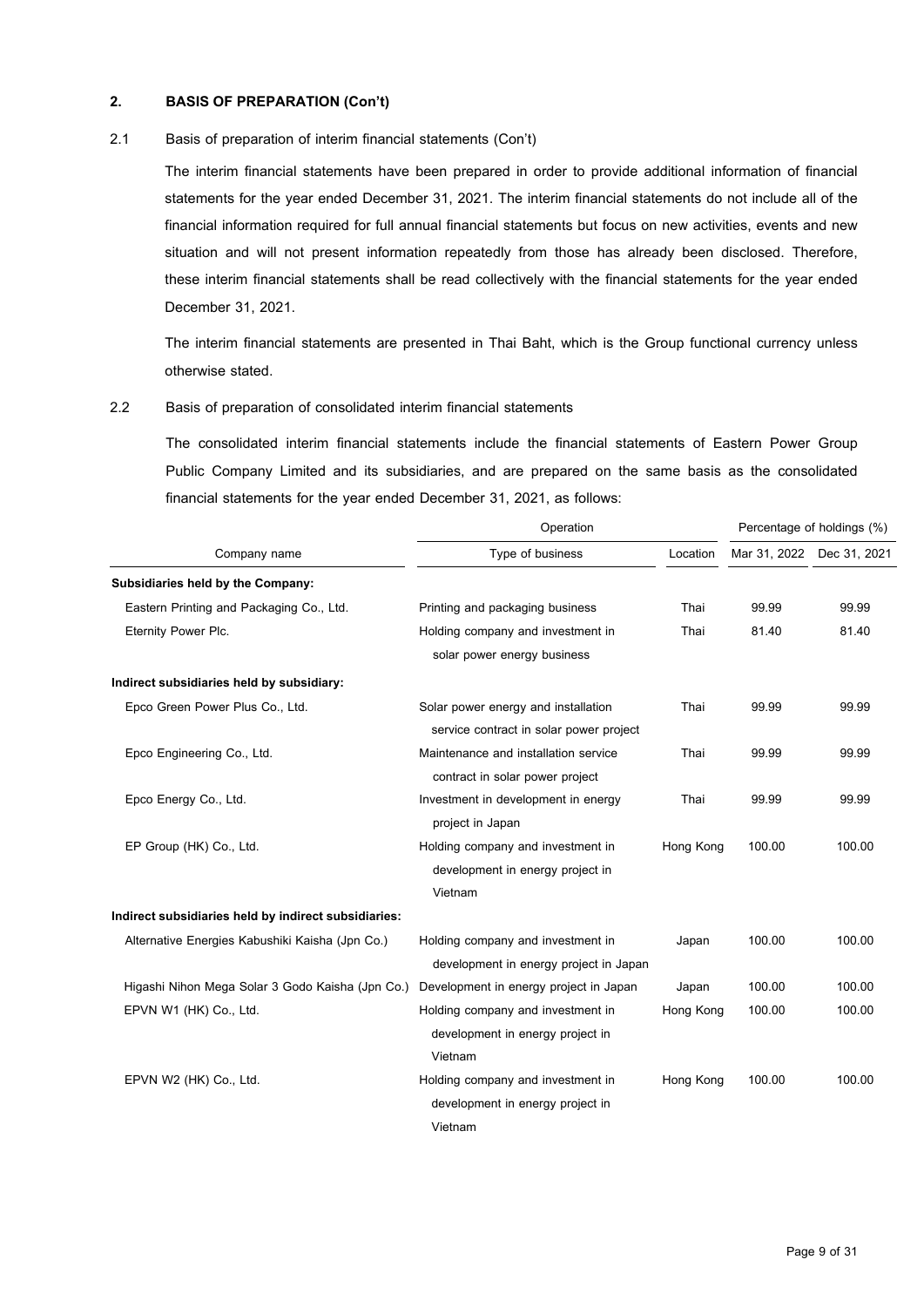### **2. BASIS OF PREPARATION (Con't)**

### 2.2 Basis of preparation of consolidated interim financial statements (Con't)

|                                                      | Operation<br>Percentage of holdings (%)  |          |                           |        |  |
|------------------------------------------------------|------------------------------------------|----------|---------------------------|--------|--|
| Company name                                         | Type of business                         | Location | Mar 31, 2022 Dec 31, 2021 |        |  |
| Indirect subsidiaries held by indirect subsidiaries: |                                          |          |                           |        |  |
| Huong Linh Fresh Energy Development Joint            | Holding company and investment in        | Vietnam  | 65.625                    | 65.625 |  |
| <b>Stock Company</b>                                 | development in energy project in         |          |                           |        |  |
|                                                      | Vietnam                                  |          |                           |        |  |
| Huong Linh Reproduce Energy Development              | Holding company and investment in        | Vietnam  | 65.625                    | 65.625 |  |
| Joint Stock Company                                  | development in energy project in         |          |                           |        |  |
|                                                      | Vietnam                                  |          |                           |        |  |
| Huong Linh 3 Wind Power Joint Stock Company          | Development in energy project in Vietnam | Vietnam  | 99.80                     | 99.80  |  |
| Huong Linh 4 Wind Power Joint Stock Company          | Development in energy project in Vietnam | Vietnam  | 99.80                     | 99.80  |  |
| Chu Prong Gia Lai Wind Electricity Joint Stock       | Development in energy project in Vietnam | Vietnam  | 99.743                    | 99.743 |  |
| Company                                              |                                          |          |                           |        |  |
| Chu Prong Gia Lai Wind Power Joint Stock             | Development in energy project in Vietnam | Vietnam  | 99.669                    | 99.669 |  |
| Company                                              |                                          |          |                           |        |  |

### 2.3 Basis of preparation of separate interim financial statements

 The separate interim financial statements, which present investments in subsidiaries under the cost method less impairment losses (if any).

### **3. ADOPTION OF NEW ACCOUNTING STANDARDS**

In current period, the Group has applied the revised (revised 2021) and newly as announced by the Federation of Accounting Professions which the Group disclosed in the notes to the financial statements for the year ended December 31, 2021. These financial reporting standards were aimed at alignment with the corresponding International Financial Reporting Standards with most of the changes directed towards clarifying accounting treatment and, for some standards, providing temporary reliefs or temporary exemptions for users. The adoption of these financial reporting standards does not have any significant impact on the financial statements of the Group.

### **4. SIGNIFICANT ACCOUNTING POLICIES**

The interim financial statements are prepared using the same accounting policies and methods of computation as were used for the financial statements for the year ended December 31, 2021.

### **5. RELATED PARTY TRANSACTIONS**

The Company and the Group has certain transactions with its subsidiaries, associates and related parties. Part of assets, liabilities, income and expenses are incurred from such related transactions. These companies are related through common shareholdings and/or directorships.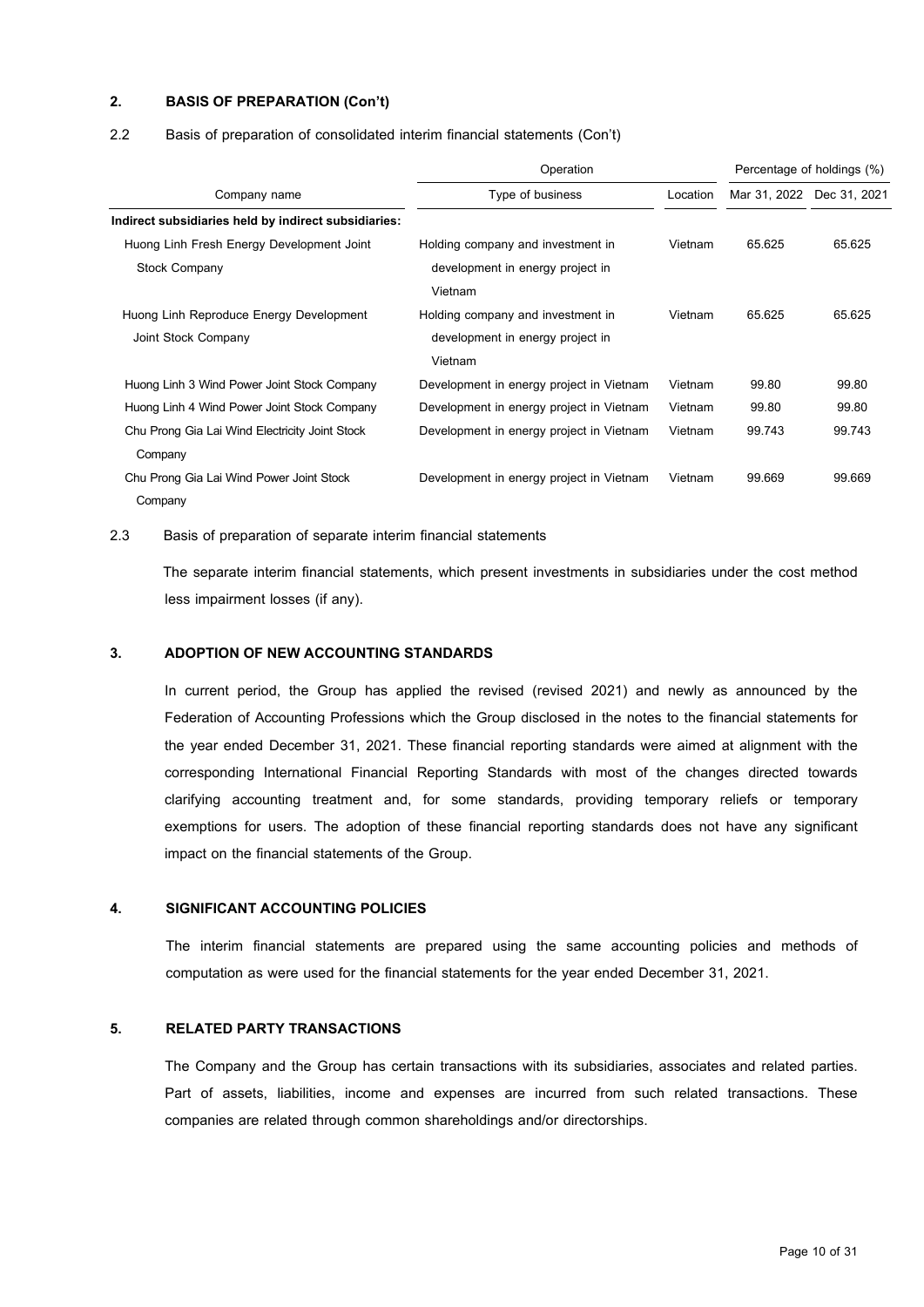Relationship of related parties other than subsidiaries as disclosed in Condensed Note 2.2 to the interim financial information consisted of:

|                              |                | Operation                                                                    |          |              | Percentage of holdings (%) |  |
|------------------------------|----------------|------------------------------------------------------------------------------|----------|--------------|----------------------------|--|
| Related parties              | Relationship   | Type of business                                                             | Location | Mar 31, 2022 | Dec 31, 2021               |  |
| Aqua Corporation Plc.        | 1              | Rental space for advertising<br>signage and investment<br>in other companies | Thai     |              |                            |  |
| TAC Energy Co., Ltd          | 2              | Holding company and investment in<br>cogen power enegy business              | Thai     |              |                            |  |
| Nation Multimedia Group Plc. | 3              | Production and distribution<br>of publications                               | Thai     |              |                            |  |
| Kom Chad Luek Media Co., Ltd | $\overline{4}$ | Production and distribution<br>of publications                               | Thai     |              |                            |  |
| Glombox Co., Ltd             | 4              | Production and distribution<br>of publications                               | Thai     |              |                            |  |
| Mr.Yuth Chinsupakul          | 5              |                                                                              | Thai     |              |                            |  |
| Mr.Phumiwat Nanthavanich     | 5              |                                                                              | Thai     |              |                            |  |
| Mr.Yuthachai Chinsupakul     | 6              |                                                                              | Thai     |              |                            |  |

The nature of relationship between the Company and its related parties are as follows:

- 1. Major shareholder and having management in common.
- 2. An indirect associated until December 20, 2021.
- 3. Having a director who is the parent company's shareholder and is a related person with the company's key management.
- 4. Having common key management with the Company's major shareholder who is a related person to the Company's key management.
- 5. Director and shareholder of the Company and subsidiaries.
- 6. The Company's shareholder who is a related person to the Company's key management.
- 5.1 The significant transactions with related companies are as follows:

|                            |          | Unit: Baht                                 |      |               |               |  |  |  |
|----------------------------|----------|--------------------------------------------|------|---------------|---------------|--|--|--|
|                            |          | For the three-month period ended March 31, |      |               |               |  |  |  |
|                            | Pricing  | Consolidated                               |      | Separate      |               |  |  |  |
|                            | policies | 2022                                       | 2021 | 2022          | 2021          |  |  |  |
| <b>Subsidiaries</b>        |          |                                            |      |               |               |  |  |  |
| Management income          |          |                                            |      | 1,650,000.00  | 6,300,000.00  |  |  |  |
| Rental income              |          |                                            |      | Ξ.            | 2,040,000.00  |  |  |  |
| Other income               |          |                                            |      |               | 1,548.00      |  |  |  |
| Interest income            | 2        |                                            |      | 11,386,905.77 | 14,586,964.43 |  |  |  |
| Cost of sales and services |          |                                            |      |               | 2,677,728.00  |  |  |  |
| Administrative expenses    |          |                                            |      | 181,683.00    |               |  |  |  |
| Finance cost               | 1, 2     |                                            |      | 258,754.80    |               |  |  |  |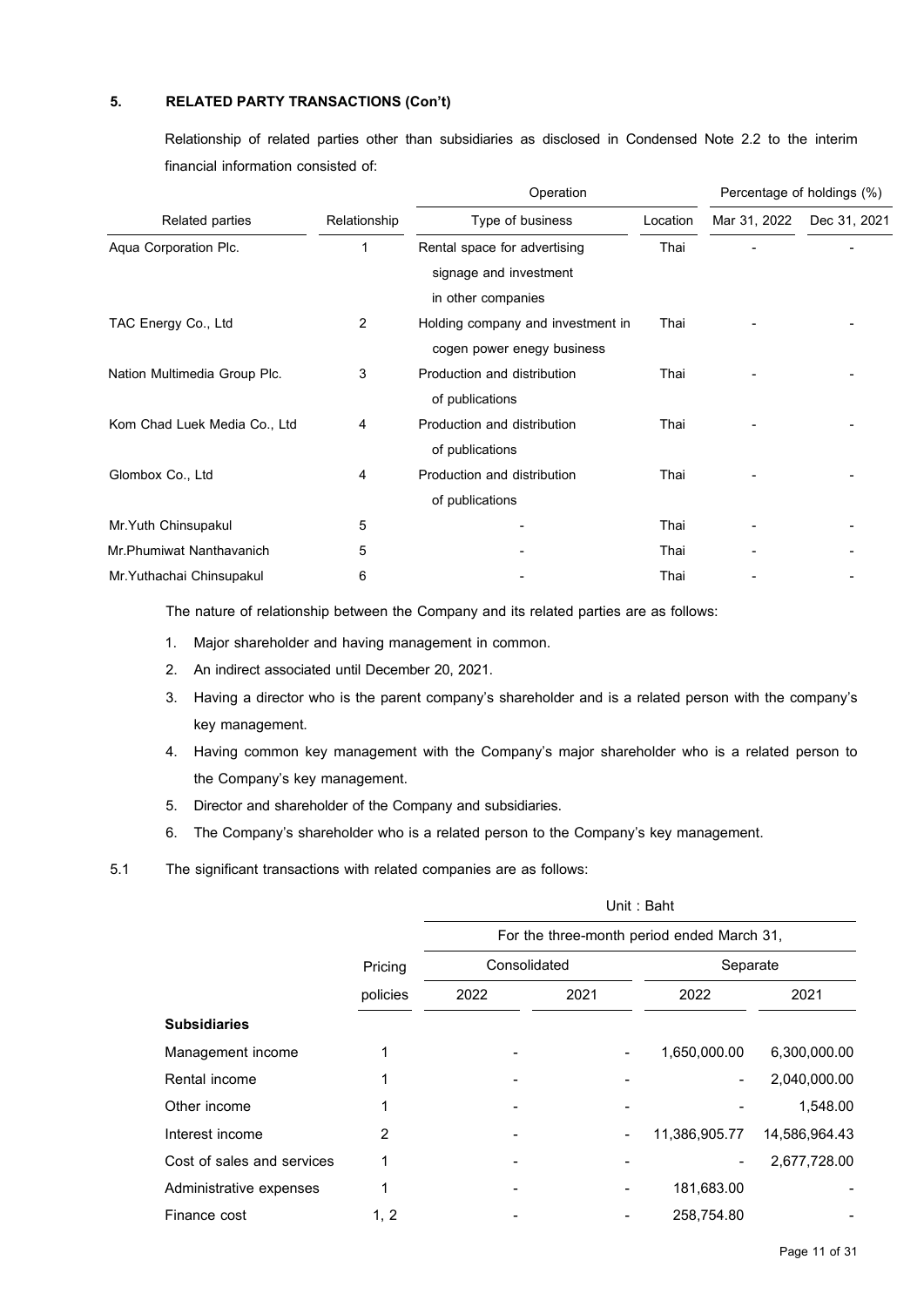# Pricing policies Unit : Baht For the three-month period ended March 31, Consolidated Separate 2022 2021 2022 2021 **Indirect subsidiaries** Rental income 1 - - - 138,000.00 **Indirect associated** Interest income 2 - 14,439.45 - - **Related companies** Revenues from sales and services 1 7,080,948.65 4,698,109.36 - - Rental income 1 18,720.00 29,280.00 - - Distribution costs 1 120,069.30 Finance cost 3 - 219,537.47 - - **Related person** Administrative expenses 1 669,784.00

### 5.1 The significant transactions with related companies are as follows: (Con't)

### Pricing policies

- 1. Mutually agreed rate.
- 2. As stipulated in loan agreement at the rate of 0.5% 6.5% per annum in 2022 and at the rate of 4.4% 6.5% per annum in 2021.
- 3. As stipulated in discounted bill of exchange at the rates of 7% per annum.

### Management benefit expenses

The Group had salaries, bonuses, social security contributions, contributions to provident fund, other welfare and meeting allowances for directors and executives and retirement benefit recognized to their directors and management as expenses as follows:

|                          |              | Unit: Baht                                 |              |              |  |  |  |  |  |
|--------------------------|--------------|--------------------------------------------|--------------|--------------|--|--|--|--|--|
|                          |              | For the three-month period ended March 31, |              |              |  |  |  |  |  |
|                          | Consolidated |                                            |              | Separate     |  |  |  |  |  |
|                          | 2022         | 2021                                       | 2022         | 2021         |  |  |  |  |  |
| Short-term benefits      | 7,195,769.28 | 6,826,819.86                               | 2,969,490.00 | 2,369,250.00 |  |  |  |  |  |
| Post-employment benefits | 231,379.36   | 232,884.55                                 | 78,232.56    | 28,544.00    |  |  |  |  |  |
| Total                    | 7,427,148.64 | 7,059,704.41                               | 3,047,722.56 | 2,397,794.00 |  |  |  |  |  |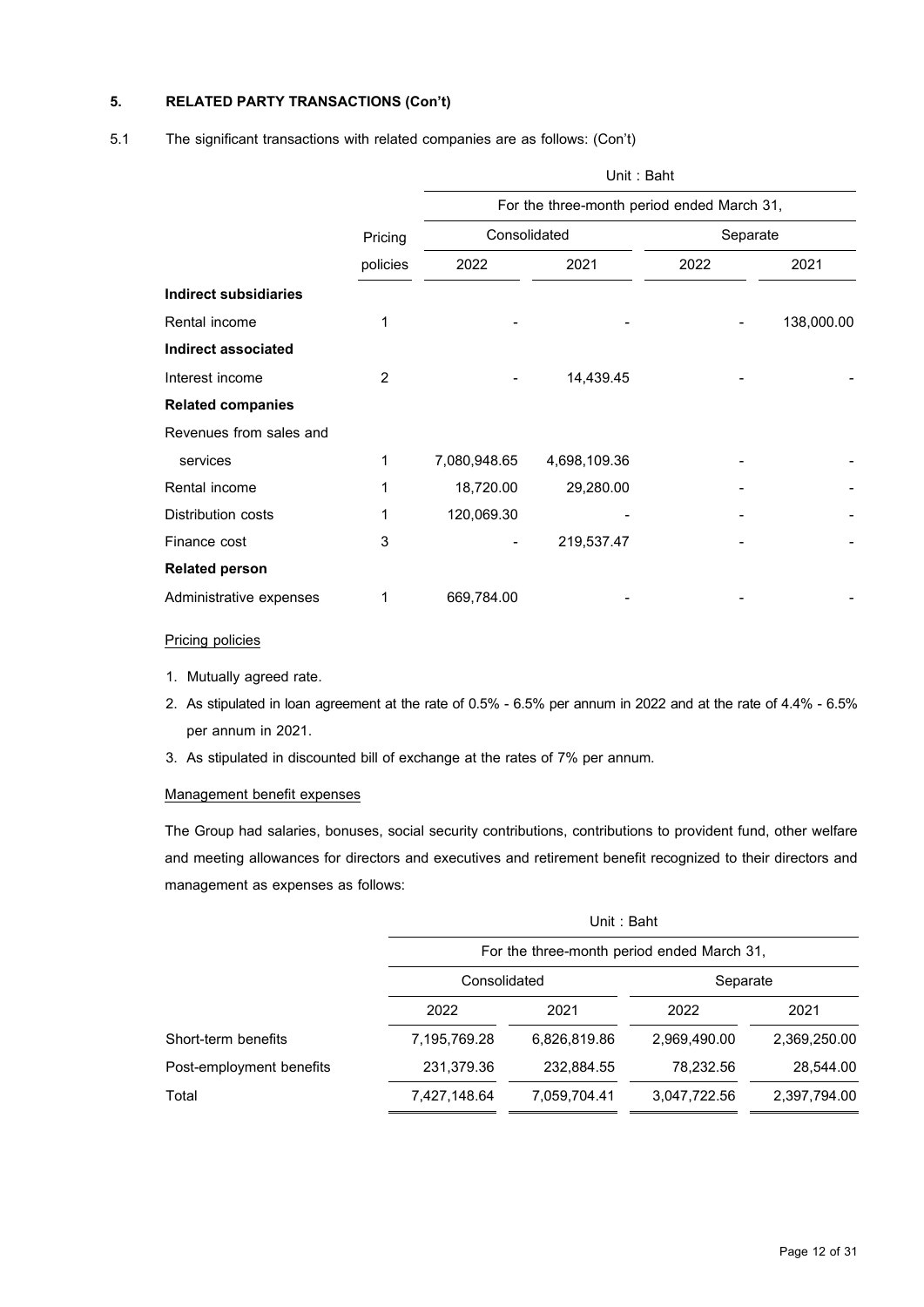# 5.2 The outstanding balance of account with the Group are as follows:

|                                 | Unit: Baht        |                 |               |                |  |
|---------------------------------|-------------------|-----------------|---------------|----------------|--|
|                                 | Consolidated      |                 | Separate      |                |  |
|                                 | Mar 31, 2022      | Dec 31, 2021    | Mar 31, 2022  | Dec 31, 2021   |  |
| <b>Trade account receivable</b> |                   |                 |               |                |  |
| Subsidiary                      |                   |                 | 1,177,000.00  |                |  |
| Related companies               | 31,272,723.89     | 33,468,383.64   |               |                |  |
| Less Allowance for expected     |                   |                 |               |                |  |
| credit losses                   | (21, 024, 372.32) | (27,021,193.38) |               |                |  |
| <b>Net</b>                      | 10,248,351.57     | 6,447,190.26    | 1,177,000.00  |                |  |
| Other current receivable        |                   |                 |               |                |  |
| Indirect subsidiary             |                   |                 |               | 21,000.00      |  |
| <b>Asset receivable</b>         |                   |                 |               |                |  |
| Subsidiary                      |                   |                 |               | 245,062,729.87 |  |
| <b>Accrued interest</b>         |                   |                 |               |                |  |
| Subsidiaries                    |                   |                 | 11,386,905.77 |                |  |
| Right-of-use assets - net       |                   |                 |               |                |  |
| Subsidiary                      |                   |                 | 2,360,542.00  |                |  |
| <b>Trade payable</b>            |                   |                 |               |                |  |
| Subsidiary                      |                   |                 |               | 89,987.00      |  |
| Other current trade payable     |                   |                 |               |                |  |
| Subsidiary                      |                   |                 | 115,393.75    | 163,900.00     |  |
| Indirect subsidiary             |                   |                 |               | 461,170.00     |  |
| Related company                 |                   | 22,240,587.00   |               |                |  |
| Related persons                 | 455,797.17        | 110,315.19      |               |                |  |
| Total                           | 455,797.17        | 22,350,902.19   | 115,393.75    | 625,070.00     |  |
| <b>Accrued interest expense</b> |                   |                 |               |                |  |
| Subsidiary                      |                   |                 |               | 90,103.94      |  |
| <b>Lease liabilities</b>        |                   |                 |               |                |  |
| Subsidiary                      |                   |                 | 2,451,008.00  |                |  |

# **Short-term loans to subsidiaries**

The movement of short-term loans to subsidiaries is as follows:

|              |                | Unit: Baht              |                 |                  |  |  |  |
|--------------|----------------|-------------------------|-----------------|------------------|--|--|--|
|              |                | Separate                |                 |                  |  |  |  |
|              |                | Movement for the period |                 |                  |  |  |  |
|              | Jan 1, 2022    | Increase                | (Decrease)      | Mar 31, 2022     |  |  |  |
| Subsidiaries | 147,499,780.12 | 1,188,500,904.27        | (20,000,000.00) | 1,316,000,684.39 |  |  |  |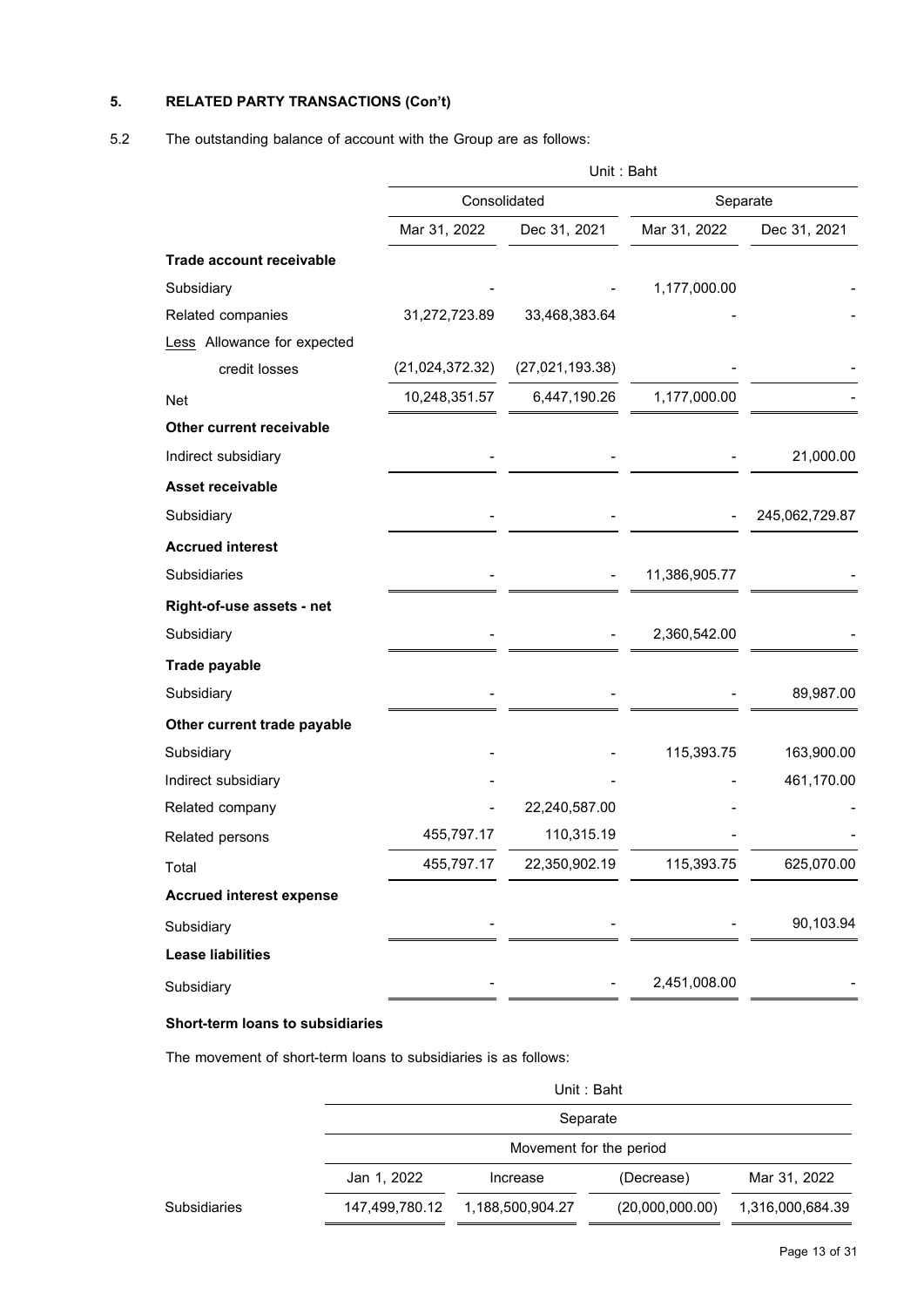### 5.2 The outstanding balance of account with the Group are as follows: (Con't)

### **Short-term loans to subsidiaries (Con't)**

The above-mentioned loans were granted to 2 subsidiaries in respect of loan agreements and an unsecured and due within 1 year, bearing interest at the rate of 5.85% - 6.5% per annum.

### **Short-term loan from subsidiary**

The movement of short-term loans from subsidiary is as follows:

|            |                | Unit: Baht                          |                    |              |  |  |  |
|------------|----------------|-------------------------------------|--------------------|--------------|--|--|--|
|            |                | Separate<br>Movement for the period |                    |              |  |  |  |
|            |                |                                     |                    |              |  |  |  |
|            | Jan 1, 2022    | Increase                            | (Decrease)         | Mar 31, 2022 |  |  |  |
| Subsidiary | 676,443,020.12 | 56,700,000.00                       | (733, 143, 020.12) |              |  |  |  |

The above-mentioned loans were granted from a subsidiary in respect of loan agreements and an unsecured and due within 1 year, bearing interest at the rate of 0.5% per annum.

### 5.3 Other

The Group had guaranteed credit facilities from financial institutions among one another as follows:

|                                                                     | Unit : Baht                 |
|---------------------------------------------------------------------|-----------------------------|
|                                                                     | Mar 31, 2022 / Dec 31, 2021 |
| Credit facilities quaranteed by the Company for direct subsidiaries | 1.260.836.000.00            |
| Credit facilities quaranteed by the Company for indirect subsidiary | 453.000.000.00              |

# **6. CASH AND CASH EQUIVALENTS**

Cash and cash equivalents consist of:

|                    | Unit: Baht    |               |              |              |  |  |
|--------------------|---------------|---------------|--------------|--------------|--|--|
|                    | Consolidated  |               | Separate     |              |  |  |
|                    | Mar 31, 2022  | Dec 31, 2021  | Mar 31, 2022 | Dec 31, 2021 |  |  |
| Cash               | 175,826.19    | 165,726.92    | 20,000.00    | 20,000.00    |  |  |
| Post dated cheques | 614,884.66    | 2.176.400.83  |              |              |  |  |
| Bank               |               |               |              |              |  |  |
| - Current account  | 24,041,057.60 | 30,146,445.82 | 1,621,360.80 | 4,610,229.33 |  |  |
| - Saving account   | 8,876,991.98  | 24,487,366.66 | 107,726.36   | 674,796.36   |  |  |
| Total              | 33,708,760.43 | 56,975,940.23 | 1,749,087.16 | 5,305,025.69 |  |  |
|                    |               |               |              |              |  |  |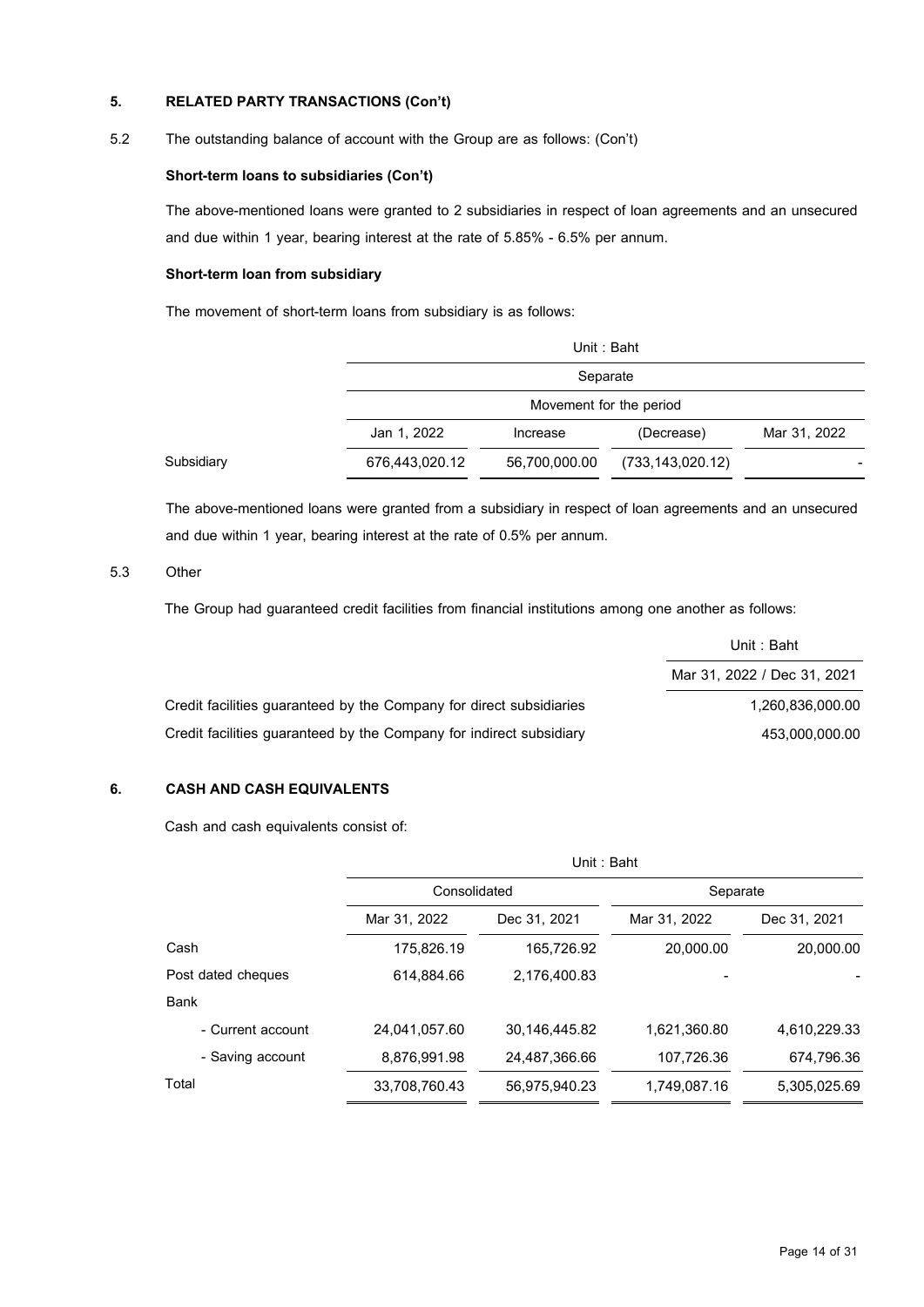# **7. TRADE ACCOUNTS AND OTHER CURRENT RECEIVABLE - NET**

Trade accounts and other current receivable - net consist of:

|                                           | Unit: Baht        |                   |                   |                   |
|-------------------------------------------|-------------------|-------------------|-------------------|-------------------|
|                                           | Consolidated      |                   | Separate          |                   |
|                                           | Mar 31, 2022      | Dec 31, 2021      | Mar 31, 2022      | Dec 31, 2021      |
| Trade accounts receivable                 |                   |                   |                   |                   |
| Trade accounts receivable - Subsidiary    |                   |                   | 1,177,000.00      |                   |
| - Related company                         | 31,272,723.89     | 33,468,383.64     |                   |                   |
| - Other companies                         | 239,470,560.37    | 160,207,855.87    | 31,776,107.97     | 33,206,738.73     |
| Less Allowance for expected credit losses | (81, 318, 595.43) | (89, 692, 376.38) | (24, 733, 166.53) | (26, 157, 072.54) |
| Total trade accounts receivable - net     | 189,424,688.83    | 103,983,863.13    | 8,219,941.44      | 7,049,666.19      |
| Other current receivable                  |                   |                   |                   |                   |
| Other receivable - Indirect subsidiary    |                   |                   |                   | 21,000.00         |
| - Other companies                         | 1,397,641.82      | 2,017,191.50      | 1,337,401.42      | 1,290,882.37      |
| Prepaid expense                           | 4,923,993.72      | 3,325,855.77      | 193,080.88        | 264,370.44        |
| Advance payments                          | 253,765.00        | 150,888.00        |                   |                   |
| Accrued interest - Subsidiaries           |                   |                   | 11,386,905.77     |                   |
| Total other current receivable            | 6,575,400.54      | 5,493,935.27      | 12,917,388.07     | 1,576,252.81      |
| Total trade accounts and other current    |                   |                   |                   |                   |
| receivable - net                          | 196,000,089.37    | 109,477,798.40    | 21,137,329.51     | 8,625,919.00      |

Trade account aged by number of days are as follows:

|                                           | Unit: Baht      |                 |              |              |  |
|-------------------------------------------|-----------------|-----------------|--------------|--------------|--|
|                                           | Consolidated    |                 | Separate     |              |  |
|                                           | Mar 31, 2022    | Dec 31, 2021    | Mar 31, 2022 | Dec 31, 2021 |  |
| Related companies                         |                 |                 |              |              |  |
| Account receivables not yet due           | 6,132,203.34    | 3,791,762.69    | 1,177,000.00 |              |  |
| Account receivables over due              |                 |                 |              |              |  |
| Under or equal to 3 months                | 3,791,762.69    | 3,994,337.93    |              |              |  |
| Over 3 months to 6 months                 | 3,994,337.93    |                 |              |              |  |
| Over 12 months                            | 17,354,419.93   | 25,682,283.02   |              |              |  |
| Total                                     | 31,272,723.89   | 33,468,383.64   | 1,177,000.00 |              |  |
| Less Allowance for expected credit losses | (21,024,372.32) | (27,021,193.38) |              |              |  |
| Net                                       | 10,248,351.57   | 6,447,190.26    | 1,177,000.00 |              |  |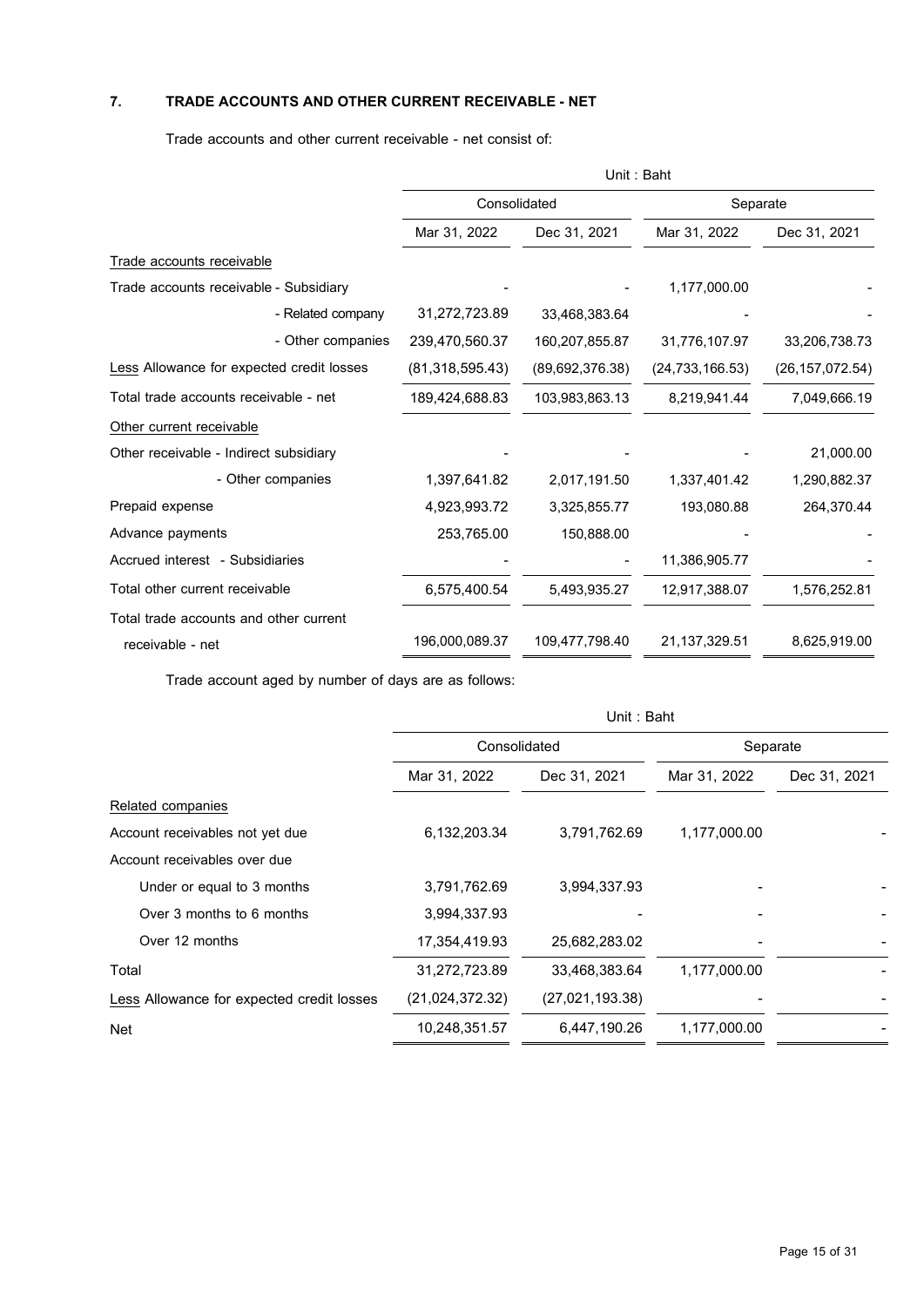# **7. TRADE ACCOUNTS AND OTHER CURRENT RECEIVABLE - NET(Con't)**

|                                           | Unit: Baht        |                   |                   |                   |  |
|-------------------------------------------|-------------------|-------------------|-------------------|-------------------|--|
|                                           | Consolidated      |                   | Separate          |                   |  |
|                                           | Mar 31, 2022      | Dec 31, 2021      | Mar 31, 2022      | Dec 31, 2021      |  |
| Other companies                           |                   |                   |                   |                   |  |
| Account receivables not yet due           | 163,741,399.62    | 78,157,344.96     |                   |                   |  |
| Account receivables over due              |                   |                   |                   |                   |  |
| Under or equal to 3 months                | 15,917,803.65     | 19,025,887.34     |                   |                   |  |
| Over 3 months to 6 months                 | 1,131,878.40      | 2,560,862.86      |                   | 56,000.00         |  |
| Over 6 months to 12 months                | 5,021,504.41      | 5,908,310.44      | 46,000.00         |                   |  |
| Over 12 months                            | 53,657,974.29     | 54, 555, 450. 27  | 31,730,107.97     | 33, 150, 738. 73  |  |
| Total                                     | 239,470,560.37    | 160,207,855.87    | 31,776,107.97     | 33,206,738.73     |  |
| Less Allowance for expected credit losses | (60, 294, 223.11) | (62, 671, 183.00) | (24, 733, 166.53) | (26, 157, 072.54) |  |
| Net                                       | 179,176,337.26    | 97,536,672.87     | 7,042,941.44      | 7,049,666.19      |  |

The details of significant allowance for expected credit losses are as follows:

|                                       | Unit: Baht     |                   |                 |                   |  |  |
|---------------------------------------|----------------|-------------------|-----------------|-------------------|--|--|
|                                       | Consolidated   |                   | Separate        |                   |  |  |
|                                       | Mar 31, 2022   | Dec 31, 2021      | Mar 31, 2022    | Dec 31, 2021      |  |  |
| Beginning balance for the period/year | 89,692,376.38  | 122.758.324.58    | 26, 157, 072.54 | 42.534.948.10     |  |  |
| Add Increase during the period/year   |                | 1,152,685.22      |                 |                   |  |  |
| Less Reversal during the period/year  | (8,373,780.95) | (34, 218, 633.42) | (1,423,906.01)  | (16, 377, 875.56) |  |  |
| Ending balance for the period/year    | 81,318,595.43  | 89,692,376.38     | 24,733,166.53   | 26, 157, 072.54   |  |  |

# **8. INVENTORIES - NET**

Inventories - net consist of:

|                                                       | Unit: Baht                   |                  |  |
|-------------------------------------------------------|------------------------------|------------------|--|
|                                                       | Consolidated                 |                  |  |
|                                                       | Mar 31, 2022<br>Dec 31, 2021 |                  |  |
| Finished goods                                        | 11,072,965.14                | 9,352,237.56     |  |
| Work-in-process                                       | 29,985,822.84                | 34,607,587.21    |  |
| Raw materials                                         | 124,224,162.56               | 114,522,990.22   |  |
| Supplies                                              | 5,947,842.88                 | 4,676,669.71     |  |
| Spare parts                                           | 5,903,870.06                 | 3,903,392.44     |  |
| Raw materials-in-transit                              | 7,673,776.99                 | 2,810,962.25     |  |
| Total                                                 | 184,808,440.47               | 169,873,839.39   |  |
| Less Allowance for diminution in value of inventories | (2, 171, 249.04)             | (2, 171, 249.04) |  |
| Inventories - net                                     | 182,637,191.43               | 167,702,590.35   |  |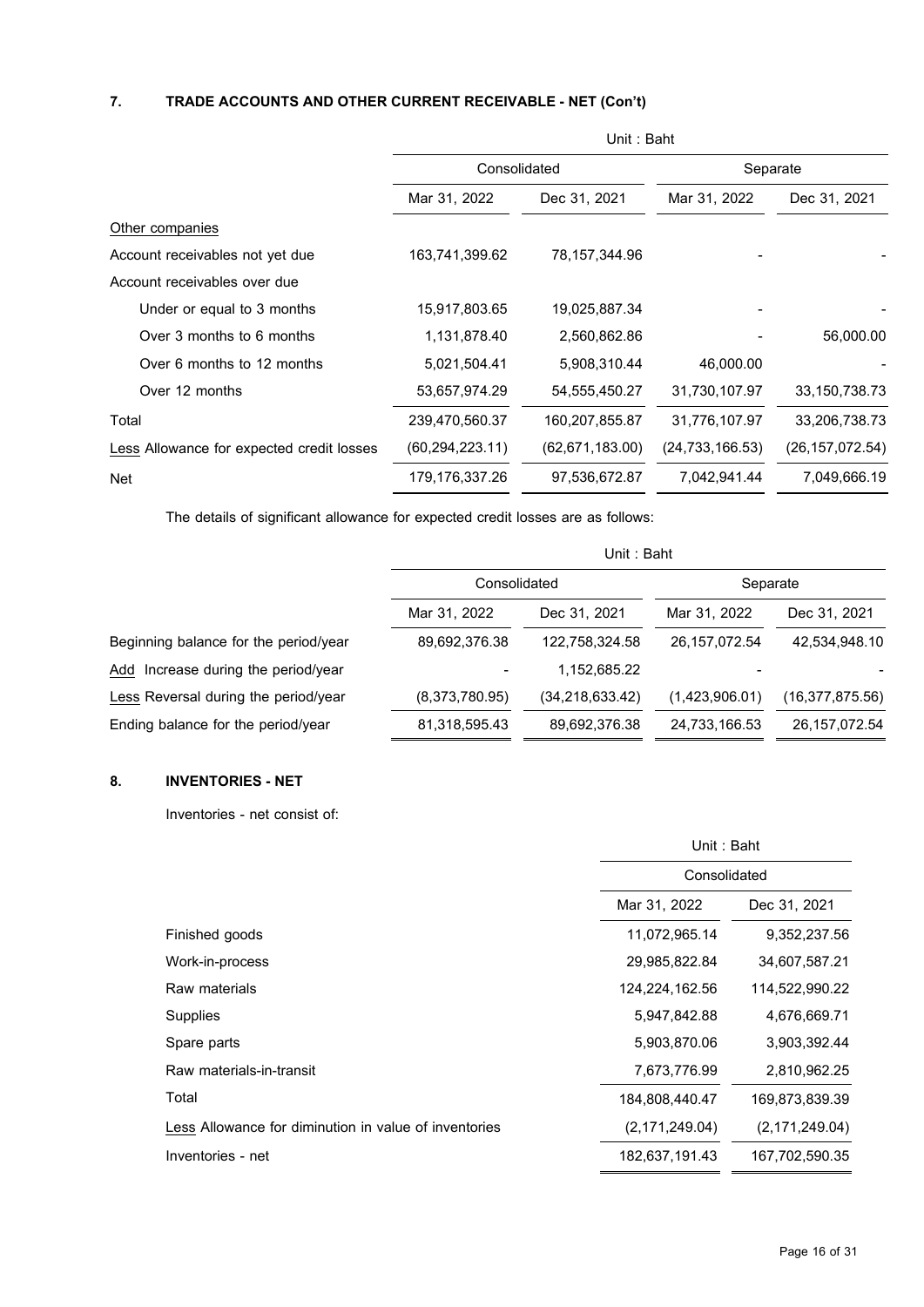# **8. INVENTORIES - NET(Con't)**

The details of significant for allowance for diminution in value of inventories are as follows:

|                                       | Unit: Baht                   |                |  |
|---------------------------------------|------------------------------|----------------|--|
|                                       | Consolidated                 |                |  |
|                                       | Mar 31, 2022<br>Dec 31, 2021 |                |  |
| Beginning balance for the period/year | 2,171,249.04                 | 3,887,033.90   |  |
| Less Reversal during the period/year  |                              | (1,715,784.86) |  |
| Ending balance for the period/year    | 2,171,249.04                 | 2,171,249.04   |  |

### **9. OTHER CURRENT FINANCIAL ASSETS**

Other current financial assets were investment in opened-end funds which the Group held with the objective of generating a profit from short-term fluctuations in price.

# **10. OTHER CURRENT ASSETS**

Other current assets consist of:

|                                      | Unit: Baht       |                    |              |              |  |  |
|--------------------------------------|------------------|--------------------|--------------|--------------|--|--|
|                                      | Consolidated     |                    | Separate     |              |  |  |
|                                      | Mar 31, 2022     | Dec 31, 2021       | Mar 31, 2022 | Dec 31, 2021 |  |  |
| Revenue department receivable        | 567,505,442.17   | 511,850,993.81     |              |              |  |  |
| Deposits and insurance *             | 500,129,662.45   | 499.730.330.37     |              |              |  |  |
| Allowance for expected credit losses | (436,821,304.27) | (436, 821, 304.27) |              |              |  |  |
| Other                                | 3,247,253.37     | 3,060,445.06       | 60,402.80    | 70.469.71    |  |  |
| Total                                | 634,061,053.72   | 577,820,464.97     | 60,402.80    | 70,469.71    |  |  |

\* As at March 31, 2022 and December 31, 2021, include provision for loss from disposal of investment of subsidiaries amounting to Baht 436.82 million.

## **11. PROPERTY, PLANT AND EQUIPMENT - NET**

Movements of the property, plant and equipment - net for the three-month period ended March 31, 2022 are summarized below:

|                                                             | Unit: Baht         |          |  |
|-------------------------------------------------------------|--------------------|----------|--|
|                                                             | Consolidated       | Separate |  |
| Carrying amount as at January 1, 2022                       | 6,253,342,448.76   | 2,622.13 |  |
| Acquisition during the period at cost                       | 576,521,061.87     |          |  |
| Disposals and write-off during the period at net book value | (111, 970.53)      |          |  |
| Depreciation for the period                                 | (21, 579, 279, 47) |          |  |
| Carrying amount as at March 31, 2022                        | 6,808,172,260.63   | 2.622.13 |  |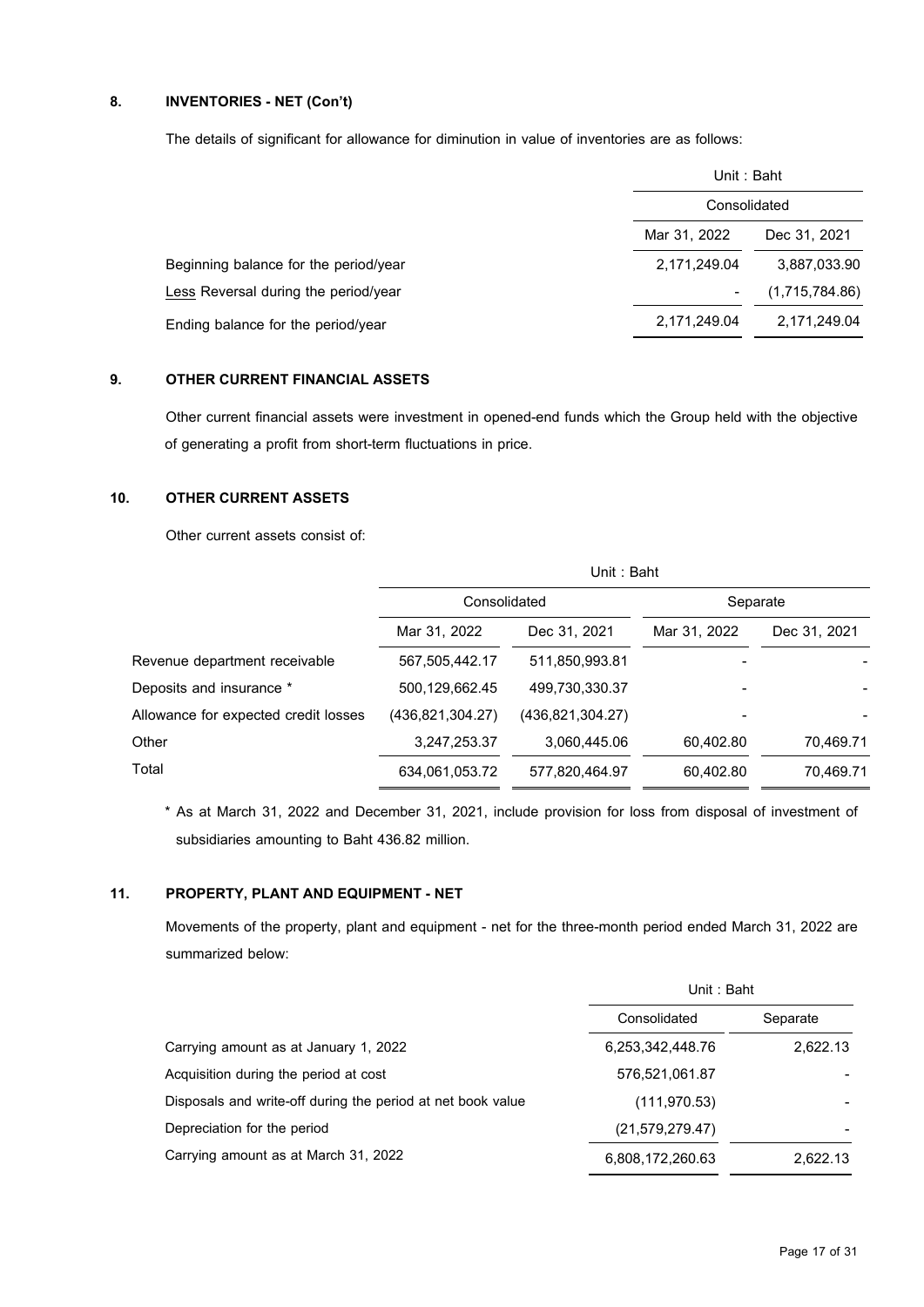# **12. LEASES**

### 12.1 Right of used assets

Movements of the right of used - net for the three-month period ended March 31, 2022 are summarized below:

|                                        | Unit: Baht    |               |  |
|----------------------------------------|---------------|---------------|--|
|                                        | Consolidated  | Separate      |  |
| Carrying amounts as at January 1, 2022 | 22.536.085.00 |               |  |
| Increase during the period             |               | 2,463,175.00  |  |
| Depreciation for the period            | (309, 126.00) | (102, 633.00) |  |
| Carrying amounts as at March 31, 2022  | 22,226,959.00 | 2,360,542.00  |  |

# 12.2 Lease liabilities

Lease liabilities - net are as follow:

|                                 | Unit: Baht      |                   |               |              |  |  |
|---------------------------------|-----------------|-------------------|---------------|--------------|--|--|
|                                 | Consolidated    |                   | Separate      |              |  |  |
|                                 | Mar 31, 2022    | Dec 31, 2021      | Mar 31, 2022  | Dec 31, 2021 |  |  |
| Lease liabilities               | 34,939,329.00   | 35.295.189.00     | 2,769,000.00  |              |  |  |
| Less Deferred interest expenses | (10,444,645.43) | (10, 573, 521.77) | (317, 992.00) |              |  |  |
| Total                           | 24,494,683.57   | 24,721,667.23     | 2,451,008.00  |              |  |  |
| Less Current portion            | (1,505,673.20)  | (1,336,713.75)    | (444, 701.00) |              |  |  |
| <b>Net</b>                      | 22,989,010.37   | 23,384,953.48     | 2,006,307.00  |              |  |  |

Movements of lease liabilities - net for the three-month period ended March 31, 2022 are summarized below:

|      |                                                         | Unit: Baht    |              |
|------|---------------------------------------------------------|---------------|--------------|
|      |                                                         | Consolidated  | Separate     |
|      | Balance as at January 1, 2022                           | 24,721,667.23 |              |
| Add  | Increase during the period                              |               | 2,808,000.00 |
| Less | Increase in deferred interest expense during the period |               | (344,825.00) |
|      | Paid during the period                                  | (226, 983.66) | (12, 167.00) |
|      | Balance as at March 31, 2022                            | 24,494,683.57 | 2,451,008.00 |

Minimum lease payment for each period for the three-month period ended March 31, 2022 are summarized below:

|                                               | Unit: Baht    |              |  |
|-----------------------------------------------|---------------|--------------|--|
|                                               | Consolidated  | Separate     |  |
| Present value of minimum lease payment net of |               |              |  |
| deferred interest expenses by lease agreement |               |              |  |
| Less than 1 year                              | 1,505,673.20  | 444,701.00   |  |
| More than 1 year but less than 5 years        | 5,243,260.37  | 1,661,673.00 |  |
| More than 5 years                             | 17,745,750.00 | 344,634.00   |  |
| Total                                         | 24,494,683.57 | 2,451,008.00 |  |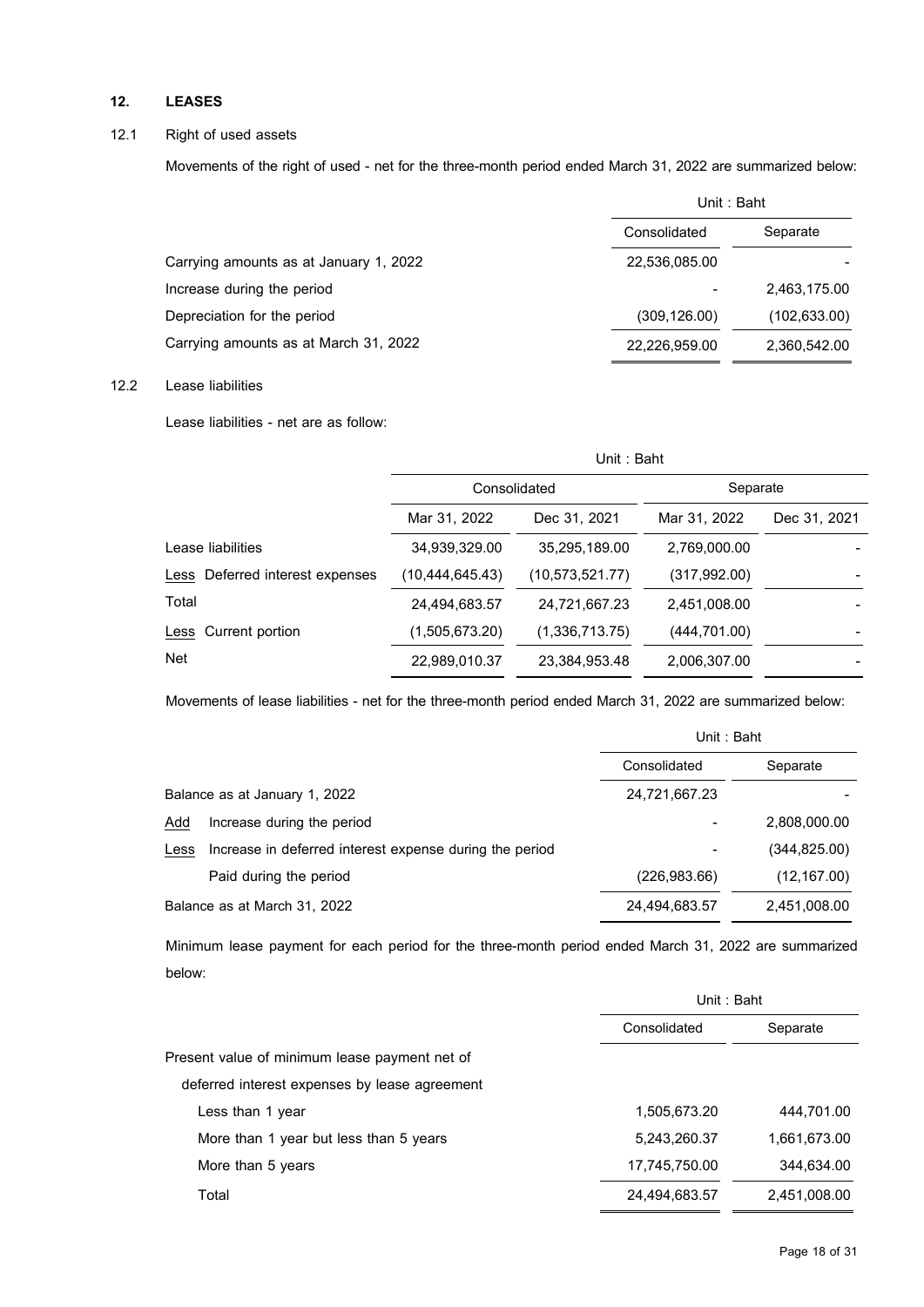# **12. LEASES (Con't)**

# 12.2 Lease liabilities (Con't)

The following are the amounts relating to lease contracts recognized in the statement of comprehensive income are summarized below:

|                                                 | Unit: Baht                                 |            |            |           |
|-------------------------------------------------|--------------------------------------------|------------|------------|-----------|
|                                                 | For the three-month period ended March 31, |            |            |           |
|                                                 | Consolidated<br>Separate                   |            |            |           |
|                                                 | 2022                                       | 2021       | 2022       | 2021      |
| Depreciation expenses of right of used assets   | 309,126.00                                 | 351.102.00 | 102.633.00 |           |
| Interest expenses on lease liabilities          | 139.854.34                                 | 113.779.58 | 26.833.00  |           |
| Expenses relating to leases of low value assets | 57,000.00                                  | 57,000.00  | 33,000.00  | 33,000.00 |

### **13. DEFERRED TAX ASSETS AND LIABILITIES**

13.1 Deferred tax assets and liabilities are as follows:

|                          |                   | Unit : Baht     |              |              |  |  |  |
|--------------------------|-------------------|-----------------|--------------|--------------|--|--|--|
|                          | Consolidated      |                 | Separate     |              |  |  |  |
|                          | Mar 31, 2022      | Dec 31, 2021    | Mar 31, 2022 | Dec 31, 2021 |  |  |  |
| Deferred tax assets      | 17,994,556.17     | 19,678,469.86   | 3,433,392.25 | 3,813,456.91 |  |  |  |
| Deferred tax liabilities | (41, 713, 818.19) | (42,702,281.73) | ۰            |              |  |  |  |
| <b>Net</b>               | (23,719,262.02)   | (23,023,811.87) | 3,433,392.25 | 3,813,456.91 |  |  |  |

13.2 Movements in deferred tax assets and liabilities during the period are as follows:

|                                                | Unit: Baht        |                    |                   |  |  |
|------------------------------------------------|-------------------|--------------------|-------------------|--|--|
|                                                |                   | Consolidated       |                   |  |  |
|                                                |                   | (Changed) Credited |                   |  |  |
|                                                |                   | for the period end |                   |  |  |
|                                                | Jan 1, 2022       | to profit or loss  | Mar 31, 2022      |  |  |
| Deferred tax assets                            |                   |                    |                   |  |  |
| Trade accounts receivable                      | 12,522,362.27     | (1,389,974.99)     | 11, 132, 387. 28  |  |  |
| Inventories                                    | 434,249.81        |                    | 434,249.81        |  |  |
| Other non-current financial assets             | 5,599.00          | 1,769.00           | 7,368.00          |  |  |
| Lease liabilities                              | 246,916.60        | 45,319.20          | 292,235.80        |  |  |
| Derivative liabilities                         | 2,499,661.49      | (410, 553.36)      | 2,089,108.13      |  |  |
| Provisions of liabilities for employee benefit | 3,969,680.69      | 69,526.46          | 4,039,207.15      |  |  |
| Total                                          | 19,678,469.86     | (1,683,913.69)     | 17,994,556.17     |  |  |
| Deferred tax liabilities                       |                   |                    |                   |  |  |
| Property, plant and equipment                  | (42, 702, 281.73) | 988,463.54         | (41, 713, 818.19) |  |  |
| <b>Net</b>                                     | (23,023,811.87)   | (695, 450.15)      | (23,719,262.02)   |  |  |
|                                                |                   |                    |                   |  |  |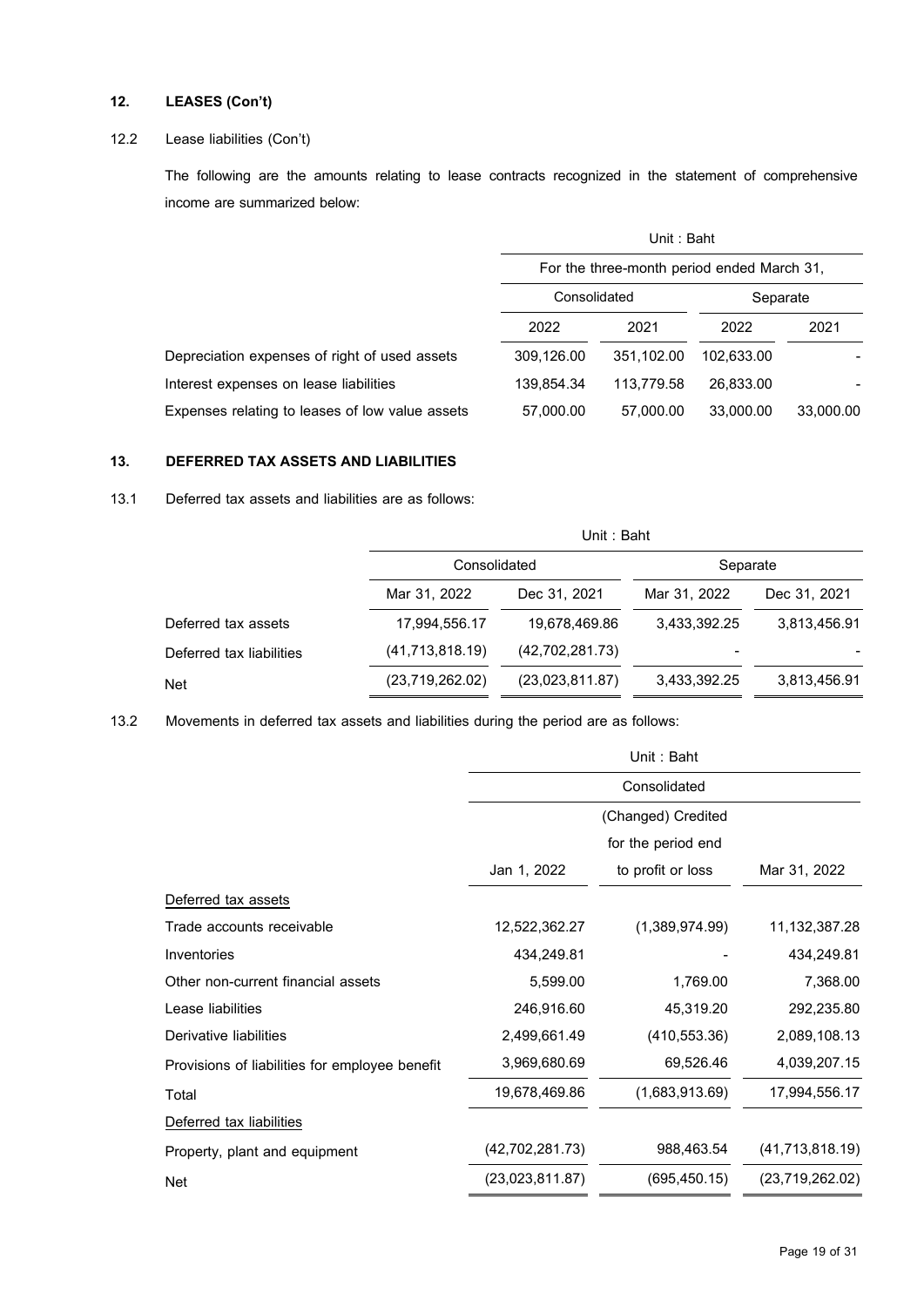# **13. DEFERRED TAX ASSETS AND LIABILITIES (Con't)**

13.2 Movements in deferred tax assets and liabilities during the period are as follows: (Con't)

|                                                | Unit: Baht         |                    |              |  |
|------------------------------------------------|--------------------|--------------------|--------------|--|
|                                                | Separate           |                    |              |  |
|                                                |                    | (Changed) Credited |              |  |
|                                                | for the period end |                    |              |  |
|                                                | Jan 1, 2022        | to profit or loss  | Mar 31, 2022 |  |
| Deferred tax assets                            |                    |                    |              |  |
| Other non-current financial assets             | 5.599.00           | 1,769.00           | 7,368.00     |  |
| Lease liabilities                              |                    | 2,493.20           | 2,493.20     |  |
| Provisions of liabilities for employee benefit | 1,308,196.42       | 26,226.50          | 1,334,422.92 |  |
| Derivative liabilities                         | 2,499,661.49       | (410, 553.36)      | 2,089,108.13 |  |
| Total                                          | 3,813,456.91       | (380,064.66)       | 3,433,392.25 |  |

13.3 Income tax expenses recognized in profit or loss

|                                   | Unit: Baht   |                                          |            |              |  |
|-----------------------------------|--------------|------------------------------------------|------------|--------------|--|
|                                   |              | For the three-month period end March 31, |            |              |  |
|                                   | Consolidated |                                          | Separate   |              |  |
|                                   | 2022         | 2021                                     | 2022       | 2021         |  |
| Current income tax:               |              |                                          |            |              |  |
| Corporate income tax expense      |              |                                          |            |              |  |
| charge for the period             | 3,457,204.86 | 17,409,976.32                            |            |              |  |
| Deferred tax:                     |              |                                          |            |              |  |
| Deferred tax expenses relating to |              |                                          |            |              |  |
| the original and reversal of      |              |                                          |            |              |  |
| temporary differences             | 695,450.15   | 483,570.11                               | 380,064.66 | 1,246,328.47 |  |
| Income tax expense                | 4,152,655.01 | 17,893,546.43                            | 380,064.66 | 1,246,328.47 |  |

### **14. BANK OVERDRAFT AND SHORT-TERM LOANS FROM FINANCIAL INSTITUTIONS**

Bank overdraft and short-term loans from financial institutions consist of:

|                  |              |                             | Unit: Baht     |                |  |  |
|------------------|--------------|-----------------------------|----------------|----------------|--|--|
|                  |              | interest rate % (per annum) |                | Consolidated   |  |  |
|                  | Mar 31, 2022 | Dec 31, 2021                | Mar 31, 2022   | Dec 31, 2021   |  |  |
| Bank overdraft   |              | 5.84                        |                | 3,067,572.70   |  |  |
| Trust receipts   | $2.18 - 3$   | $2.18 - 3.15$               | 123,091,254.88 | 66,516,807.42  |  |  |
| Promissory notes |              | $2.35 - 5.47$               |                | 750,000,000.00 |  |  |
| Total            |              |                             | 123,091,254.88 | 819,584,380.12 |  |  |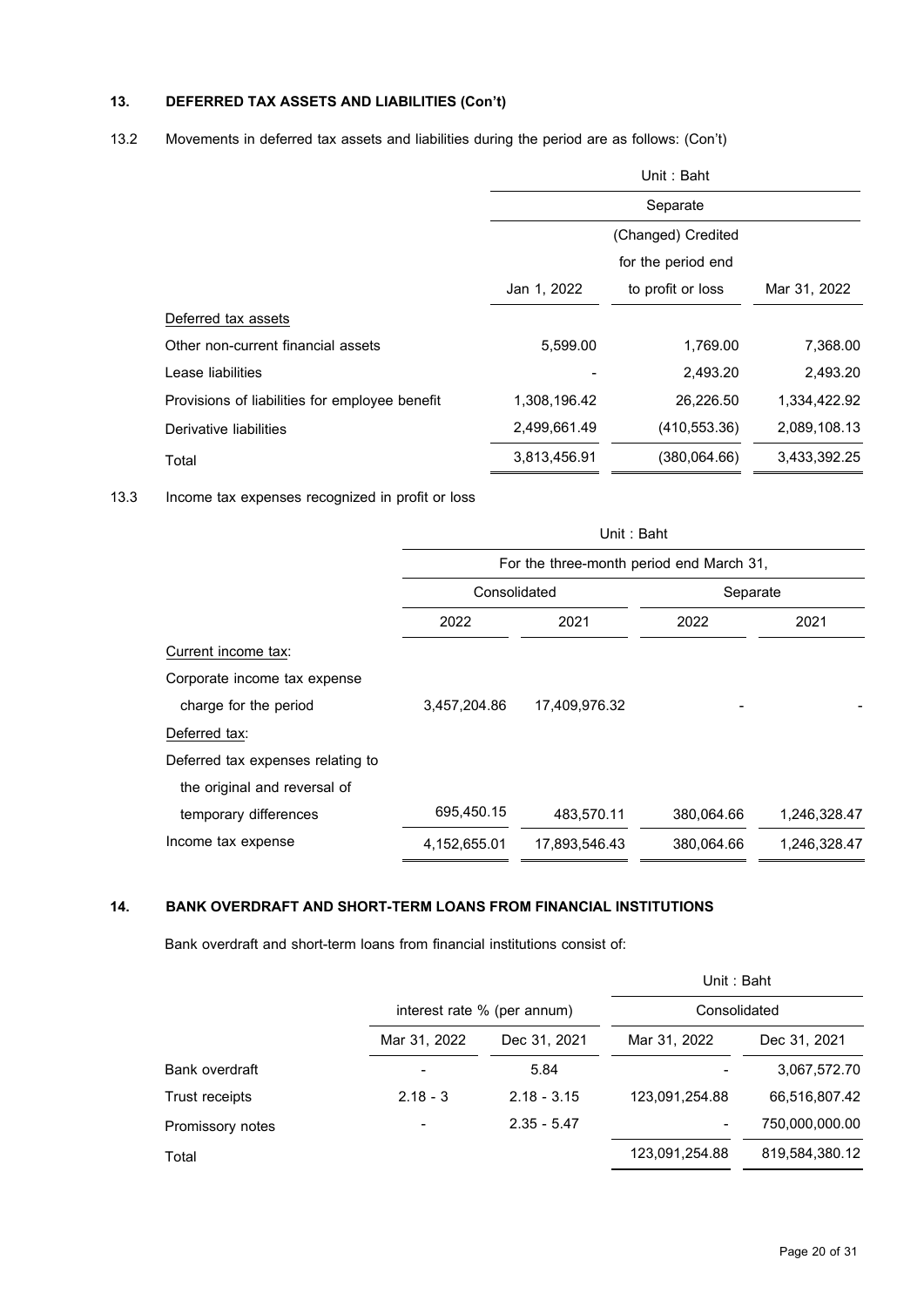# **15. TRADE ACCOUNTS AND OTHER CURRENT PAYABLE**

Trade accounts and other current payable consist of:

|                                                | Unit: Baht     |                |              |                 |  |
|------------------------------------------------|----------------|----------------|--------------|-----------------|--|
|                                                | Consolidated   |                | Separate     |                 |  |
|                                                | Mar 31, 2022   | Dec 31, 2021   | Mar 31, 2022 | Dec 31, 2021    |  |
| Trade accounts payable                         |                |                |              |                 |  |
| Trade accounts payable - Subsidiary            |                |                |              | 89,987.00       |  |
| - Other companies                              | 81,148,506.31  | 46,928,165.27  | 422,354.33   | 422,354.33      |  |
| Total trade accounts payable                   | 81,148,506.31  | 46,928,165.27  | 422,354.33   | 512,341.33      |  |
| Other current payable                          |                |                |              |                 |  |
| Other payable - Subsidiaries                   |                |                | 115,393.75   | 163,900.00      |  |
| - Indirect subsidiary                          |                |                |              | 461,170.00      |  |
| - Related person                               | 121,244.17     | 110,315.19     |              |                 |  |
| - Other parties                                | 492,987,269.29 | 449,159,295.63 | 981,298.00   | 1,169,526.22    |  |
| Accrued expenses - Related parties             | 334,553.00     | 22,240,587.00  |              |                 |  |
| - Other companies                              | 14,264,694.46  | 104,112,699.16 | 1,681,074.97 | 1,700,844.63    |  |
| Advance receivable                             | 1,292,028.60   | 106,874,573.08 |              |                 |  |
| Accrued interest expenses - Subsidiary         |                |                |              | 90,103.94       |  |
| - Other companies                              | 7,335,030.99   | 7,560,474.73   | 3,175,402.91 | 3, 193, 782. 18 |  |
| Accrued dividend                               | 1,408,729.92   | 1,412,120.67   | 1,363,729.92 | 1,367,120.67    |  |
| Total other current payable                    | 517,743,550.43 | 691,470,065.46 | 7,316,899.55 | 8,146,447.64    |  |
| Total trade accounts and other current payable | 598,892,056.74 | 738,398,230.73 | 7,739,253.88 | 8,658,788.97    |  |

# **16. LONG-TERM LOANS FROM FINANCIAL INSTITUTIONS**

Movements in long-term loans from financial institutions for the three-month period ended March 31, 2022 are as follows:

|                                       | Unit: Baht       |                 |  |
|---------------------------------------|------------------|-----------------|--|
|                                       | Consolidated     | Separate        |  |
| Carrying amount as at January 1, 2022 | 426,024,760.55   | 273,137,480.71  |  |
| Less Paid during the period           | (35,078,641.96)  | (17,670,000.00) |  |
| Carrying amount as at March 31, 2022  | 390,946,118.59   | 255,467,480.71  |  |
| Less Current portion                  | (124,624,460.07) | (70,680,000.00) |  |
| <b>Net</b>                            | 266,321,658.52   | 184,787,480.71  |  |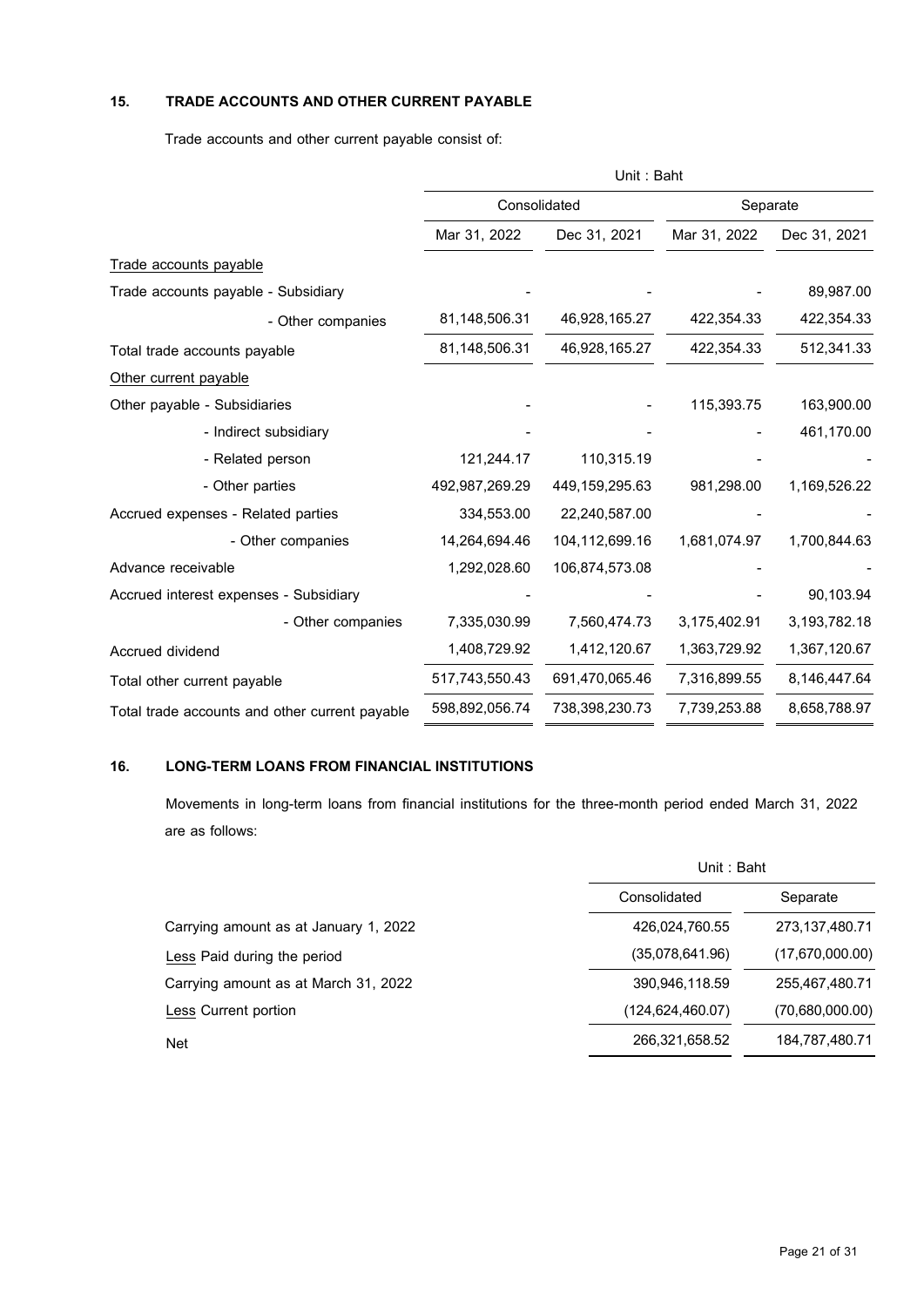# **17. DEBENTURES**

Movement of debenture for the three-month period ended March 31, 2022 are as follows:

|                                    | Unit: Baht         |                    |  |
|------------------------------------|--------------------|--------------------|--|
|                                    | Consolidated       | Separate           |  |
| Beginning balance/Ending balance   | 3,828,102,134.41   | 2,978,487,964.56   |  |
| Amortization of debenture expenses | 5,495,762.90       | 4,422,520.30       |  |
| Less Current portion               | (1,597,232,520.09) | (746, 545, 107.64) |  |
| <b>Net</b>                         | 2,236,365,377.22   | 2,236,365,377.22   |  |

# **18. PROVISION OF LIABILITIES FOR EMPLOYEE BENEFIT**

Movements of the present value of the provision of liabilities for employee benefit for the three-months period ended March 31, 2022 consist of:

|                                          | Unit: Baht       |                |  |
|------------------------------------------|------------------|----------------|--|
|                                          | Consolidated     | Separate       |  |
| Carrying amount as at January 1, 2022    | 50.664.538.33    | 6,540,982.02   |  |
| Current service cost                     | 901.799.49       | 115,175.81     |  |
| Interest cost                            | 186.657.15       | 15.956.71      |  |
| Employee benefits paid during the period | (704, 333.00)    |                |  |
| Carrying amount as at March 31, 2022     | 51,048,661.97    | 6,672,114.54   |  |
| Less Current portion                     | (3, 111, 942.93) | (2,369,263.29) |  |
| <b>Net</b>                               | 47,936,719.04    | 4,302,851.25   |  |

# **19. BASIC EARNINGS (LOSS) PER SHARE**

Basis earnings (loss) per share for the period is calculated by dividing the net income (loss) attributable to equity holders of the Company (excluding other comprehensive income (loss)) by the weighted average number of ordinary shares issue during the period as follows:

|                                                  | For the three-months period ended March 31, |                    |                   |              |  |
|--------------------------------------------------|---------------------------------------------|--------------------|-------------------|--------------|--|
|                                                  | Consolidated                                |                    | Separate          |              |  |
|                                                  | 2022                                        | 2021               | 2022              | 2021         |  |
| Net profit (loss) attributable to ordinary       |                                             |                    |                   |              |  |
| shareholders of the Company (Basic) (Baht)       |                                             |                    |                   |              |  |
| From continuing operations                       | (82, 763, 334.95)                           | 84.389.019.25      | (37, 389, 379.39) | 4,852,877.94 |  |
| From discontinued operations                     |                                             | (79, 481, 996, 41) |                   |              |  |
| Total net profit (loss) attributable to ordinary |                                             |                    |                   |              |  |
| shareholders of the Company                      | (82, 763, 334.95)                           | 4,907,022.84       | (37, 389, 379.39) | 4,852,877.94 |  |
|                                                  |                                             |                    |                   |              |  |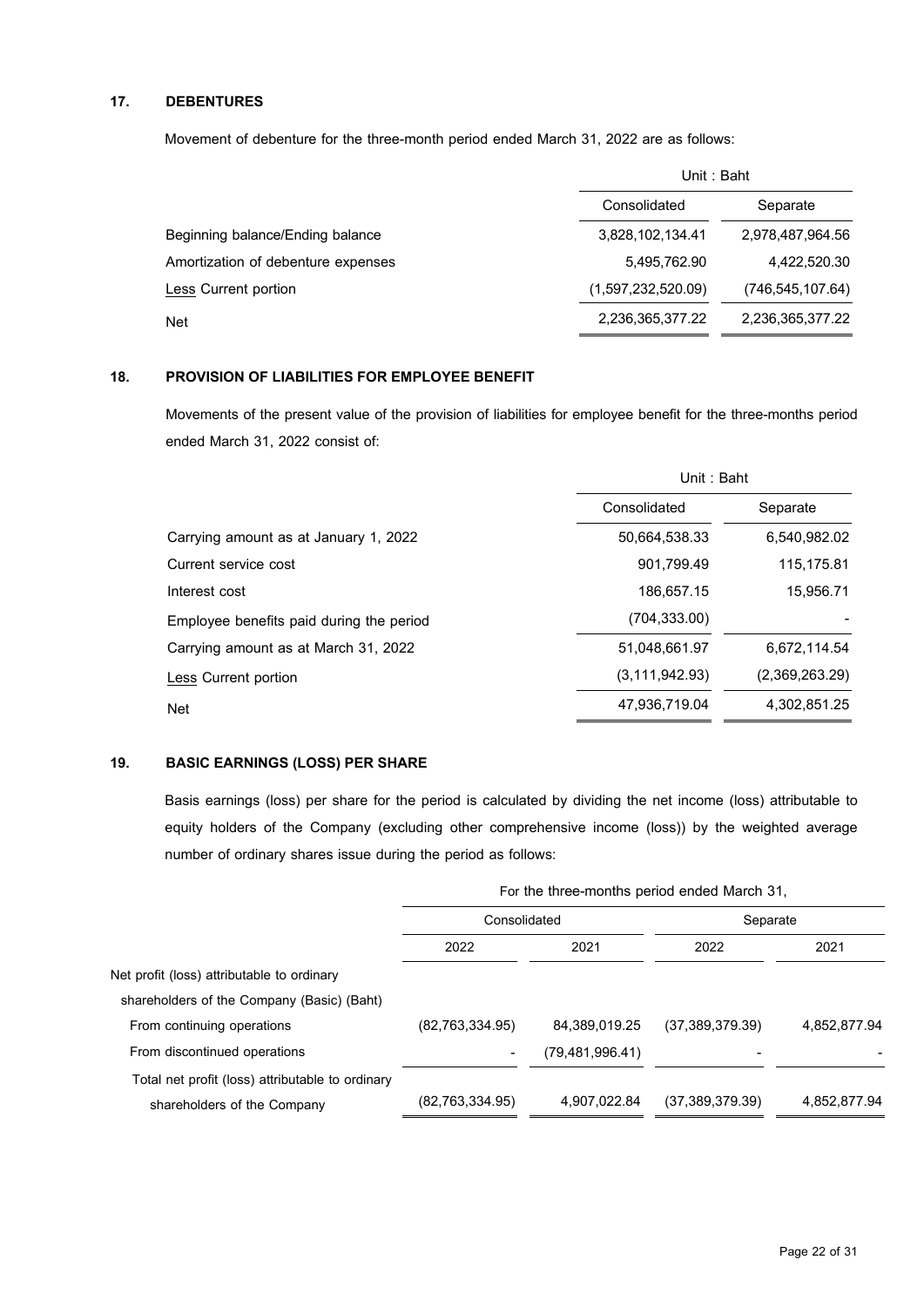## **19. BASIC EARNINGS (LOSS) PER SHARE (Con't)**

|                                                |             |              | For the three-months period ended march 31, |             |  |
|------------------------------------------------|-------------|--------------|---------------------------------------------|-------------|--|
|                                                |             | Consolidated | Separate                                    |             |  |
|                                                | 2022        | 2021         | 2022                                        | 2021        |  |
| Number of ordinary shares outstanding (Shares) | 932,507,097 | 932,507,097  | 932,507,097                                 | 932,507,097 |  |
| Basic earnings (loss) per share (Baht: Share)  |             |              |                                             |             |  |
| From continuing operations                     | (0.09)      | 0.09         | (0.04)                                      | 0.01        |  |
| From discontinued operations                   |             | (0.08)       |                                             |             |  |
| Total basic earnings (loss) per share          | (0.09)      | 0.01         | (0.04)                                      | 0.01        |  |
|                                                |             |              |                                             |             |  |

For the three-months period ended March 31,

### **20. OPERATING SEGMENT INFORMATION**

Operating segment information is reported in a manner consistent with the internal reports that are regularly reviewed by the chief operating decision maker in order to make decisions bout the allocation of resources to the segment and assess its performance. The chief operating decision maker has been identified as the Company's Board of Directors.

Segment information is presented in respect of the Group operating segments. The primary format, business segments, is based on the Group management and the internal reporting structure provided to the chief operating decision maker.

Segment assets and revenues include items directly attributable to a segment as well as those that can be allocated on a reasonable basis.

*Business segments:*

Segment 1 : Printing

Segment 2 : Holding other companies' shares

Segment 3 : Solar power plants

Segment 4 : Installation of rooftop solar system and maintenance solar farm

*Geographic segments:*

In presenting classification of geographical segments, revenue is based on the geographic location of the Group.

The Group operate businesses in Thailand and oversea with significant segments as follows:

| Segment   | The main scope of performance                                                            |
|-----------|------------------------------------------------------------------------------------------|
| Thailand  | Contractor print, generate electricity with solar, installation of rooftop solar system, |
|           | maintenance solar farm and investment in other companies                                 |
| Japan     | Solar farm operator and investment in other companies                                    |
| Vietnam   | Wind power operator and investment in other companies                                    |
| Hong Kong | Investment in other companies                                                            |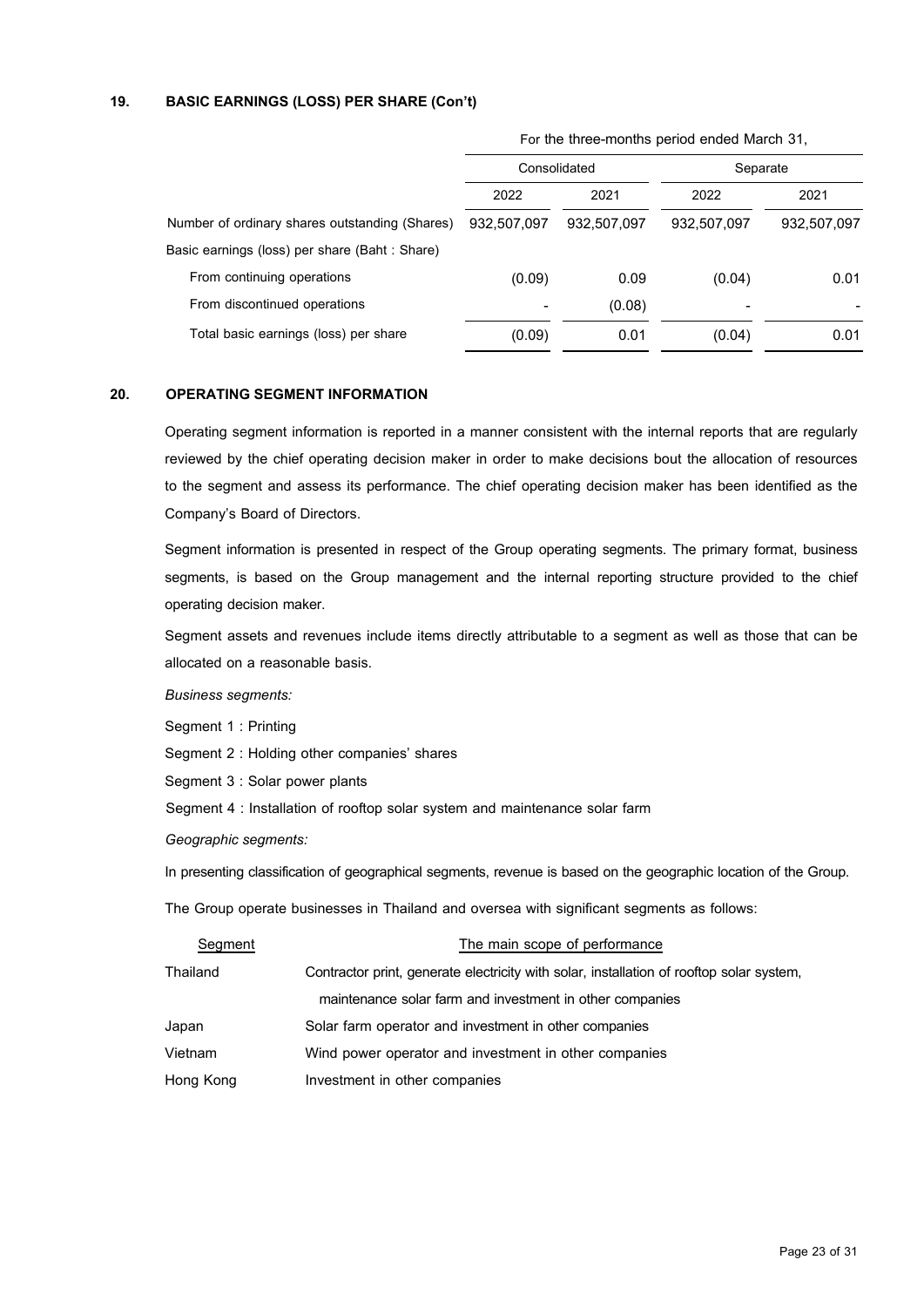# **20. OPERATING SEGMENT INFORMATION (Con't)**

20.1 Asset, revenue and results, based on business segments in the consolidated financial statement are as follows:

|                                                             |              | Unit: Thousands Baht |           |                                                 |             |            |  |  |
|-------------------------------------------------------------|--------------|----------------------|-----------|-------------------------------------------------|-------------|------------|--|--|
|                                                             | Consolidated |                      |           |                                                 |             |            |  |  |
|                                                             |              |                      |           | For the three-month period ended March 31, 2022 |             |            |  |  |
|                                                             | Segment 1    | Segment 2            | Segment 3 | Segment 4                                       | Elimination | Total      |  |  |
| Revenues from sales and services                            | 201,331      | 2,850                | 5,043     | 17,620                                          | (4,659)     | 222,185    |  |  |
| Operating profit (loss)                                     | 41,133       | (5,667)              | 2,546     | 2,884                                           | (1, 448)    | 39,448     |  |  |
| Other income                                                |              |                      |           |                                                 |             |            |  |  |
| Interest income                                             | 75           | 146,636              |           | 86                                              | (146, 711)  | 86         |  |  |
| Other                                                       | 647          | 3,935                |           | 3,070                                           | (359)       | 7,293      |  |  |
| Gain (loss) from exchange rate                              | 458          | (25, 035)            | (8,006)   | 56                                              | 527         | (32,000)   |  |  |
| Depreciation and amortization                               | (19, 267)    | (360)                | (3, 390)  | (88)                                            | 1,205       | (21,900)   |  |  |
| Expenses - net                                              | (7, 295)     | (11, 844)            | (773)     | (217)                                           | 1,340       | (18, 789)  |  |  |
| Finance cost                                                | (5, 322)     | (118, 111)           | (781)     | (17)                                            | 58,747      | (65, 484)  |  |  |
| Income tax expenses                                         | (2,030)      | (1,966)              |           | (267)                                           | 110         | (4, 153)   |  |  |
| Profit (loss) for segment                                   | 8,399        | (12, 412)            | (10, 404) | 5,507                                           | (86, 589)   | (95, 499)  |  |  |
| Loss of non-controlling interest                            |              |                      |           |                                                 |             | 12,735     |  |  |
| Net loss attributable to shareholders of the parent company |              |                      |           |                                                 |             | (82, 764)  |  |  |
| Segment assets                                              |              |                      |           |                                                 |             |            |  |  |
| Other current financial assets                              | 24,508       | 1,702,191            |           |                                                 |             | 1,726,699  |  |  |
| Property, plant and equipment                               |              |                      |           |                                                 |             |            |  |  |
| right of used and intangible                                |              |                      |           |                                                 |             |            |  |  |
| assets allocated                                            | 933,597      | 7,164                | 6,203,156 | 1,855                                           | (314, 576)  | 6,831,196  |  |  |
| Other assets                                                |              |                      |           |                                                 |             | 2,014,986  |  |  |
| Total segment assets                                        |              |                      |           |                                                 |             | 10,572,881 |  |  |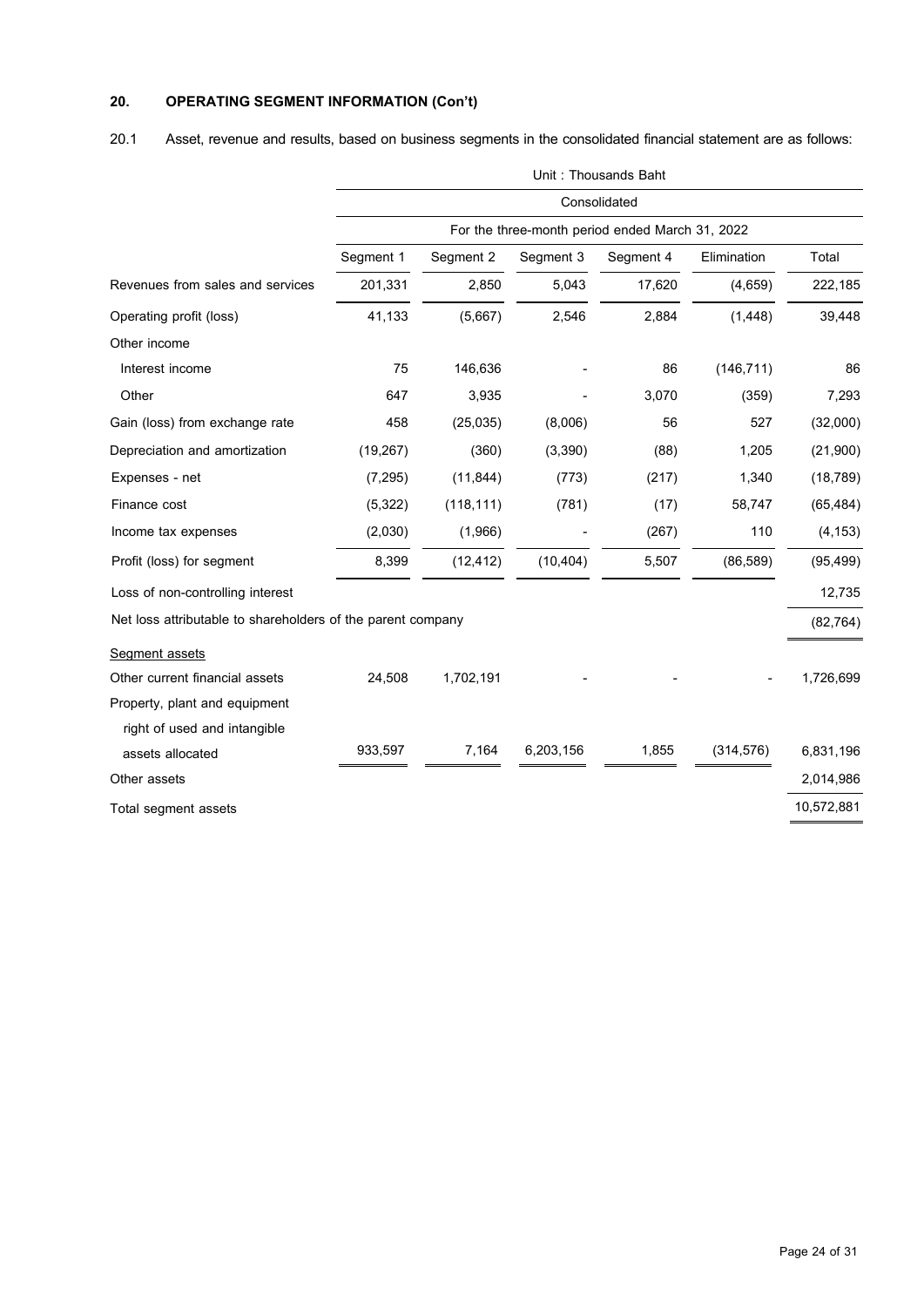# **20. OPERATING SEGMENT(Con't)**

20.1 Asset, revenue and results, based on business segments in the consolidated financial statement are as follows: (Con't)

|                                                               | Unit: Thousands Baht |            |              |                                                 |             |           |
|---------------------------------------------------------------|----------------------|------------|--------------|-------------------------------------------------|-------------|-----------|
|                                                               |                      |            | Consolidated |                                                 |             |           |
|                                                               |                      |            |              | For the three-month period ended March 31, 2021 |             |           |
|                                                               | Segment 1            | Segment 2  | Segment 3    | Segment 4                                       | Elimination | Total     |
| Revenues from sales and services                              | 183,898              | 7,680      | 11,006       | 17,791                                          | (11, 937)   | 208,438   |
| Operating profit (loss)                                       | 36,126               | (156)      | 9,507        | 8,705                                           | (6, 492)    | 47,690    |
| Other income                                                  |                      |            |              |                                                 |             |           |
| Interest income                                               | 104                  | 34,083     | 21           | 49                                              | (32, 180)   | 2,077     |
| Other                                                         | 2,767                | 2,520      |              |                                                 | 2,441       | 7,728     |
| Share of profit on investment in                              |                      |            |              |                                                 | 73,347      | 73,347    |
| associated companies                                          |                      |            |              |                                                 |             |           |
| Gain (loss) from exchange rate                                | (1,762)              | 47,995     | (1,307)      | (150)                                           | 19,407      | 64,183    |
| Gain (loss) from the disposal of assets                       | (1, 238)             | 12         | (41, 953)    |                                                 |             | (43, 179) |
| Depreciation and amortization                                 | (18, 543)            | (827)      | (5,873)      | (84)                                            | 629         | (24, 698) |
| Allowance for impairment losses of                            |                      |            |              |                                                 |             |           |
| assets of disposal groups classified as                       |                      |            |              |                                                 |             |           |
| held for sale from discontinued                               |                      |            |              |                                                 |             |           |
| operations                                                    |                      |            | (29, 699)    |                                                 |             | (29, 699) |
| Expenses - net                                                | (21,089)             | (153,990)  | (8, 179)     | (51)                                            | 153,541     | (29, 768) |
| Finance cost                                                  | (3,044)              | (66, 888)  | (2, 112)     | (17)                                            | 28,002      | (44, 059) |
| Income tax (expenses) revenue                                 | 719                  | (15, 727)  | (1,606)      | (52)                                            | (1,227)     | (17, 893) |
| Profit (loss) for segment                                     | (5,960)              | (152, 978) | (81, 201)    | 8,400                                           | 237,468     | 5,729     |
| Profit of non-controlling interest                            |                      |            |              |                                                 |             | (822)     |
| Net profit attributable to shareholders of the parent company |                      |            |              |                                                 |             | 4,907     |

Net profit (loss) for the segments consist of:

|                             | Unit: Thousands Baht |            |           |           |                                                 |           |             |                   |  |
|-----------------------------|----------------------|------------|-----------|-----------|-------------------------------------------------|-----------|-------------|-------------------|--|
|                             | Consolidated         |            |           |           |                                                 |           |             |                   |  |
|                             |                      |            |           |           | For the three-month period ended March 31, 2021 |           |             |                   |  |
|                             |                      |            |           |           |                                                 |           |             | Net profit (loss) |  |
|                             |                      |            |           |           |                                                 | Total net |             | attributable to   |  |
|                             |                      |            |           |           |                                                 | profit    | Profit non- | shareholders of   |  |
|                             |                      |            |           |           |                                                 | (loss) of | controlling | the parent        |  |
|                             | Segment 1            | Segment 2  | Segment 3 | Segment 4 | Elimination                                     | segment   | interests   | company           |  |
| Profit (loss) of continuing |                      |            |           |           |                                                 |           |             |                   |  |
| operations segment          | (5,960)              | (152, 978) | (1,021)   | 8,400     | 236,770                                         | 85,211    | (822)       | 84,389            |  |
| Loss of discontinued        |                      |            |           |           |                                                 |           |             |                   |  |
| operations segment          |                      | ٠          | (80, 180) | ۰         | 698                                             | (79, 482) |             | (79, 482)         |  |
| Total                       | (5,960)              | (152, 978) | (81, 201) | 8,400     | 237,468                                         | 5,729     | (822)       | 4,907             |  |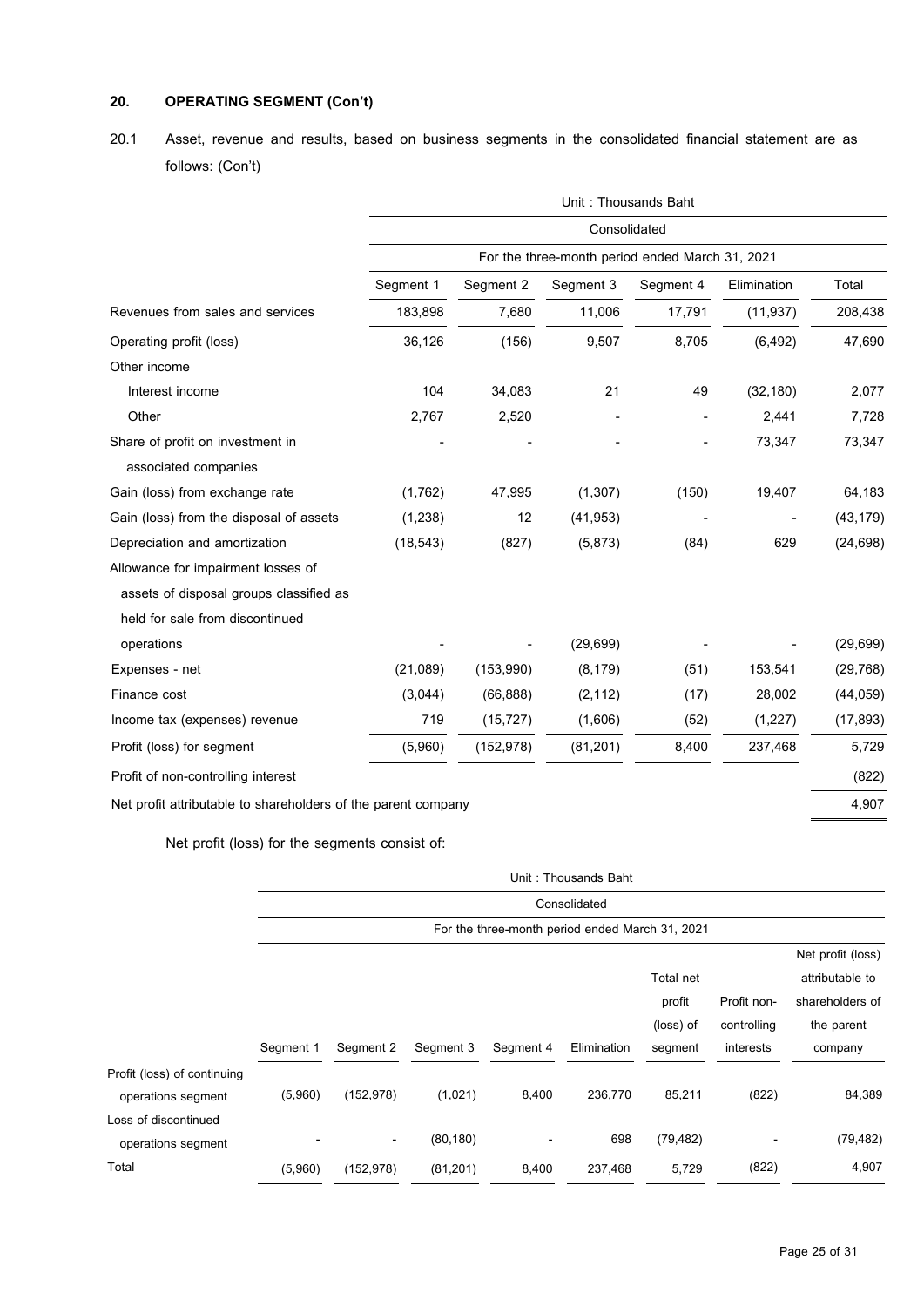# **20. OPERATING SEGMENT(Con't)**

# 20.1 Asset, revenue and results, based on business segments in the consolidated financial statement are as follows: (Con't)

Segment assets consist of:

|                                      | Unit: Thousands Baht |           |                      |           |                              |           |
|--------------------------------------|----------------------|-----------|----------------------|-----------|------------------------------|-----------|
|                                      |                      |           | Consolidated         |           |                              |           |
|                                      |                      |           | As at March 31, 2021 |           |                              |           |
|                                      | Segment 1            | Segment 2 | Segment 3            | Segment 4 | Elimination                  | Total     |
| Segment assets                       |                      |           |                      |           |                              |           |
| Advance payment for the construction |                      |           |                      |           |                              |           |
| of power project                     |                      | ٠         | 1,509,647            |           |                              | 1,509,647 |
| Investment for by equity method      | -                    | 4,155,272 |                      |           | $\qquad \qquad \blacksquare$ | 4,155,272 |
| Property, plant and equipment        |                      |           |                      |           |                              |           |
| right of used and intangible         |                      |           |                      |           |                              |           |
| assets allocated                     | 733,907              | 105,194   | 571,068              | 1,356     | (3,095)                      | 1,408,430 |
| Other assets                         |                      |           |                      |           |                              | 1,462,337 |
| Total segment assets                 |                      |           |                      |           |                              | 8,535,686 |

For the separated financial statement for the three-month ended March 31, 2022, the Company operated in one segment of Holding other companies' shares, therefore, the management determined that the Company had one operating segment.

|                                  |           | Unit: Thousands Baht                                        |           |  |  |  |
|----------------------------------|-----------|-------------------------------------------------------------|-----------|--|--|--|
|                                  |           | Separate<br>For the three-month period ended March 31, 2021 |           |  |  |  |
|                                  |           |                                                             |           |  |  |  |
|                                  | Segment 1 | Segment 2                                                   | Total     |  |  |  |
| Revenues from sales and services | 3,047     | 6,300                                                       | 9,347     |  |  |  |
| Operating profit                 | 369       | 2,767                                                       | 3,136     |  |  |  |
| Other income                     |           |                                                             |           |  |  |  |
| Interest income                  |           | 14,593                                                      | 14,593    |  |  |  |
| Gain from exchange rate          |           | 21                                                          | 21        |  |  |  |
| Gain from disposal of assets     |           | 12                                                          | 12        |  |  |  |
| Other                            |           | 4,933                                                       | 4,933     |  |  |  |
| Depreciation and amortization    |           | (542)                                                       | (542)     |  |  |  |
| Expenses - net                   |           | (6, 295)                                                    | (6, 295)  |  |  |  |
| Finance cost                     |           | (13, 292)                                                   | (13, 292) |  |  |  |
| Income tax expenses              |           | (1, 246)                                                    | (1, 246)  |  |  |  |
| Profit for segment               | 369       | 4,484                                                       | 4,853     |  |  |  |

Total assets of the Company in the separated statements of financial position as at March 31, 2021, are assets in the segment of Holding other companies' shares.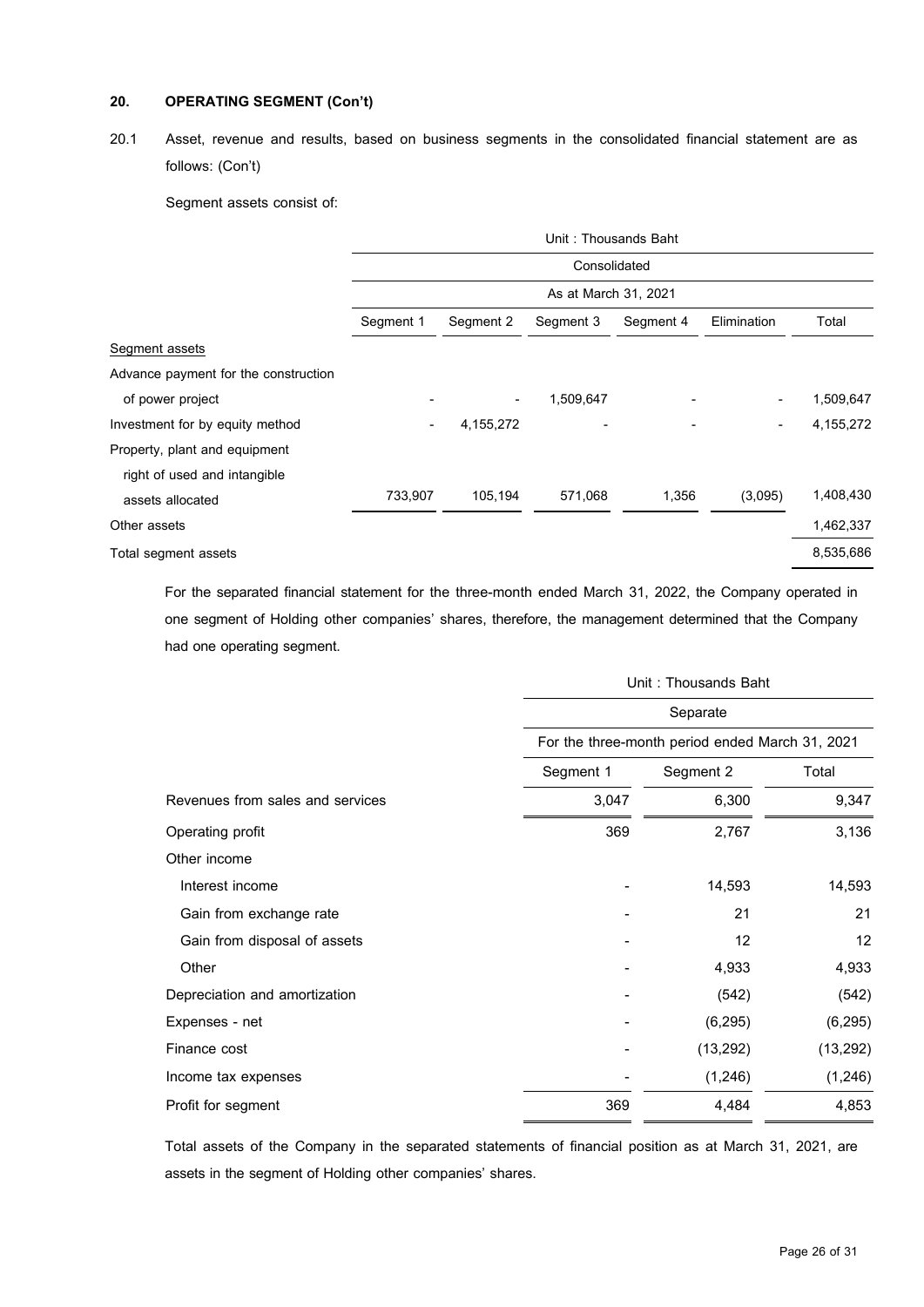# **20. OPERATING SEGMENT(Con't)**

### 20.2 Asset, revenue and operating results of the geographic segments

Revenues and operating results of the geographic segments in the consolidated financial statements for the three-month period ended March 31, 2022 and 2021 as follows:

|                                                    |                | Unit: Baht                                 |  |  |  |
|----------------------------------------------------|----------------|--------------------------------------------|--|--|--|
|                                                    |                | Consolidated                               |  |  |  |
|                                                    |                | For the three-month period ended March 31, |  |  |  |
|                                                    | 2022           | 2021                                       |  |  |  |
|                                                    |                | (Reclassified)                             |  |  |  |
| Continuing operations segments                     |                |                                            |  |  |  |
| Thailand                                           | 229,563,730.09 | 320, 105, 714.64                           |  |  |  |
| Hong Kong                                          |                | 31,050,851.00                              |  |  |  |
| Vietnam                                            |                | 1,897,796.43                               |  |  |  |
| Total                                              | 229,563,730.09 | 353,054,362.07                             |  |  |  |
| Discontinued operations segments                   |                |                                            |  |  |  |
| Japan                                              |                | 2,718,077.32                               |  |  |  |
| Total operating results of the geographic segments | 229,563,730.09 | 355,772,439.39                             |  |  |  |

Non-current assets by geographical segments in consolidated financial statements as at March 31, 2022 and December 31, 2021 are as follows:

|          |                  | Unit: Baht       |  |  |
|----------|------------------|------------------|--|--|
|          | Consolidated     |                  |  |  |
|          | Mar 31, 2022     | Dec 31, 2021     |  |  |
| Thailand | 1,390,934,141.67 | 1,414,937,996.33 |  |  |
| Japan    | 77,563.01        | 82,630.37        |  |  |
| Vietnam  | 5,789,036,754.24 | 5,214,787,558.22 |  |  |
| Total    | 7,180,048,458.92 | 6,629,808,184.92 |  |  |
|          |                  |                  |  |  |

For the three-month period ended March 31, 2022 and 2021. The Group had transactions with 1 major customer with the value more than 10% of total revenue under the segment of printing amounting to Baht 69.45 million and Baht 58.09 million respectively.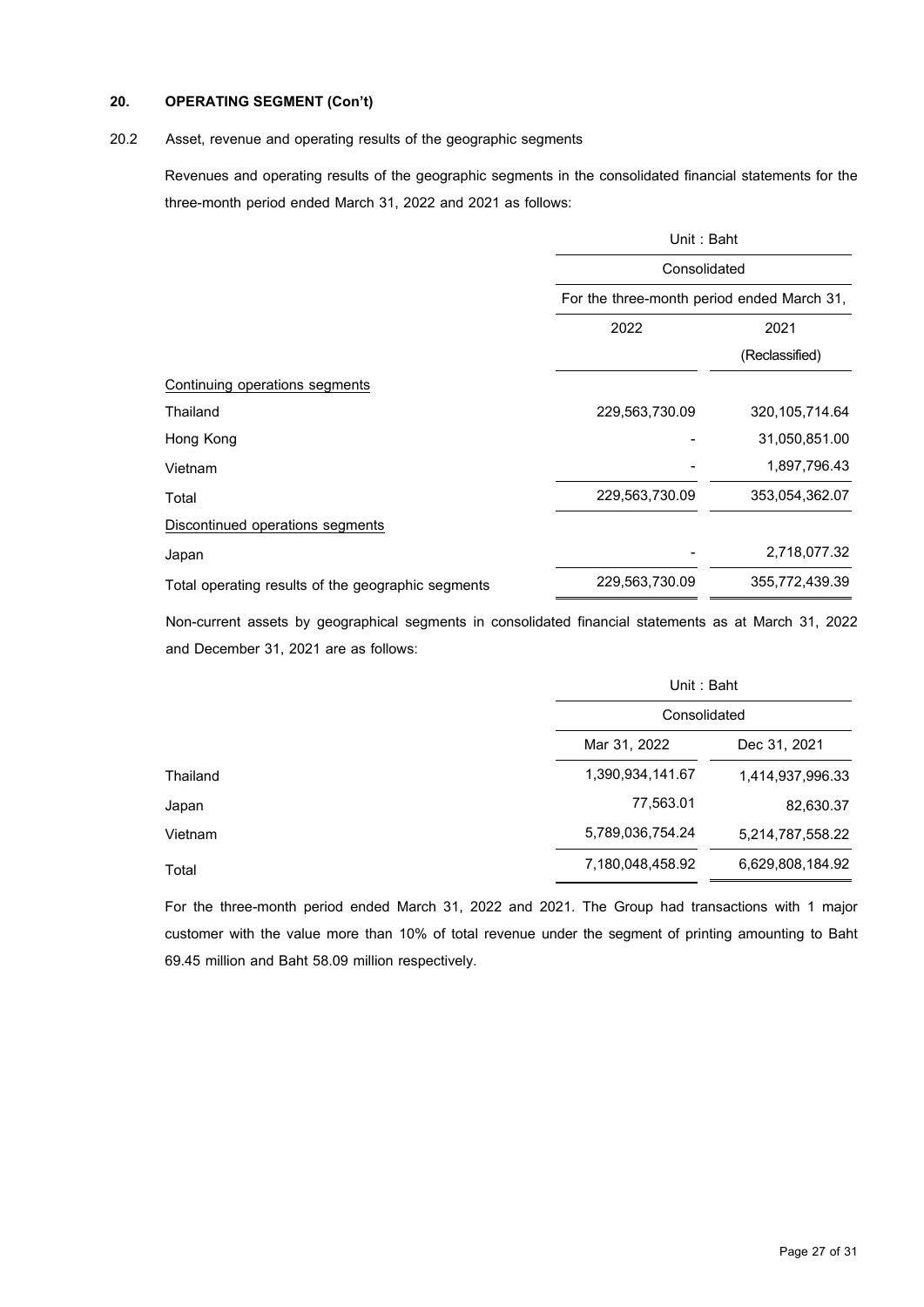# **21. FAIR VALUE OF FINANCIAL INSTRUMENTS**

The Group had the following financial assets and financial liabilities that were measured at fair value using different levels of inputs as follows:

|                                                                                     | Unit: Baht<br>Consolidated |         |         |                  |
|-------------------------------------------------------------------------------------|----------------------------|---------|---------|------------------|
|                                                                                     |                            |         |         |                  |
|                                                                                     | Level 1                    | Level 2 | Level 3 | Total            |
| <b>As at March 31, 2022</b>                                                         |                            |         |         |                  |
| Financial assets measured at fair value                                             |                            |         |         |                  |
| Current:                                                                            |                            |         |         |                  |
| Investment in equity measured at FVTPL                                              | 1,726,698,739.37           |         |         | 1,726,698,739.37 |
| Non-current:                                                                        |                            |         |         |                  |
| Investment in equity measured at FVTPL                                              | 348,220.00                 |         |         | 348,220.00       |
| Financial liabilities measured at fair value                                        |                            |         |         |                  |
| <b>Financial derivatives</b>                                                        |                            |         |         |                  |
| Interest rate swap contracts                                                        | 10,445,540.65              |         |         | 10,445,540.65    |
|                                                                                     |                            |         |         |                  |
|                                                                                     | Unit: Baht                 |         |         |                  |
|                                                                                     | Separate                   |         |         |                  |
|                                                                                     | Level 1                    | Level 2 | Level 3 | Total            |
| As at March 31, 2022                                                                |                            |         |         |                  |
| Financial assets measured at fair value                                             |                            |         |         |                  |
| Current:                                                                            |                            |         |         |                  |
| Investment in equity measured at FVTPL                                              | 1,702,189,708.06           |         |         | 1,702,189,708.06 |
| Non-current:                                                                        |                            |         |         |                  |
| Investment in equity measured at FVTPL                                              | 348,220.00                 |         |         | 348,220.00       |
| Financial liabilities measured at fair value                                        |                            |         |         |                  |
| <b>Financial derivatives</b>                                                        |                            |         |         |                  |
| Interest rate swap contracts                                                        | 10,445,540.65              |         |         | 10,445,540.65    |
| During the current period, there were no transfers within the fair value hierarchy. |                            |         |         |                  |

### **22. COMMITMENTS AND CONTINGENT LIABILITLES**

- 22.1 As at March 31, 2022, the Company has commitments to pay for independent financial advisor service amounting to Baht 0.20 million.
- 22.2 As at March 31, 2022 and December 31, 2021, 4 indirect subsidiaries in Vietnam were in possession of commitment from future payment for construction of wind power plant contract amounting to USD 30.58 million and USD 39.61 million respectively.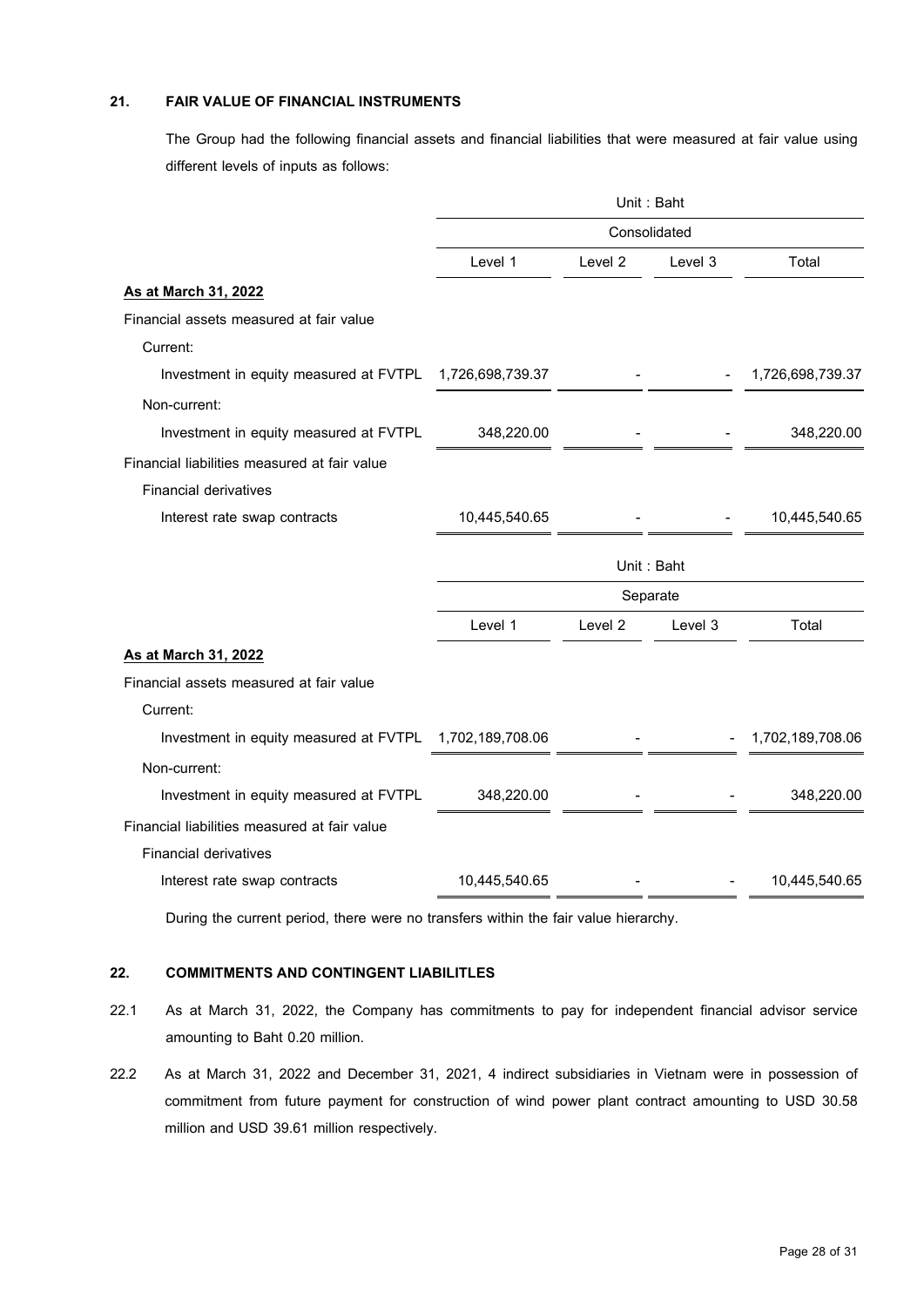### **22. COMMITMENTS AND CONTINGENT LIABILITLES (Con't)**

- 22.3 As at March 31, 2022 and December 31, 2021, an indirect subsidiary in Thailand was in possession of commitments from future payment for installation of solar system amounting to Baht 5.28 million and Baht 6.68 million respectively.
- 22.4 As at March 31, 2022 and December 31, 2021, a direct subsidiary has commitments to pay for engineering for construction of wind power plant in Vietnam amounting to Baht 5.20 million.
- 22.5 As at March 31, 2022 and December 31, 2021, a direct subsidiary had a commitment to pay under a Power performance measurement of electricity producing wind turbines agreement in Vietnam amounting to USD 0.08 million and USD 0.06 million respectively.
- 22.6 As at March 31, 2022 and December 31, 2021, 2 indirect subsidiaries in Hong Kong were in possession of commitments from 4 shares sale and purchase agreements amounting to USD 3.67 million.
- 22.7 As at March 31, 2022 and December 31, 2021, an indirect subsidiary in Thailand has entered into a Solar PV Rooftop Power Purchase Agreement with Metropolitan Electricity Authority ("MEA") for 8 projects with total capacity of 1,509.20 kilowatts. The agreement term was 25 years.
- 22.8 As at March 31, 2022 and December 31, 2021, an indirect subsidiary in Thailand has entered into a solar rooftop installation contract with 6 private companies. For periods of 10 - 25 years commencing from the commercial operation date whereby the indirect subsidiary shall receive the electricity fees at the rate stipulated in the contract.
- 22.9 The Company and a direct subsidiary had entered into service rental agreements such as photocopier lease agreement term was 3 - 4 years, had commitments to pay rental fees in the future as follows:

|                                             | Unit: Baht   |              |              |              |
|---------------------------------------------|--------------|--------------|--------------|--------------|
|                                             | Consolidated |              | Separate     |              |
|                                             | Mar 31, 2022 | Dec 31, 2021 | Mar 31, 2022 | Dec 31. 2021 |
| Minimum amount payment by rental agreements |              |              |              |              |
| Less than 1 year                            | 145.000.00   | 190.000.00   | 61.000.00    | 94.000.00    |
| More than 1 year but less than 5 years      | 16,000.00    | 28,000.00    |              |              |

22.10 The Group had contingent liabilities in respect of with commercial banks are as follows:

|                      |              | Unit: Million Baht |              |              |  |
|----------------------|--------------|--------------------|--------------|--------------|--|
|                      |              | Consolidated       |              | Separate     |  |
|                      | Mar 31, 2022 | Dec 31, 2021       | Mar 31, 2022 | Dec 31, 2021 |  |
| Letters of credit    |              |                    |              |              |  |
| Subsidiary           | 7.00         | 14.66              |              |              |  |
| Letters of guarantee |              |                    |              |              |  |
| The Company          | 1.84         | 1.84               | 1.84         | 1.84         |  |
| Subsidiary           | 4.50         | 5.00               |              |              |  |
| Indirect subsidiary  | 1.33         | 1.33               |              |              |  |
| Total                | 7.67         | 8.17               | 1.84         | 1.84         |  |
|                      |              |                    |              |              |  |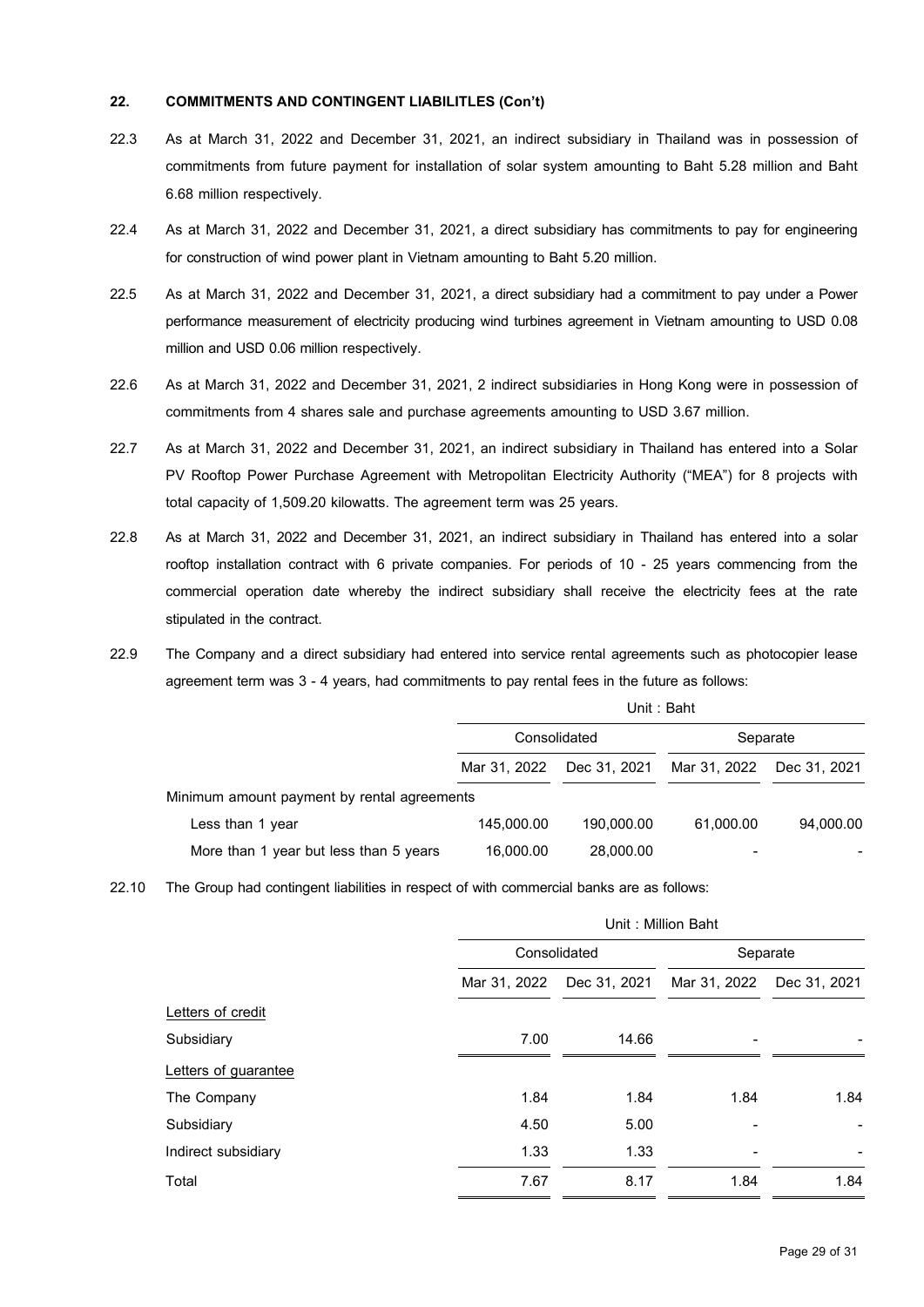### **22. COMMITMENTS AND CONTINGENT LIABILITLES (Con't)**

22.11 The Group were in possession of commitments in respect guaranteeing credit facilities among each other as described in Condensed Note 5.3 to interim financial information.

### **23. OTHER SIGNIFICANT INFORMATION**

At the Company's Board of Directors' meeting No. 1/2022, held on February 25, 2022, it was approved Eternity Power Plc. ("ETP") to cancel the payment to Kom Chad Luek Media Co., Ltd. and ETP to call money back from Kom Chad Luek Media Co., Ltd. Subsequently, on March 5, 2022, ETP had proceeded according to the Company's Board of Director's resolution by sending a letter to call back the commission fee amounted of Baht 113 million from Kom Chad Luek Media Co., Ltd. and cancelling the Assignment Agreement dated November 20, 2021, in order ETP to pay the commission fee amount directly to Sky Eye Tech Co., Ltd.

### **24. CAPITAL MANAGEMENT**

The primary objectives of the Group capital management are to maintain their ability to continue as a going concern and to maintain an appropriate capital structure.

As at March 31, 2022 and December 31, 2021, debt-to-equity ratio in the consolidated financial statements was 1.03 : 1 and 1.19 : 1 respectively, and in the separate financial statements was 1.78 : 1 and 2.11 : 1 respectively**.**

### **25. EVENT AFTER THE REPORTING PERIOD**

At the Annual General Meeting of Shareholders of 2022, held on April 20, 2022, it was approved as follows:

- 25.1 The Company to pay dividend from the Company's operation from January to December 2021 and from retained earnings, at the rate of Baht 0.25 per share amounting to Baht 233.13 million. Dividend payment is due on May 12, 2022.
- 25.2 The Company to decrease its authorized share capital 559,504,200 shares at the par value of Baht 1 per share by offered to the existing shareholders in proportion to the shareholding (Right offering: RO) amount of 279,752,100 shares, offered to the general public (Public offering: PO) amount of 186,501,400 shares and offered to the private placement (Private placement: PP) amount of 93,250,700 shares.
- 25.3 The Company to increase its authorized share capital 233,126,774 share at the par value of Baht 1 per share to support the right purchase common share of the Company (EP-W4) of not more than 233,126,774 units in proportion to the shares held by existing shareholders. Holding shares that are entitled to subscribe at the rate of 1 new ordinary share per 1 unit of warrant without charge. The warrants can be exercised to purchase one unit of the new shares for 1 old share at a price of Baht 8.30. The term of the warrants does not exceed 3 years from the date of issuance and offering of warrants.
- 25.4 The Company to increase and issuing debenture from Baht 3,000 million to be not more than Baht 5,000 million.
- 25.5 The Company to provide financial supporting to Aqua Corporation Plc. ("AQUA"), which is a major shareholder of the Company in the maximum principal amount of Baht 300 million, bearing interest at the rate of 7% per annum.